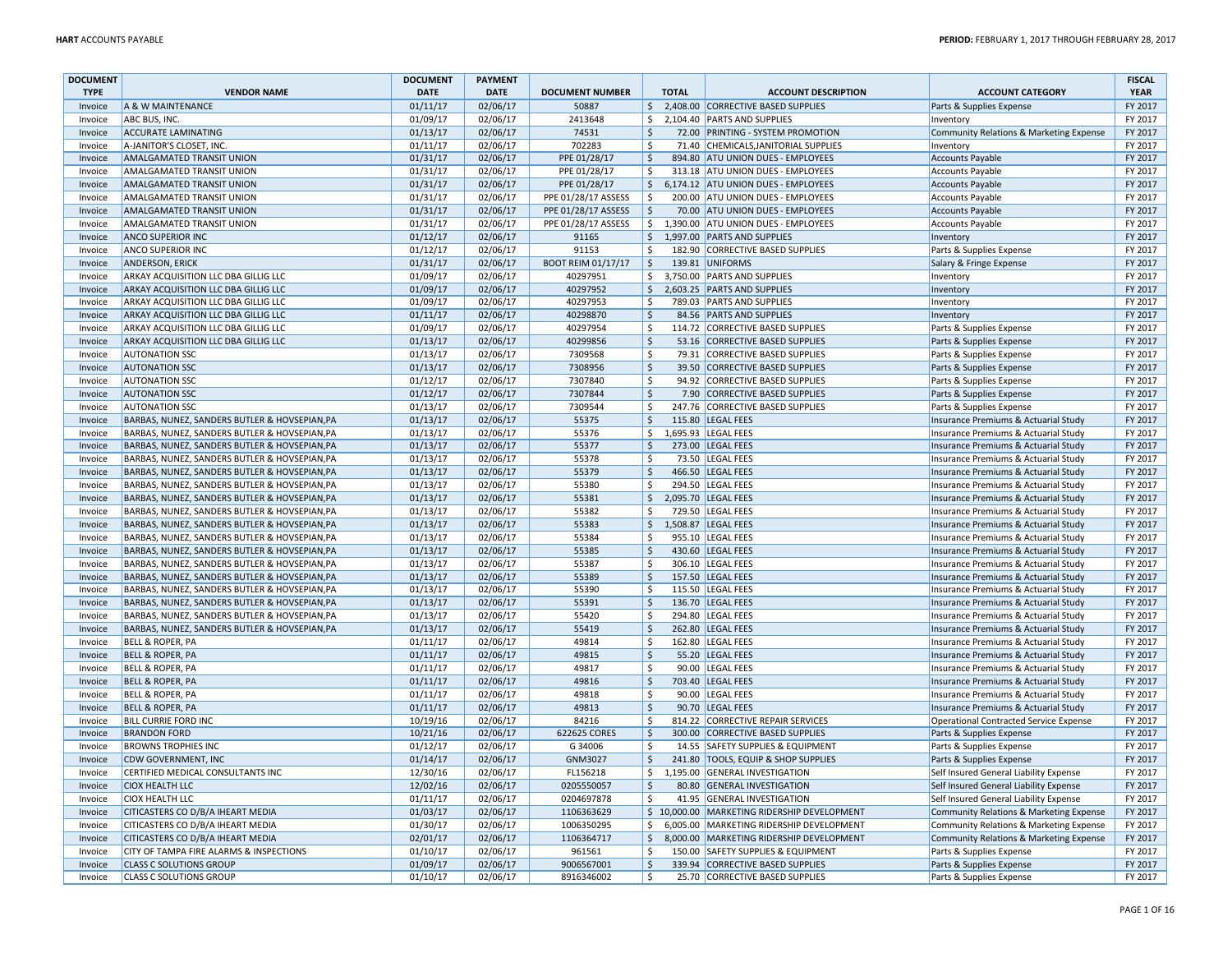| <b>DOCUMENT</b>    |                                                                     | <b>DOCUMENT</b>      | <b>PAYMENT</b>       |                        |                        |              |                                                            |                                                     | <b>FISCAL</b>      |
|--------------------|---------------------------------------------------------------------|----------------------|----------------------|------------------------|------------------------|--------------|------------------------------------------------------------|-----------------------------------------------------|--------------------|
| <b>TYPE</b>        | <b>VENDOR NAME</b>                                                  | <b>DATE</b>          | <b>DATE</b>          | <b>DOCUMENT NUMBER</b> |                        | <b>TOTAL</b> | <b>ACCOUNT DESCRIPTION</b>                                 | <b>ACCOUNT CATEGORY</b>                             | <b>YEAR</b>        |
| Invoice            | <b>CLASS C SOLUTIONS GROUP</b>                                      | 01/13/17             | 02/06/17             | 9002702002             | $\frac{1}{2}$          |              | 320.43 CORRECTIVE BASED SUPPLIES                           | Parts & Supplies Expense                            | FY 2017            |
| Invoice            | <b>CLASS C SOLUTIONS GROUP</b>                                      | 01/13/17             | 02/06/17             | 9017674001             | \$                     |              | 434.42 CORRECTIVE BASED SUPPLIES                           | Parts & Supplies Expense                            | FY 2017            |
| Invoice            | <b>CLASS C SOLUTIONS GROUP</b>                                      | 01/12/17             | 02/06/17             | 9016756001             | $\zeta$                |              | 385.56 CORRECTIVE BASED SUPPLIES                           | Parts & Supplies Expense                            | FY 2017            |
| Invoice            | <b>CLASS C SOLUTIONS GROUP</b>                                      | 01/12/17             | 02/06/17             | 9017637001             | \$                     |              | 339.08 CORRECTIVE BASED SUPPLIES                           | Parts & Supplies Expense                            | FY 2017            |
| Invoice            | <b>CLASS C SOLUTIONS GROUP</b>                                      | 01/13/17             | 02/06/17             | 8960726003             | $\zeta$                |              | 3.12 CORRECTIVE BASED SUPPLIES                             | Parts & Supplies Expense                            | FY 2017            |
| Invoice            | <b>CLASS C SOLUTIONS GROUP</b>                                      | 01/13/17             | 02/06/17             | 9018439001             | $\zeta$                |              | 107.38 CORRECTIVE BASED SUPPLIES                           | Parts & Supplies Expense                            | FY 2017            |
| Invoice            | <b>CLASS C SOLUTIONS GROUP</b>                                      | 01/12/17             | 02/06/17             | C55589397              | \$                     |              | 438.02 TOOLS, EQUIP & SHOP SUPPLIES                        | Parts & Supplies Expense                            | FY 2017            |
| Invoice            | CODA SOUND USA                                                      | 02/01/17             | 02/06/17             | 02/25/17 BOOTH         | Ŝ.                     |              | 400.00 MARKETING COMMUNITY SPONSORSHIPS                    | Community Relations & Marketing Expense             | FY 2017            |
| Invoice            | <b>COLE COUNTY CIRCUIT COURT</b>                                    | 01/31/17             | 02/06/17             | PPE 01/28/17           | $\ddot{\mathsf{S}}$    |              | 94.23 ACCOUNTS PAYABLE - MANUAL ACCRUALS                   | <b>Accounts Payable</b>                             | FY 2017            |
| Invoice            | CONFERENCE OF MINORITY TRANSPORTATION OFFICIALS-COMTO               | 01/30/17             | 02/06/17             | 300009565              | \$                     |              | 5,100.00 DUES, SUBSCRIPTIONS & FEES                        | Administrative Expense                              | FY 2017            |
| Invoice            | <b>CONTROL GROUP COMPANIES LLC</b>                                  | 01/09/17             | 02/06/17             | 3379931                | <sup>\$</sup>          |              | 176.76 MACHINE/EQUIP MAINTENANCE                           | Operational Contracted Service Expense              | FY 2017            |
| Invoice            | <b>CORDERO, NICHOLAS</b>                                            | 01/30/17             | 02/06/17             | 01/30/17-CDL           | $\zeta$                |              | 82.00 LICENSES & PERMITS                                   | Tax Expense                                         | FY 2017            |
| Invoice            | CUMMINS INC DBA CUMMINS POWER SOUTH                                 | 01/09/17             | 02/06/17             | 011-85088              | \$                     |              | 356.82 PARTS AND SUPPLIES                                  | Inventory                                           | FY 2017            |
| Invoice            | <b>CUMMINS INC DBA CUMMINS POWER SOUTH</b>                          | 01/09/17             | 02/06/17             | 011-85089              | -Ś                     |              | 44.48 CORRECTIVE BASED SUPPLIES                            | Parts & Supplies Expense                            | FY 2017            |
| Invoice            | DOUGLASS SCREEN PRINTERS, INC.                                      | 02/03/17             | 02/06/17             | 095132                 | $\zeta$                |              | 555.39 CORRECTIVE BASED SUPPLIES                           | Parts & Supplies Expense                            | FY 2017            |
| Invoice            | FLEET PRODUCTS, INC                                                 | 01/11/17             | 02/06/17             | 1452303                | $\zeta$                |              | 51.94 CORRECTIVE BASED SUPPLIES                            | Parts & Supplies Expense                            | FY 2017            |
| Invoice            | <b>FLEET PRODUCTS, INC.</b>                                         | 01/12/17             | 02/06/17             | 1452778                | $\zeta$                |              | 117.41 CORRECTIVE BASED SUPPLIES                           | Parts & Supplies Expense                            | FY 2017            |
| Invoice            | FLEET PRODUCTS, INC.                                                | 01/10/17             | 02/06/17             | 1452057                | $\zeta$                |              | 347.03 TOOLS, EQUIP & SHOP SUPPLIES                        | Parts & Supplies Expense                            | FY 2017            |
| Invoice            | <b>FLEET PRODUCTS, INC.</b>                                         | 01/11/17             | 02/06/17             | 1452350                | $\ddot{\mathsf{S}}$    |              | 70.80 TOOLS, EQUIP & SHOP SUPPLIES                         | Parts & Supplies Expense                            | FY 2017            |
| Invoice            | FLORIDA DEPT OF HIGHWAY SAFETY & MOTOR VEHICLES                     | 01/27/17             | 02/06/17             | 022017MVRS             | \$                     |              | 5,520.00 CONTRACT SERVICES                                 | <b>Administrative Contract Services</b>             | FY 2017            |
| Invoice            | FLORIDA DETROIT DIESEL-ALLISON                                      | 01/12/17             | 02/06/17             | 6499166 RI             | $\zeta$                |              | 357.00 CORRECTIVE REPAIR SERVICES                          | Operational Contracted Service Expense              | FY 2017            |
| Invoice            | <b>FRONTIER LIGHTING INC</b>                                        | 01/11/17             | 02/06/17             | S1833540.001           | \$                     |              | 340.50 CORRECTIVE BASED SUPPLIES                           | Parts & Supplies Expense                            | FY 2017            |
| Invoice            | <b>FRONTIER LIGHTING INC</b>                                        | 01/11/17             | 02/06/17             | \$1834815.001          | $\ddot{\mathsf{S}}$    |              | 1,292.39 CORRECTIVE BASED SUPPLIES                         | Parts & Supplies Expense                            | FY 2017            |
| Invoice            | <b>GASPARILLA MUSIC FESTIVAL CORP</b>                               | 01/09/17             | 02/06/17             | 305                    | $\zeta$                |              | 450.00 ADVERTISING & PROMOTIONS                            | Community Relations & Marketing Expense             | FY 2017            |
| Invoice            | <b>GENFARE</b>                                                      | 01/12/17             | 02/06/17             | 90113424               | $\ddot{\mathsf{S}}$    |              | 2.966.62 PARTS AND SUPPLIES                                | Inventory                                           | FY 2017            |
| Invoice            | <b>GENUINE PARTS CO.</b>                                            | 01/11/17             | 02/06/17             | 802651                 | \$                     |              | 854.00 PARTS AND SUPPLIES                                  | Inventory                                           | FY 2017            |
| Invoice            | <b>GENUINE PARTS CO</b>                                             | 01/11/17             | 02/06/17             | 802650                 | $\zeta$                |              | 683.20 PARTS AND SUPPLIES                                  | Inventory                                           | FY 2017            |
| Invoice            | <b>GENUINE PARTS CO</b>                                             | 01/11/17             | 02/06/17             | 802672                 | Ŝ.                     |              | 2,022.79 PARTS AND SUPPLIES                                | Inventory                                           | FY 2017            |
| Invoice            | <b>GENUINE PARTS CO.</b>                                            | 01/11/17             | 02/06/17             | 802649                 | $\ddot{\mathsf{S}}$    |              | 170.80 PARTS AND SUPPLIES                                  | Inventory                                           | FY 2017            |
| Invoice            | <b>GENUINE PARTS CO</b>                                             | 01/12/17             | 02/06/17             | 802858                 | \$                     |              | 836.40 PARTS AND SUPPLIES                                  | Inventory                                           | FY 2017            |
| Invoice            | <b>GENUINE PARTS CO.</b>                                            | 01/05/17             | 02/06/17             | 801624                 | $\zeta$                |              | 50.28 PARTS AND SUPPLIES                                   | Inventory                                           | FY 2017            |
| Invoice            | <b>GENUINE PARTS CO</b>                                             | 01/05/17             | 02/06/17             | 801571                 | Ŝ.                     |              | 161.68 PARTS AND SUPPLIES                                  | Inventory                                           | FY 2017            |
| Invoice            | <b>GENUINE PARTS CO.</b>                                            | 01/05/17             | 02/06/17             | 801570                 | $\zeta$                |              | 229.06 PARTS AND SUPPLIES                                  | Inventory                                           | FY 2017            |
| Invoice            | <b>GOODYEAR TIRE &amp; RUBBER CO</b>                                | 01/10/17             | 02/06/17             | 0080981221             | \$                     |              | 60.00 TIRES LEASED - BUS FL-5307P-2017 POP                 | <b>Capital Grant Expense</b>                        | FY 2017            |
| Invoice            | <b>GRAINGER</b>                                                     | 01/11/17             | 02/06/17             | 9327718038             | \$                     |              | 115.50 CONDITION BASED SUPPLIES                            | Parts & Supplies Expense                            | FY 2017            |
| Invoice            | <b>GRAINGER</b>                                                     | 01/10/17             | 02/06/17             | 9325788249             | $\zeta$                |              | 64.08 CONDITION BASED SUPPLIES                             | Parts & Supplies Expense                            | FY 2017            |
| Invoice            | <b>GRAINGER</b>                                                     | 01/10/17             | 02/06/17             | 9325788249             | $\ddot{\mathsf{S}}$    |              | 166.92 CORRECTIVE BASED SUPPLIES                           | Parts & Supplies Expense                            | FY 2017            |
| Invoice            | <b>GRAINGER</b>                                                     | 01/11/17             | 02/06/17             | 9327015567             | Ŝ.                     |              | 883.00 CORRECTIVE BASED SUPPLIES                           | Parts & Supplies Expense                            | FY 2017            |
| Invoice            | GRAYROBINSON, P.A.                                                  | 01/10/17             | 02/06/17             | 10680186               | $\frac{1}{2}$          |              | 8,000.00 LEGAL FEES GENERAL COUNSEL                        | Administrative Contract Services                    | FY 2017            |
| Invoice            | GREATER BRANDON CHAMBER OF COMMERCE                                 | 01/26/17             | 02/06/17             | 171165                 | $\zeta$                |              | 360.00 DUES, SUBSCRIPTIONS & FEES                          | Administrative Expense                              | FY 2017            |
| Invoice<br>Invoice | GUARANTEED RADIATORS OF TAMPA INC.<br><b>GULF COAST THERMO KING</b> | 01/13/17             | 02/06/17             | 080313<br>IV67787      | $\zeta$<br>\$          |              | 1,175.00 PARTS AND SUPPLIES<br>6,675.68 PARTS AND SUPPLIES | Inventory                                           | FY 2017<br>FY 2017 |
| Invoice            | <b>HERITAGE PROPANE</b>                                             | 01/13/17<br>01/24/17 | 02/06/17<br>02/06/17 | 3060841971             |                        |              | 55.13 PROPANE FACILITIES                                   | Inventory                                           | FY 2017            |
| Invoice            | <b>HIDAY &amp; RICKE PA</b>                                         | 01/31/17             | 02/06/17             | PPE 01/28/17           | \$<br>\$               |              | 66.50 ACCOUNTS PAYABLE - MANUAL ACCRUALS                   | <b>Utilities Expense</b><br><b>Accounts Payable</b> | FY 2017            |
| Invoice            | HILLSBOROUGH TRANSIT AUTHORITY ERF                                  | 01/31/17             | 02/06/17             | PPE 01/28/17           | $\overline{\varsigma}$ |              | 52.50 EMPLOYEE RECREATION FUND                             | Accounts Payable                                    | FY 2017            |
|                    | HILLSBOROUGH TRANSIT AUTHORITY ERF                                  | 01/31/17             | 02/06/17             | PPE 01/28/17           | $\zeta$                |              | 5.00 EMPLOYEE RECREATION FUND                              | Accounts Payable                                    | FY 2017            |
| Invoice<br>Invoice | HILLSBOROUGH TRANSIT AUTHORITY ERF                                  | 01/31/17             | 02/06/17             | PPE 01/28/17           | $\ddot{\mathsf{S}}$    |              | 347.50 EMPLOYEE RECREATION FUND                            | Accounts Payable                                    | FY 2017            |
| Invoice            | HILLSBOROUGH TRANSIT AUTHORITY PETTY CASH                           | 01/27/17             | 02/06/17             | OPS 01/27/17           | \$                     |              | 31.26 BUSINESS TRAVEL COSTS - STAFF                        | Administrative Expense                              | FY 2017            |
| Invoice            | HILLSBOROUGH TRANSIT AUTHORITY PETTY CASH                           | 01/27/17             | 02/06/17             | OPS 01/27/17           | $\ddot{\mathsf{S}}$    |              | 39.04 BUSINESS TRAVEL COSTS - STAFF                        | Administrative Expense                              | FY 2017            |
| Invoice            | HILLSBOROUGH TRANSIT AUTHORITY PETTY CASH                           | 01/27/17             | 02/06/17             | OPS 01/27/17           | $\zeta$                |              | 15.00 BUSINESS TRAVEL COSTS - STAFF                        | Administrative Expense                              | FY 2017            |
| Invoice            | HILLSBOROUGH TRANSIT AUTHORITY PETTY CASH                           | 01/27/17             | 02/06/17             | OPS 01/27/17           | $\zeta$                |              | 37.25 EMPLOYEE DEVELOPMENT FUND                            | Administrative Expense                              | FY 2017            |
| Invoice            | HILLSBOROUGH TRANSIT AUTHORITY PETTY CASH                           | 01/27/17             | 02/06/17             | OPS 01/27/17           | \$                     |              | 13.34 ORGANIZATION PROGRAMS & EVENTS                       | Administrative Expense                              | FY 2017            |
| Invoice            | HILLSBOROUGH TRANSIT AUTHORITY PETTY CASH                           | 01/27/17             | 02/06/17             | OPS 01/27/17           | \$                     |              | 8.00 PARKING FEES                                          | Administrative Expense                              | FY 2017            |
| Invoice            | HOME DEPOT                                                          | 02/01/17             | 02/06/17             | 1033929                | Ŝ.                     |              | 751.28 CORRECTIVE BASED SUPPLIES                           | Parts & Supplies Expense                            | FY 2017            |
| Invoice            | <b>INTEGRAL ENERGY LLC</b>                                          | 01/31/17             | 02/06/17             | HARTFLMS013117         | \$                     |              | 2,109.88 FACILITY REPAIRS & MAINTENANCE                    | <b>Operational Contracted Service Expense</b>       | FY 2017            |
| Invoice            | <b>INTEGRAL ENERGY LLC</b>                                          | 01/31/17             | 02/06/17             | HARTFLMS013117         | \$                     |              | 1,056.90 OBSOLETE INVENTORY CHARGE OFF                     | Parts & Supplies Expense                            | FY 2017            |
| Invoice            | <b>INTEGRAL ENERGY LLC</b>                                          | 01/31/17             | 02/06/17             | HARTFLMS013117         | \$                     |              | 5,319.00 PROFESSIONAL SERVICES                             | Administrative Contract Services                    | FY 2017            |
| Invoice            | <b>INTEGRATED BUSINESS GROUP</b>                                    | 01/13/17             | 02/06/17             | INV011853              | Ŝ.                     |              | 297.50 PROFESSIONAL SERVICE FEES                           | <b>Administrative Contract Services</b>             | FY 2017            |
| Invoice            | <b>INTERNAL REVENUE SERVICE</b>                                     | 01/31/17             | 02/06/17             | PPE 01/28/17           | $\ddot{\mathsf{S}}$    |              | 1,014.43 ACCOUNTS PAYABLE - MANUAL ACCRUALS                | Accounts Payable                                    | FY 2017            |
| Invoice            | INTERPRETERS UNLIMITED INC                                          | 01/11/17             | 02/06/17             | 76196                  | Ŝ.                     |              | 118.50 PROFESSIONAL SERVICE FEES                           | Administrative Contract Services                    | FY 2017            |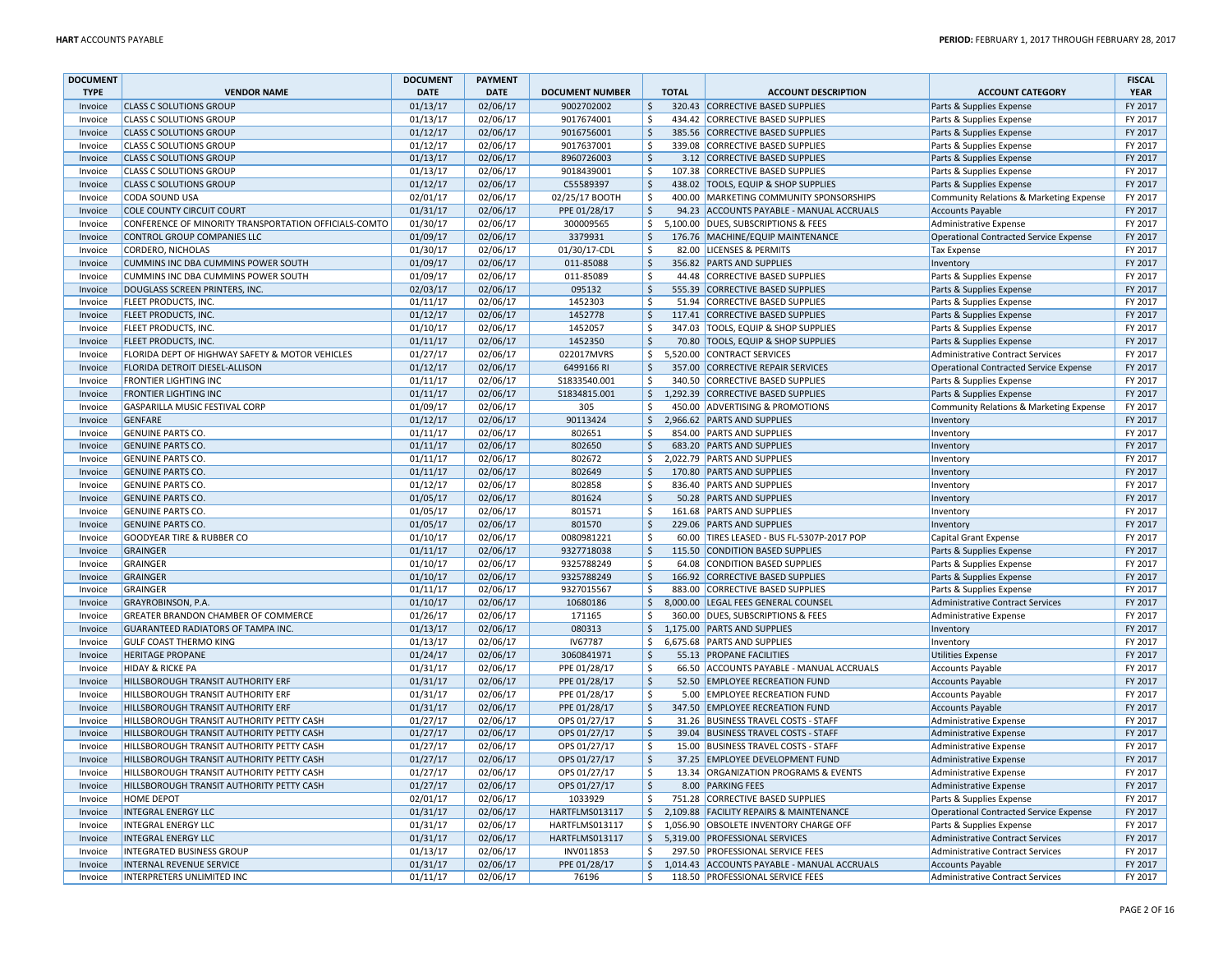| <b>DOCUMENT</b> |                                                      | <b>DOCUMENT</b> | <b>PAYMENT</b> |                        |                     |                     |                                                          |                                         | <b>FISCAL</b> |
|-----------------|------------------------------------------------------|-----------------|----------------|------------------------|---------------------|---------------------|----------------------------------------------------------|-----------------------------------------|---------------|
| <b>TYPE</b>     | <b>VENDOR NAME</b>                                   | <b>DATE</b>     | <b>DATE</b>    | <b>DOCUMENT NUMBER</b> |                     | <b>TOTAL</b>        | <b>ACCOUNT DESCRIPTION</b>                               | <b>ACCOUNT CATEGORY</b>                 | <b>YEAR</b>   |
| Invoice         | JAMES RIVER SOLUTIONS LLC                            | 01/09/17        | 02/06/17       | S260032-IN             |                     | \$ 12,779.47 DIESEL |                                                          | Fuel and Oil Expense                    | FY 2017       |
| Invoice         | JAMES RIVER SOLUTIONS LLC                            | 01/10/17        | 02/06/17       | S260033-IN             |                     | \$ 12,312.82 DIESEL |                                                          | Fuel and Oil Expense                    | FY 2017       |
| Invoice         | JAMES RIVER SOLUTIONS LLC                            | 01/11/17        | 02/06/17       | S260060-IN             |                     | \$ 12,187.31 DIESEL |                                                          | Fuel and Oil Expense                    | FY 2017       |
| Invoice         | JAMES RIVER SOLUTIONS LLC                            | 01/13/17        | 02/06/17       | S260063-IN             |                     | \$ 12,572.92 DIESEL |                                                          | Fuel and Oil Expense                    | FY 2017       |
| Invoice         | JAMES RIVER SOLUTIONS LLC                            | 01/12/17        | 02/06/17       | S260062-IN             |                     | \$12,480.78 DIESEL  |                                                          | Fuel and Oil Expense                    | FY 2017       |
| Invoice         | JAMES RIVER SOLUTIONS LLC                            | 01/09/17        | 02/06/17       | S260032-IN             | $\mathsf{S}$        |                     | 2,555.37 DIESEL & GAS EXCISE TAX                         | <b>Tax Expense</b>                      | FY 2017       |
| Invoice         | JAMES RIVER SOLUTIONS LLC                            | 01/10/17        | 02/06/17       | S260033-IN             | \$                  |                     | 2,555.04 DIESEL & GAS EXCISE TAX                         | <b>Tax Expense</b>                      | FY 2017       |
| Invoice         | JAMES RIVER SOLUTIONS LLC                            | 01/11/17        | 02/06/17       | S260060-IN             | Ŝ.                  |                     | 2,553.32 DIESEL & GAS EXCISE TAX                         | <b>Tax Expense</b>                      | FY 2017       |
| Invoice         | JAMES RIVER SOLUTIONS LLC                            | 01/13/17        | 02/06/17       | S260063-IN             | Ŝ.                  |                     | 2,550.92 DIESEL & GAS EXCISE TAX                         | <b>Tax Expense</b>                      | FY 2017       |
| Invoice         | JAMES RIVER SOLUTIONS LLC                            | 01/12/17        | 02/06/17       | S260062-IN             | \$                  |                     | 2,556.05 DIESEL & GAS EXCISE TAX                         | <b>Tax Expense</b>                      | FY 2017       |
| Invoice         | <b>JAMES, QUINTON</b>                                | 01/31/17        | 02/06/17       | 01/17 UNIFORM          | $\zeta$             |                     | 200.00 UNIFORMS                                          | Salary & Fringe Expense                 | FY 2017       |
| Invoice         | LAKE DOCTORS INC                                     | 02/01/17        | 02/06/17       | 275820                 | \$                  |                     | 125.00 CONTRACT SERVICES                                 | Operational Contracted Service Expense  | FY 2017       |
| Invoice         | LEYKAMM, WILLIAM                                     | 01/27/17        | 02/06/17       | 12/17 EOM              | \$                  |                     | 100.00 ACCOUNTS PAYABLE - MANUAL ACCRUALS                | <b>Accounts Payable</b>                 | FY 2017       |
| Invoice         | LIFT-U DIV OF HOGAN MFG INC                          | 01/11/17        | 02/06/17       | 179615                 | Ŝ.                  |                     | 411.06 CORRECTIVE BASED SUPPLIES                         | Parts & Supplies Expense                | FY 2017       |
| Invoice         | MANGROVE EMPLOYER SERVICES INC                       | 12/27/16        | 02/06/17       | INVR00044599           | $\ddot{\mathsf{S}}$ |                     | 937.50 DUES, SUBSCRIPTIONS & FEES                        | Administrative Expense                  | FY 2017       |
|                 |                                                      |                 | 02/06/17       |                        | $\mathsf{\$}$       |                     |                                                          |                                         | FY 2017       |
| Invoice         | MANGROVE EMPLOYER SERVICES INC                       | 12/27/16        |                | INVR00044600           |                     |                     | 1,029.25 DUES, SUBSCRIPTIONS & FEES                      | Administrative Expense                  |               |
| Invoice         | MANGROVE EMPLOYER SERVICES INC                       | 12/27/16        | 02/06/17       | INVR00044601           | \$                  |                     | 1,260.50 DUES, SUBSCRIPTIONS & FEES                      | Administrative Expense                  | FY 2017       |
| Invoice         | MANGROVE EMPLOYER SERVICES INC                       | 12/27/16        | 02/06/17       | INVR00044604           | \$                  |                     | 1,084.50 DUES, SUBSCRIPTIONS & FEES                      | Administrative Expense                  | FY 2017       |
| Invoice         | MANGROVE EMPLOYER SERVICES INC                       | 12/27/16        | 02/06/17       | INVR00044609           | \$                  |                     | 1,132.25 DUES, SUBSCRIPTIONS & FEES                      | Administrative Expense                  | FY 2017       |
| Invoice         | MANGROVE EMPLOYER SERVICES INC                       | 12/27/16        | 02/06/17       | INVR00044617           | \$                  |                     | 1,066.25 DUES, SUBSCRIPTIONS & FEES                      | Administrative Expense                  | FY 2017       |
| Invoice         | MANGROVE EMPLOYER SERVICES INC                       | 12/30/16        | 02/06/17       | INVR00044941           | $\ddot{\mathsf{S}}$ |                     | 956.25 DUES, SUBSCRIPTIONS & FEES                        | Administrative Expense                  | FY 2017       |
| Invoice         | <b>MAYER ELECTRIC FIN CORP</b>                       | 01/13/17        | 02/06/17       | 21536557               | $\zeta$             |                     | 81.36 CORRECTIVE BASED SUPPLIES                          | Parts & Supplies Expense                | FY 2017       |
| Invoice         | MCI SERVICE PARTS INC                                | 01/12/17        | 02/06/17       | 3368412                | $\frac{1}{2}$       |                     | 1,062.50 PARTS AND SUPPLIES                              | Inventory                               | FY 2017       |
| Invoice         | MCN HOLDINGS LLC DBA MEDICAL CONSULTANTS NETWORK LLC | 01/25/17        | 02/06/17       | LPP00144               | Ŝ.                  |                     | 2,900.00 GENERAL INVESTIGATION                           | Self Insured General Liability Expense  | FY 2017       |
| Invoice         | MID FLORIDA ARMORED & ATM SERVICES INC               | 01/09/17        | 02/06/17       | 23507                  | \$                  |                     | 650.00 ARMORED CAR SERVICES                              | Operational Contracted Service Expense  | FY 2017       |
| Invoice         | MIDSTATE CONTRACTORS, INC.                           | 02/01/17        | 02/06/17       | 6564                   | Ŝ.                  |                     | 4,739.31 FACILITY REPAIRS & MAINTENANCE                  | Operational Contracted Service Expense  | FY 2017       |
| Invoice         | MIDSTATE CONTRACTORS, INC.                           | 02/01/17        | 02/06/17       | 6564                   |                     |                     | \$10,860.69 REHAB/RENOV UATC RESTROOMS                   | Capital Grant Expense                   | FY 2017       |
| Invoice         | MIDSTATE CONTRACTORS, INC                            | 02/01/17        | 02/06/17       | 6564                   |                     |                     | \$ 36,000.00 REHAB/RENOV UATC RESTROOMS FL-90-X831       | Capital Grant Expense                   | FY 2017       |
| Invoice         | MILLENNIUM AUTOMOTIVE EQUIPMENT, INC.                | 01/28/17        | 02/06/17       | KJ386251               | \$                  |                     | 918.95 CORRECTIVE BASED SUPPLIES                         | Parts & Supplies Expense                | FY 2017       |
| Invoice         | MILLENNIUM REFRESHMENT SERVICES INC                  | 01/05/17        | 02/06/17       | 1982                   | \$                  |                     | 414.70 OPERATING CONTINGENCY                             | Other Administrative Expenses           | FY 2017       |
| Invoice         | MILLER CHIROPRACTIC AND MEDICAL CENTERS              | 01/05/17        | 02/06/17       | B15-02-51              | $\ddot{\mathsf{S}}$ |                     | 127.80 GENERAL INVESTIGATION                             | Self Insured General Liability Expense  | FY 2017       |
| Invoice         | MOHAWK MANUFACTURING & SUPPLY CO.                    | 01/09/17        | 02/06/17       | U002019                | \$                  |                     | 89.88 PARTS AND SUPPLIES                                 | Inventory                               | FY 2017       |
| Invoice         | MOHAWK MANUFACTURING & SUPPLY CO.                    | 01/09/17        | 02/06/17       | U002020                | Ś.                  |                     | 186.98 PARTS AND SUPPLIES                                | Inventory                               | FY 2017       |
| Invoice         | MOHAWK MANUFACTURING & SUPPLY CO.                    | 01/13/17        | 02/06/17       | U002288                | \$                  |                     | 2,790.00 PARTS AND SUPPLIES                              | Inventory                               | FY 2017       |
| Invoice         | MORRISON, SANDRA C                                   | 01/23/17        | 02/06/17       | 01/23/17 TR            | \$                  |                     | 345.79 BUSINESS TRAVEL COSTS - STAFF                     | Administrative Expense                  | FY 2017       |
| Invoice         | <b>NATIONAL DRIVE</b>                                | 01/31/17        | 02/06/17       | PPE 01/28/17           | $\zeta$             |                     | 4.00 TEAMSTER UNION DUES                                 | <b>Accounts Payable</b>                 | FY 2017       |
| Invoice         | NEOPART TRANSIT LLC                                  | 01/13/17        | 02/06/17       | 2311458-00             | \$                  |                     | 125.40 PARTS AND SUPPLIES                                | Inventory                               | FY 2017       |
| Invoice         | NEUROSURGERY CONSULTANT OF FLORIDA PA                | 01/25/17        | 02/06/17       | B-14-06-01             | Ŝ.                  |                     | 150.00 GENERAL INVESTIGATION                             | Self Insured General Liability Expense  | FY 2017       |
| Invoice         | <b>OFFICE DEPOT</b>                                  | 12/31/16        | 02/06/17       | 884467170001           | \$                  |                     | 733.60 SUPPLIES/OFFICE/ART/JANITORIAL                    | Parts & Supplies Expense                | FY 2017       |
| Invoice         | PHYSICIANS GROUP LLC                                 | 12/28/16        | 02/06/17       | HIM122816TJ            | \$                  |                     | 103.80 GENERAL INVESTIGATION                             | Self Insured General Liability Expense  | FY 2017       |
| Invoice         | PHYSICIANS GROUP LLC                                 | 12/28/16        | 02/06/17       | HIM122816TJ-F          | \$                  |                     | 136.09 GENERAL INVESTIGATION                             | Self Insured General Liability Expense  | FY 2017       |
| Invoice         | PRODIGY CONTRACTING GROUP INC                        | 01/13/17        | 02/06/17       | 2016-147-4             | Ŝ.                  |                     | 7,742.84 REHAB/RENOV ADM/MAIN FAC PM ROOF                | Capital Grant Expense                   | FY 2017       |
| Invoice         | QUEST DIAGNOSTICS CLINICAL LABORATORIES INC          | 01/25/17        | 02/06/17       | 9165988860SH           | \$                  |                     | 8,048.00 EMPLOYEE WELLNESS PROGRAM                       | <b>Administrative Contract Services</b> | FY 2017       |
| Invoice         | QUEST DIAGNOSTICS CLINICAL LABORATORIES INC          | 01/25/17        | 02/06/17       | 9167378610SH           | -\$                 |                     | 200.00 EMPLOYEE WELLNESS PROGRAM                         | Administrative Contract Services        | FY 2017       |
| Invoice         | RECOGNITION MEDIA LLC D/B/A DAVEY WEBBY W3 AWARDS    | 01/13/17        | 02/06/17       | 10049                  | $\zeta$             |                     | 460.00 DUES, SUBSCRIPTIONS & FEES                        | Administrative Expense                  | FY 2017       |
| Invoice         | RICHARD A ROBINSON/RR APPRAISAL SERVICE              | 01/27/17        | 02/06/17       | 5091                   | $\zeta$             |                     | 65.00 CLAIMS SETTLEMENTS                                 | Self Insured General Liability Expense  | FY 2017       |
| Invoice         | RICHARD P JOBLOVE, PA                                | 01/31/17        | 02/06/17       | PPE 01/28/17           | $\ddot{\mathsf{S}}$ |                     | 125.00 ACCOUNTS PAYABLE - MANUAL ACCRUALS                | Accounts Payable                        | FY 2017       |
| Invoice         | ROBERT REID WEDDING ARCHITECTS, AIA, INC.            | 01/11/17        | 02/06/17       | 170014                 | Ŝ.                  |                     | 4,316.85 E&D SURV/SEC SYS NOT MOBILE (min 1%) FY2016 POP | Capital Grant Expense                   | FY 2017       |
|                 | RODRIGUEZ, CESAR                                     |                 | 02/06/17       | 01/17 UNIFORM          | \$                  |                     | 200.00 UNIFORMS                                          |                                         | FY 2017       |
| Invoice         | <b>RUSH TRUCK CENTER</b>                             | 01/31/17        | 02/06/17       |                        | \$                  |                     | 4,596.98 PARTS AND SUPPLIES                              | Salary & Fringe Expense                 | FY 2017       |
| Invoice         |                                                      | 01/09/17        |                | 3005065309             |                     |                     |                                                          | Inventory                               |               |
| Invoice         | <b>RUSH TRUCK CENTER</b>                             | 01/09/17        | 02/06/17       | 3005058319             | $\frac{1}{2}$       |                     | 7,397.30 PARTS AND SUPPLIES                              | Inventory                               | FY 2017       |
| Invoice         | <b>RUSH TRUCK CENTER</b>                             | 01/10/17        | 02/06/17       | 3005069904             | \$                  |                     | 6,895.47 PARTS AND SUPPLIES                              | Inventory                               | FY 2017       |
| Invoice         | <b>RUSH TRUCK CENTER</b>                             | 01/11/17        | 02/06/17       | 3005085252             | \$                  |                     | 2,298.49 PARTS AND SUPPLIES                              | Inventory                               | FY 2017       |
| Invoice         | <b>RUSH TRUCK CENTER</b>                             | 01/13/17        | 02/06/17       | 3005118756             | \$                  |                     | 1,028.87 PARTS AND SUPPLIES                              | Inventory                               | FY 2017       |
| Invoice         | <b>RUSH TRUCK CENTER</b>                             | 01/10/17        | 02/06/17       | 3005070529             | $\ddot{\mathsf{S}}$ |                     | 923.09 CORRECTIVE BASED SUPPLIES                         | Parts & Supplies Expense                | FY 2017       |
| Invoice         | <b>SAMS CLUB DIRECT</b>                              | 01/20/17        | 02/06/17       | 999999 12/16           | $\zeta$             |                     | 120.00 DUES, SUBSCRIPTIONS & FEES                        | Administrative Expense                  | FY 2017       |
| Invoice         | <b>SAMS CLUB DIRECT</b>                              | 01/18/17        | 02/06/17       | 4803                   | \$                  |                     | 145.66 Meetings and Local Mileage                        | Administrative Expense                  | FY 2017       |
| Invoice         | <b>SCRIPPS MEDIA INC D/B/A WFTS</b>                  | 12/31/16        | 02/06/17       | 133774-9               | Ŝ.                  |                     | 3,000.00 MARKETING RIDERSHIP DEVELOPMENT                 | Community Relations & Marketing Expense | FY 2017       |
| Invoice         | SCRIPPS MEDIA INC D/B/A WFTS                         | 12/31/16        | 02/06/17       | 178878-2               | \$                  |                     | 7,389.33 MARKETING RIDERSHIP DEVELOPMENT                 | Community Relations & Marketing Expense | FY 2017       |
| Invoice         | SCRIPPS MEDIA INC D/B/A WFTS                         | 12/31/16        | 02/06/17       | 218747-1               | Ŝ.                  |                     | 950.00 MARKETING RIDERSHIP DEVELOPMENT                   | Community Relations & Marketing Expense | FY 2017       |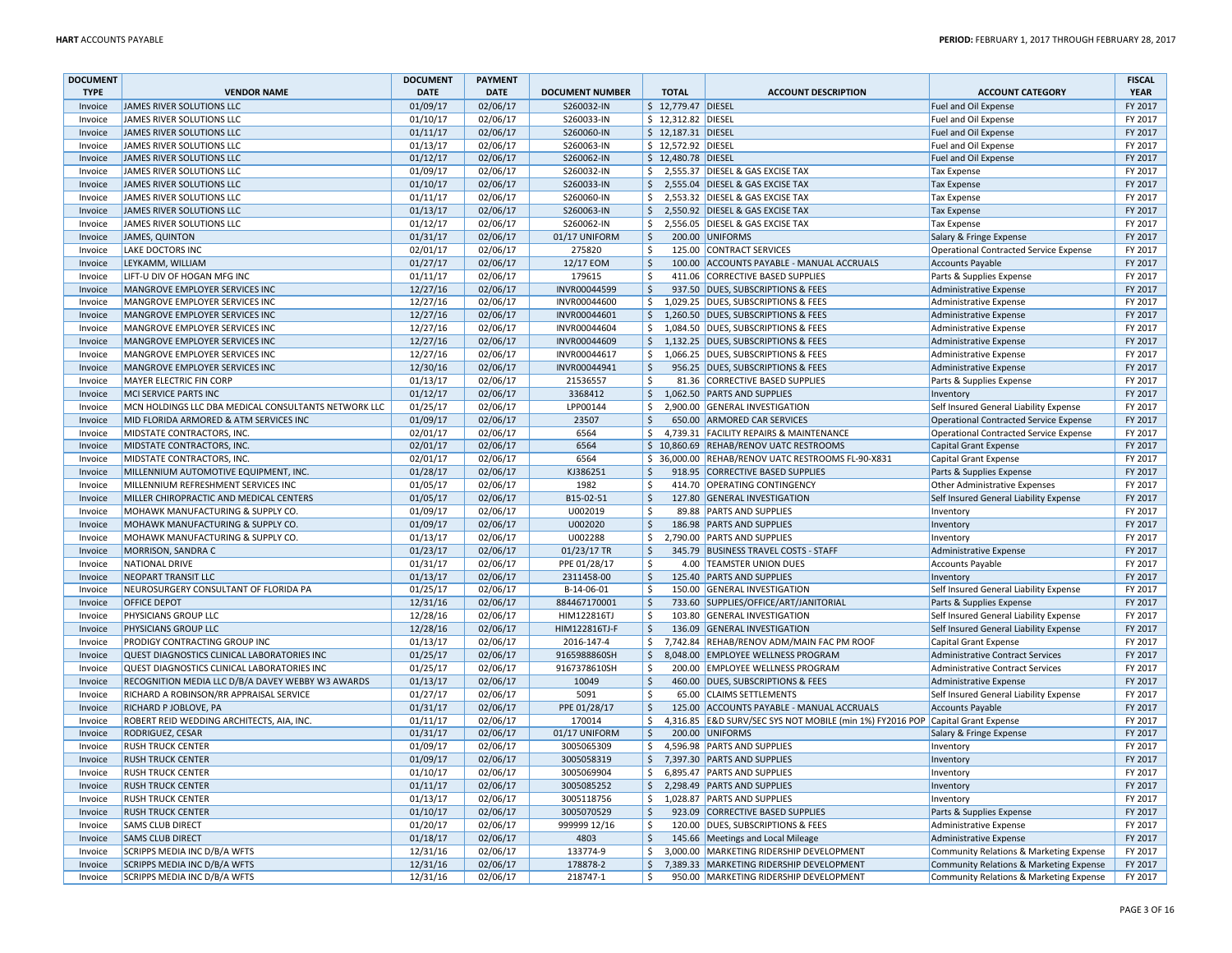| <b>DOCUMENT</b> |                                                  | <b>DOCUMENT</b>      | <b>PAYMENT</b> |                        |                         |              |                                                     |                                               | <b>FISCAL</b> |
|-----------------|--------------------------------------------------|----------------------|----------------|------------------------|-------------------------|--------------|-----------------------------------------------------|-----------------------------------------------|---------------|
| <b>TYPE</b>     | <b>VENDOR NAME</b>                               | <b>DATE</b>          | <b>DATE</b>    | <b>DOCUMENT NUMBER</b> |                         | <b>TOTAL</b> | <b>ACCOUNT DESCRIPTION</b>                          | <b>ACCOUNT CATEGORY</b>                       | <b>YEAR</b>   |
| Invoice         | SEWARD, JEFFREY C.                               | 01/30/17             | 02/06/17       | 01/16/17 TR            | $\frac{1}{2}$           |              | 72.86 BUSINESS TRAVEL COSTS - STAFF                 | Administrative Expense                        | FY 2017       |
| Invoice         | SOCIAL SECURITY ADMINISTRATION                   | 01/31/17             | 02/06/17       | PPE 01/28/17           | \$                      |              | 231.53 ACCOUNTS PAYABLE - MANUAL ACCRUALS           | Accounts Payable                              | FY 2017       |
| Invoice         | SOUTHEAST POWER SYSTEM OF TAMPA                  | 01/11/17             | 02/06/17       | 23 16 1773             | $\mathsf{\hat{S}}$      |              | 489.60 PARTS AND SUPPLIES                           | Inventory                                     | FY 2017       |
| Invoice         | <b>SSI LUBRICANTS, LLC</b>                       | 01/09/17             | 02/06/17       | 39073                  | Ŝ.                      |              | 710.33 ENGINE OIL (OIL & LUBE)                      | Fuel and Oil Expense                          | FY 2017       |
| Invoice         | <b>STATE OF FLORIDA</b>                          | 01/25/17             | 02/06/17       | 2L-7304                | <sup>\$</sup>           |              | 88.88 TELEPHONE                                     | Utilities Expense                             | FY 2017       |
| Invoice         | SUNSTATE WRECKER SERVICE INC                     | 01/10/17             | 02/06/17       | 167508                 | $\zeta$                 |              | 262.50 TOWING CHARGES                               | <b>Operational Contracted Service Expense</b> | FY 2017       |
| Invoice         | SUNSTATE WRECKER SERVICE INC                     | 01/13/17             | 02/06/17       | 167560                 | \$                      |              | 90.00 TOWING CHARGES                                | Operational Contracted Service Expense        | FY 2017       |
| Invoice         | TAMPA BAY FEDERAL CREDIT UNION                   | 01/31/17             | 02/06/17       | PPE 01/28/17           | Ŝ.                      |              | 662.38 ACCOUNTS PAYABLE - MANUAL ACCRUALS           | Accounts Payable                              | FY 2017       |
| Invoice         | <b>TAMPA ELECTRIC COMPANY</b>                    | 01/31/17             | 02/06/17       | 211012156538-0117      | \$                      |              | 21.79 ELECTRICITY                                   | <b>Utilities Expense</b>                      | FY 2017       |
| Invoice         | TAMPA ELECTRIC COMPANY                           | 01/24/17             | 02/06/17       | 211012155118-0117      | Ś.                      |              | 11.51 ELECTRICITY                                   | <b>Utilities Expense</b>                      | FY 2017       |
| Invoice         | <b>TAMPA ELECTRIC COMPANY</b>                    | 01/27/17             | 02/06/17       | 211012155373-0117      | <sup>\$</sup>           |              | 258.54 ELECTRICITY                                  | <b>Utilities Expense</b>                      | FY 2017       |
| Invoice         | TAMPA ELECTRIC COMPANY                           | 01/27/17             | 02/06/17       | 211012155613-0117      | \$                      |              | 274.45 ELECTRICITY                                  | <b>Utilities Expense</b>                      | FY 2017       |
| Invoice         | <b>TAMPA ELECTRIC COMPANY</b>                    | 01/27/17             | 02/06/17       | 211012155811-0117      | <sup>\$</sup>           |              | 321.12 ELECTRICITY                                  |                                               | FY 2017       |
| Invoice         | TAMPA ELECTRIC COMPANY                           |                      | 02/06/17       | 211012156033-0117      | -Ś                      |              | 28.52 ELECTRICITY                                   | Utilities Expense                             | FY 2017       |
|                 |                                                  | 01/30/17<br>01/30/17 | 02/06/17       |                        | ۱\$                     |              | 388.92 ELECTRICITY                                  | <b>Utilities Expense</b>                      | FY 2017       |
| Invoice         | <b>TAMPA ELECTRIC COMPANY</b>                    |                      |                | 211012156322-0117      |                         |              |                                                     | Utilities Expense                             |               |
| Invoice         | <b>TEAMSTERS LOCAL 79</b>                        | 01/31/17             | 02/06/17       | PPE 01/28/17           | $\zeta$                 |              | 65.00 TEAMSTER UNION DUES                           | <b>Accounts Payable</b>                       | FY 2017       |
| Invoice         | <b>TEAMSTERS LOCAL 79</b>                        | 01/31/17             | 02/06/17       | PPE 01/28/17           | $\zeta$                 |              | 103.00 TEAMSTER UNION DUES                          | Accounts Payable                              | FY 2017       |
| Invoice         | <b>TEAMSTERS LOCAL 79</b>                        | 01/31/17             | 02/06/17       | PPE 01/28/17           | \$                      |              | 1,860.00 TEAMSTER UNION DUES                        | Accounts Payable                              | FY 2017       |
| Invoice         | TENNANT SALES AND SERVICE                        | 01/10/17             | 02/06/17       | 914339379              | \$                      |              | 1,854.80 CORRECTIVE BASED SUPPLIES                  | Parts & Supplies Expense                      | FY 2017       |
| Invoice         | TIMES PUBLISHING COMPANY D/B/A TAMPA BAY TIMES   | 01/19/17             | 02/06/17       | 296085 BAL             | \$                      |              | 435.60 MARKETING YOUTH                              | Community Relations & Marketing Expense       | FY 2017       |
| Invoice         | TINDALE-OLIVER & ASSOC INC                       | 12/31/16             | 02/06/17       | 8005                   |                         |              | \$ 36,105.24 SHORT RANGE TDP/COA (COMP OP ANALYSIS) | Capital Grant Expense                         | FY 2017       |
| Invoice         | <b>TOSHIBA BUSINESS SOLUTIONS INC</b>            | 01/09/17             | 02/06/17       | 13357089               | \$                      |              | 4,213.98 LEASE AND RENTALS                          | Other Administrative Expenses                 | FY 2017       |
| Invoice         | TRANSIT HOLDING INC DBA AFTERMARKET PARTS CO LLC | 01/11/17             | 02/06/17       | 81111090               | $\zeta$                 |              | 1,098.60 PARTS AND SUPPLIES                         | Inventory                                     | FY 2017       |
| Invoice         | TRANSIT HOLDING INC DBA AFTERMARKET PARTS CO LLC | 01/10/17             | 02/06/17       | 81110610               | $\zeta$                 |              | 876.77 PARTS AND SUPPLIES                           | Inventory                                     | FY 2017       |
| Invoice         | TRANSIT HOLDING INC DBA AFTERMARKET PARTS CO LLC | 01/13/17             | 02/06/17       | 81112774               | $\ddot{\mathsf{S}}$     |              | 654.47 PARTS AND SUPPLIES                           | Inventory                                     | FY 2017       |
| Invoice         | TRANSIT SOLUTIONS, LLC / JOHN E. WHITE           | 01/10/17             | 02/06/17       | 93584                  | \$                      |              | 750.00 TOOLS, EQUIP & SHOP SUPPLIES                 | Parts & Supplies Expense                      | FY 2017       |
| Invoice         | UNIFIRST CORPORATION                             | 01/11/17             | 02/06/17       | 914 2122249            | $\ddot{\mathsf{S}}$     |              | 26.40 CONTRACT SERVICES                             | Operational Contracted Service Expense        | FY 2017       |
| Invoice         | UNIFIRST CORPORATION                             | 01/11/17             | 02/06/17       | 914 2122204            | Ś.                      |              | 116.70 CONTRACT SERVICES                            | <b>Operational Contracted Service Expense</b> | FY 2017       |
| Invoice         | UNIFIRST CORPORATION                             | 01/11/17             | 02/06/17       | 914 2122181            | $\zeta$                 |              | 64.48 SAFETY SUPPLIES & EQUIPMENT                   | Parts & Supplies Expense                      | FY 2017       |
| Invoice         | UNIFIRST CORPORATION                             | 01/11/17             | 02/06/17       | 914 2122508            | \$                      |              | 26.25 UNIFORMS                                      | Salary & Fringe Expense                       | FY 2017       |
| Invoice         | UNIFIRST CORPORATION                             | 01/11/17             | 02/06/17       | 914 2122512            | $\zeta$                 |              | 83.04 UNIFORMS                                      | Salary & Fringe Expense                       | FY 2017       |
| Invoice         | UNIFIRST CORPORATION                             | 01/11/17             | 02/06/17       | 914 2122505            | Ŝ.                      |              | 47.25 UNIFORMS                                      | Salary & Fringe Expense                       | FY 2017       |
| Invoice         | UNIFIRST CORPORATION                             | 01/11/17             | 02/06/17       | 914 2122507            | -Ś                      |              | 21.00 UNIFORMS                                      | Salary & Fringe Expense                       | FY 2017       |
| Invoice         | UNIFIRST CORPORATION                             | 01/11/17             | 02/06/17       | 914 2122509            | Ś.                      |              | 52.50 UNIFORMS                                      | Salary & Fringe Expense                       | FY 2017       |
| Invoice         | UNIFIRST CORPORATION                             | 01/11/17             | 02/06/17       | 914 2122511            | \$                      |              | 212.49 UNIFORMS                                     | Salary & Fringe Expense                       | FY 2017       |
| Invoice         | UNIFIRST CORPORATION                             | 01/11/17             | 02/06/17       | 914 2122506            | $\zeta$                 |              | 141.55 UNIFORMS                                     | Salary & Fringe Expense                       | FY 2017       |
| Invoice         | UNIFIRST CORPORATION                             | 01/11/17             | 02/06/17       | 914 2122513            | \$                      |              | 3.51 UNIFORMS                                       | Salary & Fringe Expense                       | FY 2017       |
| Invoice         | UNIFIRST CORPORATION                             | 01/11/17             | 02/06/17       | 914 2122513            | Ŝ.                      |              | 21.03 UNIFORMS                                      | Salary & Fringe Expense                       | FY 2017       |
| Invoice         | UNIFIRST CORPORATION                             | 01/11/17             | 02/06/17       | 914 2122513            | $\zeta$                 |              | 5.36 UNIFORMS                                       | Salary & Fringe Expense                       | FY 2017       |
| Invoice         | UNIFIRST CORPORATION                             | 01/11/17             | 02/06/17       | 914 2122504            | \$                      |              | 42.00 UNIFORMS                                      | Salary & Fringe Expense                       | FY 2017       |
| Invoice         | UNIFIRST CORPORATION                             | 01/11/17             | 02/06/17       | 914 2122510            | $\zeta$                 |              | 15.75 UNIFORMS                                      | Salary & Fringe Expense                       | FY 2017       |
| Invoice         | UNIFIRST CORPORATION                             | 01/11/17             | 02/06/17       | 914 2122510            | Ŝ.                      |              | 5.25 UNIFORMS                                       | Salary & Fringe Expense                       | FY 2017       |
| Invoice         | UNIFIRST CORPORATION                             | 01/11/17             | 02/06/17       | 914 2122510            | -Ś                      |              | 2.03 UNIFORMS                                       | Salary & Fringe Expense                       | FY 2017       |
| Invoice         | UNIFIRST CORPORATION                             | 01/11/17             | 02/06/17       | 914 2122510            | Ś.                      |              | 10.50 UNIFORMS                                      | Salary & Fringe Expense                       | FY 2017       |
| Invoice         | UNIFIRST CORPORATION                             | 01/11/17             | 02/06/17       | 914 2122510            | $\overline{\mathsf{s}}$ |              | 21.00 UNIFORMS                                      | Salary & Fringe Expense                       | FY 2017       |
| Invoice         | UNITED WAY OF TAMPA BAY, INC.                    | 01/31/17             | 02/06/17       | PPE 01/28/17           | $\zeta$                 |              | 10.00 UNITED FUND - EMPLOYEES                       | Accounts Payable                              | FY 2017       |
| Invoice         | UNITED WAY OF TAMPA BAY, INC.                    | 01/31/17             | 02/06/17       | PPE 01/28/17           | $\ddot{\mathsf{S}}$     |              | 112.00 UNITED WAY FUND - EMPLOYEES                  | Accounts Payable                              | FY 2017       |
|                 | <b>VERIZON WIRELESS</b>                          |                      | 02/06/17       |                        |                         |              | 2,478.13 CELL PHONES                                |                                               | FY 2017       |
| Invoice         | WACO FILTERS CORPORATION                         | 01/10/17<br>01/10/17 | 02/06/17       | 9778548569<br>01098002 | Ŝ.<br>\$                |              | 1,374.96 PARTS AND SUPPLIES                         | <b>Utilities Expense</b>                      | FY 2017       |
| Invoice         |                                                  |                      |                |                        |                         |              |                                                     | Inventory                                     |               |
| Invoice         | WINDHAM PROFESSIONALS, INC                       | 01/31/17             | 02/06/17       | PPE 01/28/17           | $\zeta$                 |              | 355.09 ACCOUNTS PAYABLE - MANUAL ACCRUALS           | <b>Accounts Payable</b>                       | FY 2017       |
| Invoice         | WITHLACOOCHEE RIVER ELECTRIC COOPERATIVE, INC    | 01/26/17             | 02/06/17       | 0117/1503148           | $\zeta$                 |              | 36.74 ELECTRICITY                                   | Utilities Expense                             | FY 2017       |
| Invoice         | YELLOW CAB COMPANY OF TAMPA INC                  | 01/09/17             | 02/06/17       | 20293                  | \$                      |              | 3,492.00 CONTRACT SERVICES                          | Operational Contracted Service Expense        | FY 2017       |
| Invoice         | 4IMPRINT                                         | 01/18/17             | 02/13/17       | 5159249                | \$                      |              | 2,444.80 PRINTING - SYSTEM PROMOTION                | Community Relations & Marketing Expense       | FY 2017       |
| Invoice         | ABC BUS, INC.                                    | 01/17/17             | 02/13/17       | 2418464                | Ŝ.                      |              | 381.94 PARTS AND SUPPLIES                           | Inventory                                     | FY 2017       |
| Invoice         | <b>ACCURATE LAMINATING</b>                       | 01/20/17             | 02/13/17       | 74594                  | $\ddot{\mathsf{S}}$     |              | 30.00 PRINTING - SYSTEM PROMOTION                   | Community Relations & Marketing Expense       | FY 2017       |
| Invoice         | <b>ACCURATE LAMINATING</b>                       | 01/12/17             | 02/13/17       | 74516                  | Ŝ.                      |              | 15.00 PRINTING - SYSTEM PROMOTION                   | Community Relations & Marketing Expense       | FY 2017       |
| Invoice         | AIR CYCLE CORPORATION                            | 01/21/17             | 02/13/17       | 0145248-IN             | \$                      |              | 417.30 CORRECTIVE BASED SUPPLIES                    | Parts & Supplies Expense                      | FY 2017       |
| Invoice         | AIRGAS REFRIGERANTS, INC.                        | 01/17/17             | 02/13/17       | 9059327036             | \$                      |              | 1,028.85 TOOLS, EQUIP & SHOP SUPPLIES               | Parts & Supplies Expense                      | FY 2017       |
| Invoice         | A-JANITOR'S CLOSET, INC.                         | 01/17/17             | 02/13/17       | 702417                 | \$                      |              | 2,231.25 CONDITION BASED SUPPLIES                   | Parts & Supplies Expense                      | FY 2017       |
| Invoice         | AMERICAN PAYROLL INSTITUTE INC                   | 02/02/17             | 02/13/17       | DAHLBACK 2017          | Ŝ.                      |              | 219.00 DUES, SUBSCRIPTIONS & FEES                   | Administrative Expense                        | FY 2017       |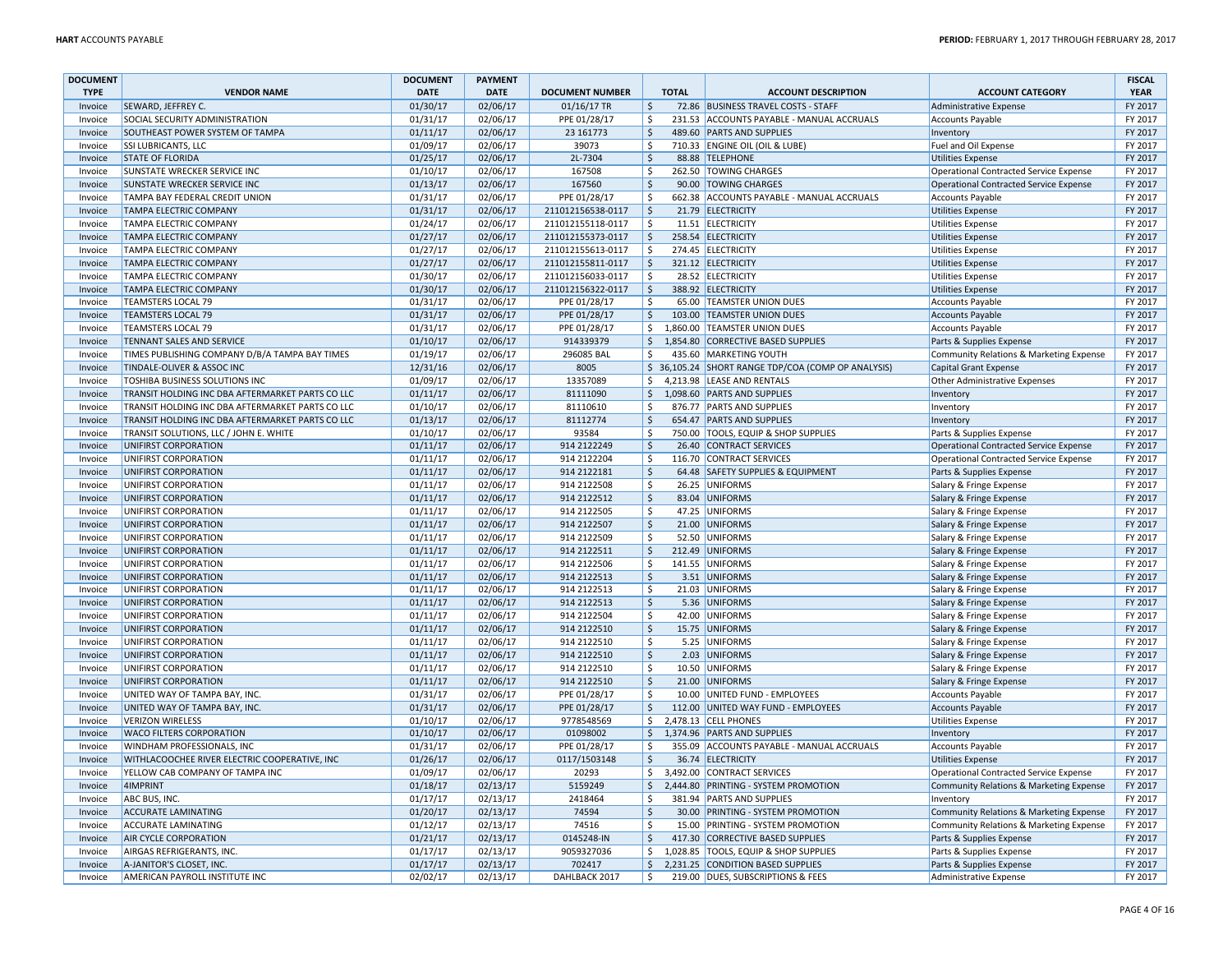| <b>DOCUMENT</b> |                                                | <b>DOCUMENT</b> | <b>PAYMENT</b> |                        |                         |              |                                         |                                         | <b>FISCAL</b> |
|-----------------|------------------------------------------------|-----------------|----------------|------------------------|-------------------------|--------------|-----------------------------------------|-----------------------------------------|---------------|
| <b>TYPE</b>     | <b>VENDOR NAME</b>                             | <b>DATE</b>     | <b>DATE</b>    | <b>DOCUMENT NUMBER</b> |                         | <b>TOTAL</b> | <b>ACCOUNT DESCRIPTION</b>              | <b>ACCOUNT CATEGORY</b>                 | <b>YEAR</b>   |
| Invoice         | AMERICAN PLANNING ASSOC.                       | 01/27/17        | 02/13/17       | 156889-1711            | \$                      |              | 692.00 BUSINESS TRAVEL COSTS - STAFF    | Administrative Expense                  | FY 2017       |
| Invoice         | AMERICAN VISUAL BRANDS LLC                     | 01/17/17        | 02/13/17       | 0000280-IN             | \$                      |              | 25.00 BUSINESS DEVELOPMENT              | Administrative Expense                  | FY 2017       |
| Invoice         | AMERICAN VISUAL BRANDS LLC                     | 01/17/17        | 02/13/17       | 0000280-IN             | $\zeta$                 |              | 60.00 PRINTING - SYSTEM PROMOTION       | Community Relations & Marketing Expense | FY 2017       |
| Invoice         | <b>ANCO SUPERIOR INC</b>                       | 01/17/17        | 02/13/17       | 91212                  | -Ś                      |              | 917.00 PARTS AND SUPPLIES               | Inventory                               | FY 2017       |
| Invoice         | ARKAY ACQUISITION LLC DBA GILLIG LLC           | 01/16/17        | 02/13/17       | 40300241               | \$                      |              | 3,980.00 PARTS AND SUPPLIES             | Inventory                               | FY 2017       |
| Invoice         | ARKAY ACQUISITION LLC DBA GILLIG LLC           | 01/16/17        | 02/13/17       | 40300242               | $\dot{\mathsf{s}}$      |              | 373.07 PARTS AND SUPPLIES               | Inventory                               | FY 2017       |
| Invoice         | ARKAY ACQUISITION LLC DBA GILLIG LLC           | 01/16/17        | 02/13/17       | 40300247               | \$                      |              | 468.70 PARTS AND SUPPLIES               | Inventory                               | FY 2017       |
| Invoice         | ARKAY ACQUISITION LLC DBA GILLIG LLC           | 01/18/17        | 02/13/17       | 40301107               | \$                      |              | 7,800.00 PARTS AND SUPPLIES             | Inventory                               | FY 2017       |
| Invoice         | ARKAY ACQUISITION LLC DBA GILLIG LLC           | 01/17/17        | 02/13/17       | 40300677               | Ŝ.                      |              | 417.96 PARTS AND SUPPLIES               | Inventory                               | FY 2017       |
| Invoice         | ARKAY ACQUISITION LLC DBA GILLIG LLC           | 01/18/17        | 02/13/17       | 40301108               | \$                      |              | 1,585.00 PARTS AND SUPPLIES             | Inventory                               | FY 2017       |
| Invoice         | ARKAY ACQUISITION LLC DBA GILLIG LLC           | 01/20/17        | 02/13/17       | 40302101               | $\zeta$                 |              | 74.02 PARTS AND SUPPLIES                | Inventory                               | FY 2017       |
| Invoice         | ARKAY ACQUISITION LLC DBA GILLIG LLC           | 01/16/17        | 02/13/17       | 40300245               | \$                      |              | 6,352.74 PARTS AND SUPPLIES             | Inventory                               | FY 2017       |
| Invoice         | ARKAY ACQUISITION LLC DBA GILLIG LLC           | 01/16/17        | 02/13/17       | 40300243               | $\zeta$                 |              | 2,612.48 PARTS AND SUPPLIES             | Inventory                               | FY 2017       |
| Invoice         | ARKAY ACQUISITION LLC DBA GILLIG LLC           | 01/16/17        | 02/13/17       | 40300246               | Ŝ.                      |              | 3.136.87 PARTS AND SUPPLIES             | Inventory                               | FY 2017       |
| Invoice         | ARKAY ACQUISITION LLC DBA GILLIG LLC           | 01/16/17        | 02/13/17       | 40300244               | \$                      |              | 1,315.92 PARTS AND SUPPLIES             | Inventory                               | FY 2017       |
| Invoice         | ARKAY ACQUISITION LLC DBA GILLIG LLC           | 01/19/17        | 02/13/17       | 40301698               | \$                      |              | 2,654.34 PARTS AND SUPPLIES             | Inventory                               | FY 2017       |
| Invoice         | ARKAY ACQUISITION LLC DBA GILLIG LLC           | 01/20/17        | 02/13/17       | 40302100               | \$                      |              | 3,520.20 PARTS AND SUPPLIES             | Inventory                               | FY 2017       |
| Invoice         | ARKAY ACQUISITION LLC DBA GILLIG LLC           | 01/18/17        | 02/13/17       | 40301109               | Ś.                      |              | 654.47 PARTS AND SUPPLIES               | Inventory                               | FY 2017       |
| Invoice         | ARKAY ACQUISITION LLC DBA GILLIG LLC           | 01/17/17        | 02/13/17       | 40300678               | \$                      |              | 3,344.98 PARTS AND SUPPLIES             | Inventory                               | FY 2017       |
| Invoice         | ARKAY ACQUISITION LLC DBA GILLIG LLC           | 01/19/17        | 02/13/17       | 40301697               | \$                      |              | 57.15 CORRECTIVE BASED SUPPLIES         | Parts & Supplies Expense                | FY 2017       |
| Invoice         | <b>AUTONATION SSC</b>                          | 01/16/17        | 02/13/17       | 7311462                | $\zeta$                 |              | 26.84 CORRECTIVE BASED SUPPLIES         | Parts & Supplies Expense                | FY 2017       |
| Invoice         | <b>AUTONATION SSC</b>                          | 01/17/17        | 02/13/17       | 7312309                | Ś.                      |              | 44.56 CORRECTIVE BASED SUPPLIES         | Parts & Supplies Expense                | FY 2017       |
| Invoice         | <b>AUTONATION SSC</b>                          | 01/20/17        | 02/13/17       | 7316854                | $\zeta$                 |              | 19.36 CORRECTIVE BASED SUPPLIES         | Parts & Supplies Expense                | FY 2017       |
| Invoice         | <b>AUTONATION SSC</b>                          | 01/20/17        | 02/13/17       | 7317247                | $\zeta$                 |              | 49.47 CORRECTIVE BASED SUPPLIES         | Parts & Supplies Expense                | FY 2017       |
| Invoice         | <b>AUTONATION SSC</b>                          | 02/02/17        | 02/13/17       | 7330861                | $\ddot{\varsigma}$      |              | 61.12 CORRECTIVE BASED SUPPLIES         | Parts & Supplies Expense                | FY 2017       |
| Invoice         | <b>B.O.C.C.</b>                                | 02/03/17        | 02/13/17       | 0217/7441310           | \$                      |              | 290.66 WATER, SEWER & GARBAGE           | <b>Utilities Expense</b>                | FY 2017       |
| Invoice         | <b>B.O.C.C.</b>                                | 02/03/17        | 02/13/17       | 0217/7541310           | \$                      |              | 112.79 WATER, SEWER & GARBAGE           | <b>Utilities Expense</b>                | FY 2017       |
| Invoice         | <b>BA MERCHANT SERVICES</b>                    | 01/23/17        | 02/13/17       | REMI1220990            | Ŝ.                      |              | 15.01 BANKING FEES                      | Administrative Expense                  | FY 2017       |
| Invoice         | BARBAS, NUNEZ, SANDERS BUTLER & HOVSEPIAN, PA  | 01/13/17        | 02/13/17       | 55386                  | $\zeta$                 |              | 148.20 LEGAL FEES                       | Insurance Premiums & Actuarial Study    | FY 2017       |
| Invoice         | BARBAS, NUNEZ, SANDERS BUTLER & HOVSEPIAN, PA  | 01/13/17        | 02/13/17       | 55388                  | \$                      |              | 463.40 LEGAL FEES                       | Insurance Premiums & Actuarial Study    | FY 2017       |
| Invoice         | BOARD OF COUNTY COMMISSIONERS HTV              | 02/08/17        | 02/13/17       | HART170206             | $\zeta$                 |              | 410.08 Production Cost - Direct Media   | Community Relations & Marketing Expense | FY 2017       |
| Invoice         | <b>BROWNS TROPHIES INC</b>                     | 01/20/17        | 02/13/17       | G 34087                | \$                      |              | 25.90 Meetings and Local Mileage        | Administrative Expense                  | FY 2017       |
| Invoice         | CALADIUM CATERING LLC                          | 02/08/17        | 02/13/17       | 56585                  | Ŝ.                      |              | 5,188.75 ORGANIZATION PROGRAMS & EVENTS | Administrative Expense                  | FY 2017       |
| Invoice         | CALADIUM CATERING LLC                          | 02/08/17        | 02/13/17       | 56588                  | \$                      |              | 2,441.25 ORGANIZATION PROGRAMS & EVENTS | Administrative Expense                  | FY 2017       |
| Invoice         | <b>CIOX HEALTH LLC</b>                         | 11/21/16        | 02/13/17       | 0205242367             | \$                      |              | 20.35 GENERAL INVESTIGATION             | Self Insured General Liability Expense  | FY 2017       |
| Invoice         | <b>CIOX HEALTH LLC</b>                         | 11/19/16        | 02/13/17       | 0205133901             | \$                      |              | 24.85 GENERAL INVESTIGATION             | Self Insured General Liability Expense  | FY 2017       |
| Invoice         | <b>CITY OF TAMPA UTILITIES</b>                 | 02/02/17        | 02/13/17       | 0217/0004428           | \$                      |              | 2,087.55 WATER, SEWER & GARBAGE         | <b>Utilities Expense</b>                | FY 2017       |
| Invoice         | CITY OF TAMPA UTILITIES                        | 02/01/17        | 02/13/17       | 0217/0004429           | Ŝ.                      |              | 146.60 WATER, SEWER & GARBAGE           | <b>Utilities Expense</b>                | FY 2017       |
| Invoice         | <b>CITY OF TAMPA UTILITIES</b>                 | 02/03/17        | 02/13/17       | 0217/0379314           | $\zeta$                 |              | 89.10 WATER, SEWER & GARBAGE            | <b>Utilities Expense</b>                | FY 2017       |
| Invoice         | <b>CLASS C SOLUTIONS GROUF</b>                 | 01/19/17        | 02/13/17       | 9036066001             | $\mathsf{\hat{S}}$      |              | 785.07 CORRECTIVE BASED SUPPLIES        | Parts & Supplies Expense                | FY 2017       |
| Invoice         | <b>CLASS C SOLUTIONS GROUP</b>                 | 01/20/17        | 02/13/17       | 9036038001             | \$                      |              | 276.76 CORRECTIVE BASED SUPPLIES        | Parts & Supplies Expense                | FY 2017       |
| Invoice         | <b>CLASS C SOLUTIONS GROUP</b>                 | 01/17/17        | 02/13/17       | 56877367               | Ŝ.                      |              | 50.10 TOOLS, EQUIP & SHOP SUPPLIES      | Parts & Supplies Expense                | FY 2017       |
| Invoice         | CREATIVE BUS SALES, INC D/B/A TRANSIT PLUS     | 01/20/17        | 02/13/17       | 6018948                | $\zeta$                 |              | 596.46 PARTS AND SUPPLIES               | Inventory                               | FY 2017       |
| Invoice         | CREATIVE BUS SALES, INC D/B/A TRANSIT PLUS     | 01/16/17        | 02/13/17       | 6017954                | -Ś                      |              | 121.92 CORRECTIVE BASED SUPPLIES        | Parts & Supplies Expense                | FY 2017       |
| Invoice         | CRUMPTON WELDING SUPPLY, INC                   | 01/20/17        | 02/13/17       | 01011103               | $\overline{\mathsf{S}}$ |              | 140.30 CORRECTIVE BASED SUPPLIES        | Parts & Supplies Expense                | FY 2017       |
| Invoice         | <b>DESIGNLAB INC</b>                           | 01/16/17        | 02/13/17       | 213694                 | \$                      |              | 354.70 UNIFORMS                         | Salary & Fringe Expense                 | FY 2017       |
| Invoice         | <b>DESIGNLAB INC</b>                           | 01/16/17        | 02/13/17       | 213694                 | \$                      |              | 6,805.80 UNIFORMS                       | Salary & Fringe Expense                 | FY 2017       |
| Invoice         | <b>DIRECTV LLC</b>                             | 01/31/17        | 02/13/17       | 30572072295            | Ŝ.                      |              | 57.99 CABLE TELEVISION SERVICES         | <b>Utilities Expense</b>                | FY 2017       |
| Invoice         | <b>DIRECTV LLC</b>                             | 02/04/17        | 02/13/17       | 30594195529            | $\mathsf{\hat{S}}$      |              | 39.76 CABLE TELEVISION SERVICES         | <b>Utilities Expense</b>                | FY 2017       |
| Invoice         | EARL W. COLVARD INC. DBA BOULEVARD TIRE CENTER | 01/18/17        | 02/13/17       | 19-172364              | $\mathsf{\hat{S}}$      |              | 25.00 TIRES PURCHASED                   | Parts & Supplies Expense                | FY 2017       |
| Invoice         | <b>ELECTRIC SALES &amp; SERVICE</b>            | 01/16/17        | 02/13/17       | 35351                  | $\mathsf{\hat{S}}$      |              | 966.00 PARTS AND SUPPLIES               | Inventory                               | FY 2017       |
| Invoice         | ELLISON SYSTEMS INC / SHOPLET.COM              | 01/21/17        | 02/13/17       | 1484937421             | Ś.                      |              | 116.80 ADVERTISING - LEGAL              | Community Relations & Marketing Expense | FY 2017       |
| Invoice         | <b>FINISHMASTER INC</b>                        | 01/19/17        | 02/13/17       | 75694866               | \$                      |              | 1,369.91 CORRECTIVE BASED SUPPLIES      | Parts & Supplies Expense                | FY 2017       |
| Invoice         | <b>FLEET PRIDE</b>                             | 01/16/17        | 02/13/17       | 82307351               | \$                      |              | 1,409.70 PARTS AND SUPPLIES             | Inventory                               | FY 2017       |
| Invoice         | FLEET PRODUCTS, INC.                           | 01/17/17        | 02/13/17       | 1453565                | \$                      |              | 103.50 CHEMICALS, CLEANERS & EQUIP      | Parts & Supplies Expense                | FY 2017       |
| Invoice         | FLORIDA DEPARTMENT OF REVENUE                  | 01/31/17        | 02/13/17       | SALES TAX 01/2017      | $\mathsf{\hat{S}}$      |              | 39.58 SALES TAXES PAYABLE               | <b>Taxes Payable</b>                    | FY 2017       |
| Invoice         | FLORIDA SENTINEL BULLETIN                      | 01/19/17        | 02/13/17       | 6333                   | $\zeta$                 |              | 637.50 MARKETING RIDERSHIP DEVELOPMENT  | Community Relations & Marketing Expense | FY 2017       |
| Invoice         | FRONTIER FLORIDA LLC                           | 01/28/17        | 02/13/17       | 0117/2286330           | $\mathsf{\hat{S}}$      |              | 163.95 TELEPHONE                        | <b>Utilities Expense</b>                | FY 2017       |
| Invoice         | <b>FRONTIER FLORIDA LLC</b>                    | 01/28/17        | 02/13/17       | 0117/5589030           | $\zeta$                 |              | 109.30 TELEPHONE                        | <b>Utilities Expense</b>                | FY 2017       |
| Invoice         | <b>FRONTIER FLORIDA LLC</b>                    | 01/28/17        | 02/13/17       | 0117/6127970           | \$                      |              | 22.14 TELEPHONE                         | <b>Utilities Expense</b>                | FY 2017       |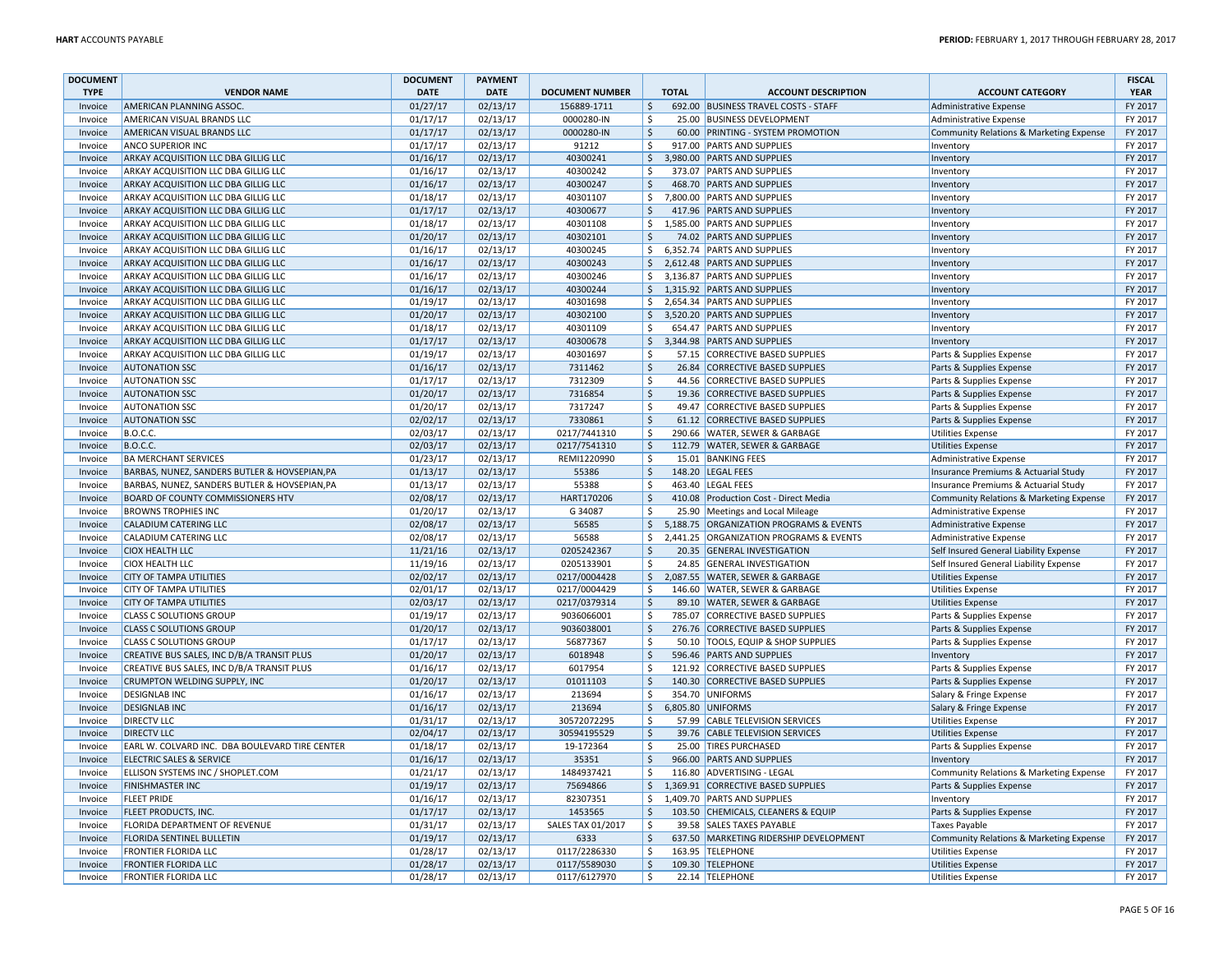| <b>DOCUMENT</b> |                                                      | <b>DOCUMENT</b> | <b>PAYMENT</b> |                        |                     |                     |                                         |                                               | <b>FISCAL</b> |
|-----------------|------------------------------------------------------|-----------------|----------------|------------------------|---------------------|---------------------|-----------------------------------------|-----------------------------------------------|---------------|
| <b>TYPE</b>     | <b>VENDOR NAME</b>                                   | <b>DATE</b>     | <b>DATE</b>    | <b>DOCUMENT NUMBER</b> |                     | <b>TOTAL</b>        | <b>ACCOUNT DESCRIPTION</b>              | <b>ACCOUNT CATEGORY</b>                       | <b>YEAR</b>   |
| Invoice         | <b>FRONTIER FLORIDA LLC</b>                          | 01/25/17        | 02/13/17       | 0117/2251629           | $\ddot{\mathsf{S}}$ |                     | 59.68 TELEPHONE                         | <b>Utilities Expense</b>                      | FY 2017       |
| Invoice         | <b>FRONTIER FLORIDA LLC</b>                          | 01/25/17        | 02/13/17       | 0117/6264349           | \$                  |                     | 54.65 TELEPHONE                         | <b>Utilities Expense</b>                      | FY 2017       |
| Invoice         | <b>FRONTIER FLORIDA LLC</b>                          | 02/01/17        | 02/13/17       | 0217/6262871           | $\zeta$             |                     | 61.15 TELEPHONE                         | <b>Utilities Expense</b>                      | FY 2017       |
| Invoice         | <b>FRONTIER FLORIDA LLC</b>                          | 02/01/17        | 02/13/17       | 0217/9723721           | S.                  |                     | 59.65 TELEPHONE                         | Utilities Expense                             | FY 2017       |
| Invoice         | <b>FRONTIER LIGHTING INC</b>                         | 01/17/17        | 02/13/17       | S1834815.002           | $\zeta$             |                     | 76.50 CORRECTIVE BASED SUPPLIES         | Parts & Supplies Expense                      | FY 2017       |
| Invoice         | <b>GATOR FORD</b>                                    | 01/17/17        | 02/13/17       | 239530                 | \$                  |                     | 7,435.17 CORRECTIVE BASED SUPPLIES      | Parts & Supplies Expense                      | FY 2017       |
| Invoice         | <b>GENUINE PARTS CO.</b>                             | 01/19/17        | 02/13/17       | 803836                 | \$                  |                     | 4.49 PARTS AND SUPPLIES                 | Inventory                                     | FY 2017       |
| Invoice         | <b>GENUINE PARTS CO</b>                              | 01/19/17        | 02/13/17       | 803835                 | -\$                 |                     | 107.76 PARTS AND SUPPLIES               | Inventory                                     | FY 2017       |
| Invoice         | <b>GENUINE PARTS CO.</b>                             | 01/18/17        | 02/13/17       | 803653                 | $\ddot{\varsigma}$  |                     | 2,716.76 PARTS AND SUPPLIES             | Inventory                                     | FY 2017       |
| Invoice         | <b>GENUINE PARTS CO.</b>                             | 02/09/17        | 02/13/17       | 807367                 | -\$                 |                     | 70.50 PARTS AND SUPPLIES                | Inventory                                     | FY 2017       |
| Invoice         | <b>GENUINE PARTS CO.</b>                             | 01/18/17        | 02/13/17       | 830510                 | $\mathsf{\hat{S}}$  |                     | 29.78 CORRECTIVE BASED SUPPLIES         | Parts & Supplies Expense                      | FY 2017       |
| Invoice         | <b>GENUINE PARTS CO.</b>                             | 01/18/17        | 02/13/17       | 830475                 | $\ddot{\mathsf{S}}$ |                     | 248.52 CORRECTIVE BASED SUPPLIES        | Parts & Supplies Expense                      | FY 2017       |
| Invoice         | <b>GENUINE PARTS CO</b>                              | 02/07/17        | 02/13/17       | 831826                 | $\mathsf{\hat{S}}$  |                     | 316.46 CORRECTIVE BASED SUPPLIES        | Parts & Supplies Expense                      | FY 2017       |
| Invoice         | <b>GENUINE PARTS CO.</b>                             | 02/07/17        | 02/13/17       | 831850                 | -\$                 |                     | 22.87 CORRECTIVE BASED SUPPLIES         | Parts & Supplies Expense                      | FY 2017       |
| Invoice         | <b>GENUINE PARTS CO.</b>                             | 02/03/17        | 02/13/17       | 806364                 | $\zeta$             |                     | 1,468.24 CORRECTIVE BASED SUPPLIES      | Parts & Supplies Expense                      | FY 2017       |
| Invoice         | GREATER TEMPLE TERRACE CHAMBER OF COMMERCE           | 02/02/17        | 02/13/17       | EXPO 03/30/17          | $\mathsf{\hat{S}}$  |                     | 250.00 MARKETING COMMUNITY OUTREACH     | Community Relations & Marketing Expense       | FY 2017       |
| Invoice         | <b>GULF COAST THERMO KING</b>                        | 01/16/17        | 02/13/17       | IV67794                | $\zeta$             |                     | 3,165.08 PARTS AND SUPPLIES             | Inventory                                     | FY 2017       |
| Invoice         | <b>GULF COAST THERMO KING</b>                        | 01/16/17        | 02/13/17       | IV67670A               | \$                  |                     | 1,388.03 PARTS AND SUPPLIES             | Inventory                                     | FY 2017       |
| Invoice         | HALO BRANDED SOLUTIONS                               | 01/16/17        | 02/13/17       | 2942916                | $\ddot{\varsigma}$  |                     | 2,027.29 PRINTING - SYSTEM PROMOTION    | Community Relations & Marketing Expense       | FY 2017       |
| Invoice         | <b>HERITAGE PROPANE</b>                              | 02/04/17        | 02/13/17       | 3061360942             | Ŝ.                  |                     | 52.03 PROPANE FACILITIES                | <b>Utilities Expense</b>                      | FY 2017       |
| Invoice         | <b>HOME DEPOT</b>                                    | 01/27/17        | 02/13/17       | 6970768                | $\mathsf{\hat{S}}$  |                     | 96.10 FACILITY REPAIRS AND MAINTENANCE  | <b>Operational Contracted Service Expense</b> | FY 2017       |
| Invoice         | <b>HOME DEPOT</b>                                    | 01/26/17        | 02/13/17       | 7970664                | S.                  |                     | 20.31 FACILITY REPAIRS AND MAINTENANCE  | <b>Operational Contracted Service Expense</b> | FY 2017       |
| Invoice         | <b>HOME DEPOT</b>                                    | 01/27/17        | 02/13/17       | 6970470                | $\ddot{\varsigma}$  |                     | 14.97 FACILITY REPAIRS AND MAINTENANCE  | <b>Operational Contracted Service Expense</b> | FY 2017       |
| Invoice         | HOME DEPOT                                           | 01/30/17        | 02/13/17       | 3973488                | -\$                 |                     | 22.88 FACILITY REPAIRS AND MAINTENANCE  | <b>Operational Contracted Service Expense</b> | FY 2017       |
| Invoice         | <b>HOME DEPOT</b>                                    | 01/28/17        | 02/13/17       | 5970803                | \$                  |                     | 41.99 FACILITY REPAIRS AND MAINTENANCE  | <b>Operational Contracted Service Expense</b> | FY 2017       |
| Invoice         | <b>HOME DEPOT</b>                                    | 01/31/17        | 02/13/17       | 2970886                | $\ddot{\mathsf{S}}$ |                     | 25.86 FACILITY REPAIRS AND MAINTENANCE  | <b>Operational Contracted Service Expense</b> | FY 2017       |
| Invoice         | <b>HOME DEPOT</b>                                    | 01/04/17        | 02/13/17       | 9972727                | $\ddot{\mathsf{S}}$ |                     | 50.28 FACILITY REPAIRS AND MAINTENANCE  | <b>Operational Contracted Service Expense</b> | FY 2017       |
| Invoice         | HOWCO ENVIRONMENTAL SERVICES                         | 01/16/17        | 02/13/17       | 0196365                | Ŝ.                  |                     | 165.00 CONTRACT SERVICES                | <b>Operational Contracted Service Expense</b> | FY 2017       |
| Invoice         | <b>INTEGRATED BUSINESS GROUP</b>                     | 01/05/17        | 02/13/17       | 41767                  |                     |                     | \$90,769.43 COMPUTER SOFTWARE SVC. FEES | <b>Operational Contracted Service Expense</b> | FY 2017       |
| Invoice         | <b>INTEGRATED BUSINESS GROUP</b>                     | 01/20/17        | 02/13/17       | INV011950              | Ŝ.                  |                     | 170.00 PROFESSIONAL SERVICE FEES        | Administrative Contract Services              | FY 2017       |
| Invoice         | <b>INTEGRATED BUSINESS GROUP</b>                     | 01/20/17        | 02/13/17       | INV011947              |                     |                     | \$11,801.71 PROFESSIONAL SERVICE FEES   | <b>Administrative Contract Services</b>       | FY 2017       |
| Invoice         | <b>INTEGRATED BUSINESS GROUP</b>                     | 01/20/17        | 02/13/17       | INV011897              | S.                  |                     | 255.00 PROFESSIONAL SERVICE FEES        | Administrative Contract Services              | FY 2017       |
| Invoice         | JAMES RIVER SOLUTIONS LLC                            | 01/16/17        | 02/13/17       | S260224-IN             |                     | \$ 12.384.77 DIESEL |                                         | Fuel and Oil Expense                          | FY 2017       |
| Invoice         | JAMES RIVER SOLUTIONS LLC                            | 01/16/17        | 02/13/17       | S260225-IN             |                     | \$ 11,958.51 DIESEL |                                         | Fuel and Oil Expense                          | FY 2017       |
| Invoice         | JAMES RIVER SOLUTIONS LLC                            | 01/20/17        | 02/13/17       | S260229-IN             |                     | \$12,072.86 DIESEL  |                                         | Fuel and Oil Expense                          | FY 2017       |
| Invoice         | JAMES RIVER SOLUTIONS LLC                            | 01/17/17        | 02/13/17       | S260226-IN             | \$                  | 9,064.29 DIESEL     |                                         | Fuel and Oil Expense                          | FY 2017       |
| Invoice         | <b>JAMES RIVER SOLUTIONS LLC</b>                     | 01/16/17        | 02/13/17       | S260224-IN             | $\mathsf{S}$        |                     | 2,552.30 DIESEL & GAS EXCISE TAX        | <b>Tax Expense</b>                            | FY 2017       |
| Invoice         | JAMES RIVER SOLUTIONS LLC                            | 01/16/17        | 02/13/17       | S260225-IN             | \$                  |                     | 2,464.45 DIESEL & GAS EXCISE TAX        | <b>Tax Expense</b>                            | FY 2017       |
| Invoice         | <b>JAMES RIVER SOLUTIONS LLC</b>                     | 01/20/17        | 02/13/17       | S260229-IN             | $\mathsf{S}$        |                     | 2,546.82 DIESEL & GAS EXCISE TAX        | <b>Tax Expense</b>                            | FY 2017       |
| Invoice         | JAMES RIVER SOLUTIONS LLC                            | 01/17/17        | 02/13/17       | S260226-IN             | \$                  |                     | 1,868.68 DIESEL & GAS EXCISE TAX        | <b>Tax Expense</b>                            | FY 2017       |
| Invoice         | JANEK CORPORATION, THE                               | 01/16/17        | 02/13/17       | 97960                  | $\zeta$             |                     | 3,040.00 PARTS AND SUPPLIES             | Inventory                                     | FY 2017       |
| Invoice         | JANEK CORPORATION, THE                               | 01/16/17        | 02/13/17       | 97964                  | S.                  |                     | 1,900.00 PARTS AND SUPPLIES             | Inventory                                     | FY 2017       |
| Invoice         | JASPER WELLER LLC DBA WELLER TRUCK PARTS             | 01/17/17        | 02/13/17       | 401233900              | \$                  |                     | 3.100.00 PARTS AND SUPPLIES             | Inventory                                     | FY 2017       |
| Invoice         | JOHNSON MIRMIRAN AND THOMPSON INC (JMT)              | 12/14/16        | 02/13/17       | 201023                 | -\$                 |                     | 756.15 E&D BUS WASHES                   | Capital Grant Expense                         | FY 2017       |
| Invoice         | KENWORTH OF CENTRAL FLORIDA                          | 01/18/17        | 02/13/17       | CI59786                | $\ddot{\phi}$       |                     | 2,958.01 PARTS AND SUPPLIES             | Inventory                                     | FY 2017       |
| Invoice         | KENWORTH OF CENTRAL FLORIDA                          | 01/19/17        | 02/13/17       | CI60024                | \$                  |                     | 1,189.98 PARTS AND SUPPLIES             | Inventory                                     | FY 2017       |
| Invoice         | KENWORTH OF CENTRAL FLORIDA                          | 01/20/17        | 02/13/17       | CI60264                | $\ddot{\varsigma}$  |                     | 594.99 PARTS AND SUPPLIES               | Inventory                                     | FY 2017       |
| Invoice         | KENWORTH OF CENTRAL FLORIDA                          | 01/18/17        | 02/13/17       | CI59789                | \$                  |                     | 1,476.20 PARTS AND SUPPLIES             | Inventory                                     | FY 2017       |
| Invoice         | KENWORTH OF CENTRAL FLORIDA                          | 01/19/17        | 02/13/17       | CW58418                | -\$                 |                     | 192.60 CORRECTIVE REPAIR SERVICES       | <b>Operational Contracted Service Expense</b> | FY 2017       |
| Invoice         | KIRKS AUTOMOTIVE INC                                 | 01/18/17        | 02/13/17       | 1001486                | $\ddot{\mathsf{S}}$ |                     | 232.00 PARTS AND SUPPLIES               | Inventorv                                     | FY 2017       |
| Invoice         | LA GACETA PUBLISHING, INC                            | 01/30/17        | 02/13/17       | J392                   | $\zeta$             |                     | 330.00 ADVERTISING LEGAL                | Community Relations & Marketing Expense       | FY 2017       |
| Invoice         | LEVEL 3 FINANCING INC DBA LEVEL 3 COMMUNICATIONS LLC | 01/24/17        | 02/13/17       | 51185221               |                     |                     | \$16,780.82 COMPUTER SOFTWARE SVC. FEES | <b>Operational Contracted Service Expense</b> | FY 2017       |
| Invoice         | LIFT-U DIV OF HOGAN MFG INC                          | 01/20/17        | 02/13/17       | 179842                 | Ŝ.                  |                     | 24.75 CORRECTIVE BASED SUPPLIES         | Parts & Supplies Expense                      | FY 2017       |
| Invoice         | <b>MAGNETIC TICKET &amp; LABEL CORP</b>              | 01/16/17        | 02/13/17       | 529095                 | \$                  |                     | 6,360.00 PARTS AND SUPPLIES             | Inventory                                     | FY 2017       |
| Invoice         | MCI SERVICE PARTS INC                                | 01/16/17        | 02/13/17       | 3369679                | \$                  |                     | 657.25 PARTS AND SUPPLIES               | Inventory                                     | FY 2017       |
| Invoice         | <b>MIDWEST BUS CORPORATION</b>                       | 01/16/17        | 02/13/17       | 41449                  | Ŝ.                  |                     | 27.50 PARTS AND SUPPLIES                | Inventory                                     | FY 2017       |
| Invoice         | MILENA INTERNATIONAL INC                             | 02/07/17        | 02/13/17       | 1442                   |                     |                     | \$10,816.00 STREETCAR MAINT ACTIVITIES  | Capital Grant Expense                         | FY 2017       |
| Invoice         | MOHAWK MANUFACTURING & SUPPLY CO.                    | 01/17/17        | 02/13/17       | U002468                | \$                  |                     | 2,389.80 PARTS AND SUPPLIES             | Inventory                                     | FY 2017       |
| Invoice         | MOHAWK MANUFACTURING & SUPPLY CO.                    | 01/16/17        | 02/13/17       | U002355                | $\mathsf{S}$        |                     | 14.75 PARTS AND SUPPLIES                | Inventory                                     | FY 2017       |
| Invoice         | MOHAWK MANUFACTURING & SUPPLY CO.                    | 01/18/17        | 02/13/17       | U002494                |                     |                     | \$10,995.20 PARTS AND SUPPLIES          | Inventory                                     | FY 2017       |
|                 |                                                      |                 |                |                        |                     |                     |                                         |                                               |               |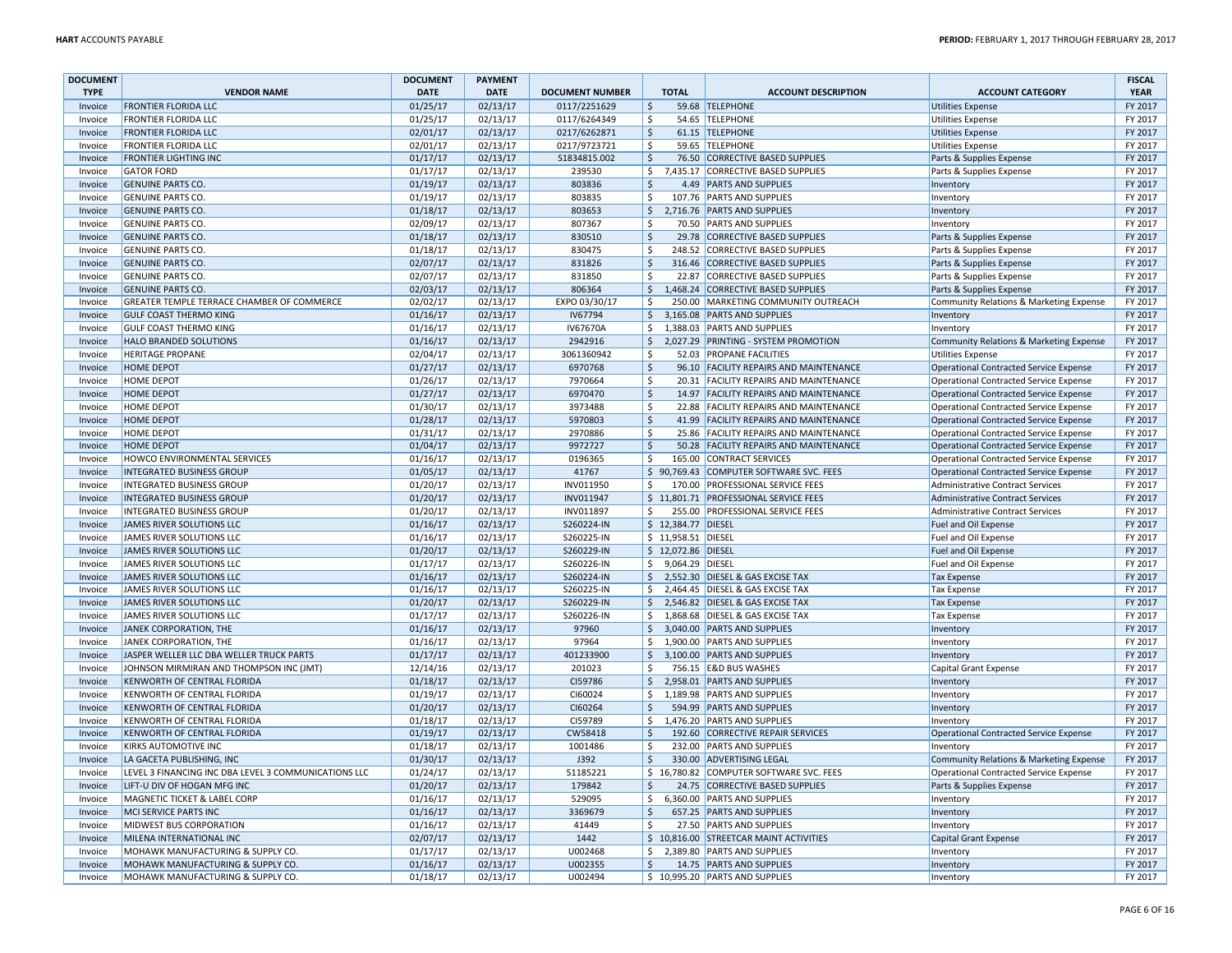| <b>DOCUMENT</b> |                                                  | <b>DOCUMENT</b> | <b>PAYMENT</b> |                        |                        |              |                                                                                     |                                               | <b>FISCAL</b> |
|-----------------|--------------------------------------------------|-----------------|----------------|------------------------|------------------------|--------------|-------------------------------------------------------------------------------------|-----------------------------------------------|---------------|
| <b>TYPE</b>     | <b>VENDOR NAME</b>                               | <b>DATE</b>     | <b>DATE</b>    | <b>DOCUMENT NUMBER</b> |                        | <b>TOTAL</b> | <b>ACCOUNT DESCRIPTION</b>                                                          | <b>ACCOUNT CATEGORY</b>                       | <b>YEAR</b>   |
| Invoice         | MOHAWK MANUFACTURING & SUPPLY CO.                | 01/18/17        | 02/13/17       | U002492                | $\zeta$                |              | 5,056.42 PARTS AND SUPPLIES                                                         | Inventory                                     | FY 2017       |
| Invoice         | MOHAWK MANUFACTURING & SUPPLY CO.                | 01/18/17        | 02/13/17       | U002493                | \$                     |              | 805.24 PARTS AND SUPPLIES                                                           | Inventory                                     | FY 2017       |
| Invoice         | MOHAWK MANUFACTURING & SUPPLY CO.                | 01/20/17        | 02/13/17       | U002616                | \$                     |              | 2,199.04 PARTS AND SUPPLIES                                                         | Inventory                                     | FY 2017       |
| Invoice         | NATIONAL OUTDOOR FURNITURE INC                   | 01/17/17        | 02/13/17       | 3971-2178              | \$                     |              | 1,360.00 CORRECTIVE BASED SUPPLIES                                                  | Parts & Supplies Expense                      | FY 2017       |
| Invoice         | <b>NAVEX GLOBAL INC</b>                          | 01/13/17        | 02/13/17       | INV-135598             | \$                     |              | 2,678.00 PROFESSIONAL SERVICE FEES                                                  | Administrative Contract Services              | FY 2017       |
| Invoice         | <b>NEOPART TRANSIT LLC</b>                       | 01/19/17        | 02/13/17       | 2317064-00             | $\zeta$                |              | 9.30 PARTS AND SUPPLIES                                                             | Inventory                                     | FY 2017       |
| Invoice         | NICOLAS, NIXON                                   | 02/08/17        | 02/13/17       | 25%COP4313             | $\frac{1}{2}$          |              | 172.64 TUITION REIMBURSEMENT PROG                                                   | Salary & Fringe Expense                       | FY 2017       |
| Invoice         | NICOLAS, NIXON                                   | 02/08/17        | 02/13/17       | 100%COP4313B           | $\zeta$                |              | 74.25 TUITION REIMBURSEMENT PROG                                                    | Salary & Fringe Expense                       | FY 2017       |
| Invoice         | PEOPLES GAS COMPANY                              | 02/02/17        | 02/13/17       | 211012154079-0217      |                        |              | \$11,561.17 COMPRESSED NATURAL GAS                                                  | Fuel and Oil Expense                          | FY 2017       |
| Invoice         | PEOPLES GAS COMPANY                              | 02/02/17        | 02/13/17       | 211012154079-0217      | \$                     |              | 1,060.89 COMPRESSED NATURAL GAS - FRANCHISE FEE                                     | Tax Expense                                   | FY 2017       |
| Invoice         | <b>PIRTEK EAST BAY</b>                           | 01/20/17        | 02/13/17       | S2422359.001           | $\zeta$                |              | 625.25 CORRECTIVE BASED SUPPLIES                                                    | Parts & Supplies Expense                      | FY 2017       |
| Invoice         | REPUBLIC SVS OF FL LP DBA REPUBLIC WASTE SVS     | 01/15/17        | 02/13/17       | 0696-000633708         | \$                     |              | 623.09 WATER, SEWER & GARBAGE                                                       | Utilities Expense                             | FY 2017       |
| Invoice         | REPUBLIC SVS OF FL LP DBA REPUBLIC WASTE SVS     | 01/17/17        | 02/13/17       | 0696-000636815         | $\zeta$                |              | 212.47 WATER, SEWER & GARBAGE                                                       | Utilities Expense                             | FY 2017       |
| Invoice         | REPUBLIC SVS OF FL LP DBA REPUBLIC WASTE SVS     | 01/17/17        | 02/13/17       | 0696-000636814         | \$                     |              | 212.47 WATER, SEWER & GARBAGE                                                       | <b>Utilities Expense</b>                      | FY 2017       |
| Invoice         | REPUBLIC SVS OF FL LP DBA REPUBLIC WASTE SVS     | 01/17/17        | 02/13/17       | 0696-000636813         | l\$                    |              | 212.47 WATER, SEWER & GARBAGE                                                       | Utilities Expense                             | FY 2017       |
| Invoice         | RICHARD A ROBINSON/RR APPRAISAL SERVICE          | 02/06/17        | 02/13/17       | 6020                   | $\dot{\mathsf{s}}$     |              | 65.00 CLAIMS SETTLEMENTS                                                            | Self Insured General Liability Expense        | FY 2017       |
| Invoice         | ROBERT J SCANLAN LLC                             | 01/12/17        | 02/13/17       | B-15-08-02             | $\zeta$                |              | 525.00 GENERAL INVESTIGATION                                                        | Self Insured General Liability Expense        | FY 2017       |
| Invoice         | RODRIGUEZ, DANIEL                                | 02/08/17        | 02/13/17       | 75%MAN3025             | \$                     |              | 532.55 TUITION REIMBURSEMENT PROG                                                   | Salary & Fringe Expense                       | FY 2017       |
| Invoice         | <b>RODRIGUEZ, DANIEL</b>                         | 02/08/17        | 02/13/17       | 75%ISM3011             | \$                     |              | 532.55 TUITION REIMBURSEMENT PROG                                                   | Salary & Fringe Expense                       | FY 2017       |
| Invoice         | <b>ROGER ZHOU</b>                                | 02/08/17        | 02/13/17       | REFUND 02/03/17        | $\zeta$                |              | 5.00 MISCELLANEOUS INCOME                                                           | Other System Revenue                          | FY 2017       |
| Invoice         | <b>RUSH TRUCK CENTER</b>                         | 01/17/17        | 02/13/17       | 3005142973             | $\zeta$                |              | 3,303.54 PARTS AND SUPPLIES                                                         | Inventory                                     | FY 2017       |
| Invoice         | <b>RUSH TRUCK CENTER</b>                         | 01/17/17        | 02/13/17       | 3005146769             | \$                     |              | 4,367.74 PARTS AND SUPPLIES                                                         | Inventory                                     | FY 2017       |
| Invoice         | <b>RUSH TRUCK CENTER</b>                         | 01/18/17        | 02/13/17       | 3005157275             | \$                     |              | 2,499.30 PARTS AND SUPPLIES                                                         | Inventory                                     | FY 2017       |
| Invoice         | <b>SEABOARD DISTRIBUTION, INC</b>                | 01/19/17        | 02/13/17       | 181669                 | \$                     |              | 1,236.15 ANTI FREEZE/COOLANT                                                        | Fuel and Oil Expense                          | FY 2017       |
| Invoice         | <b>SEABOARD DISTRIBUTION, INC</b>                | 01/19/17        | 02/13/17       | 181668                 | \$                     |              | 3,288.48 ENGINE OIL (OIL & LUBE                                                     | Fuel and Oil Expense                          | FY 2017       |
| Invoice         | SECURE ON-SITE SHREDDING                         | 01/19/17        | 02/13/17       | 2545011917             | \$                     |              | 32.00 CONTRACT SERVICES                                                             | Operational Contracted Service Expense        | FY 2017       |
| Invoice         | <b>SECURE ON-SITE SHREDDING</b>                  | 01/19/17        | 02/13/17       | 2537011917             | $\mathsf{\hat{S}}$     |              | 20.00 CONTRACT SERVICES                                                             | Operational Contracted Service Expense        | FY 2017       |
| Invoice         | SECURE ON-SITE SHREDDING                         | 01/19/17        | 02/13/17       | 2539011917             | $\zeta$                |              | 20.00 CONTRACT SERVICES                                                             | <b>Operational Contracted Service Expense</b> | FY 2017       |
| Invoice         | <b>SECURE ON-SITE SHREDDING</b>                  | 01/19/17        | 02/13/17       | 2541011917             | $\zeta$                |              | 20.00 CONTRACT SERVICES                                                             | Operational Contracted Service Expense        | FY 2017       |
| Invoice         | SECURE ON-SITE SHREDDING                         | 01/19/17        | 02/13/17       | 2543011917             | \$                     |              | 40.00 CONTRACT SERVICES                                                             | Operational Contracted Service Expense        | FY 2017       |
| Invoice         | SIRAGUSA, GABRIEL                                | 02/03/17        | 02/13/17       | 02/03/17-CDL           | \$                     |              | 55.00 LICENSES & PERMITS                                                            | <b>Tax Expense</b>                            | FY 2017       |
| Invoice         | SKYBASE COMMUNICATIONS LLC                       | 01/15/17        | 02/13/17       | 28520                  | \$                     |              | 1,725.00 PROFESSIONAL SERVICE FEES                                                  | Administrative Contract Services              | FY 2017       |
| Invoice         | <b>SOL DAVIS PRINTING INC</b>                    | 01/17/17        | 02/13/17       | 47274                  | \$                     |              | 2,175.00 OBSOLETE INVENTORY CHARGE OFF                                              | Parts & Supplies Expense                      | FY 2017       |
| Invoice         | <b>SOL DAVIS PRINTING INC</b>                    | 01/16/17        | 02/13/17       | 47261                  | \$                     |              | 15.00 PRINTING - OFFICE FORMS                                                       | Community Relations & Marketing Expense       | FY 2017       |
| Invoice         | SOUTHERN COACH PARTS CO.                         | 01/16/17        | 02/13/17       | 63651                  | $\zeta$                |              | 2,757.84 PARTS AND SUPPLIES                                                         | Inventory                                     | FY 2017       |
| Invoice         | <b>SUNPASS</b>                                   | 01/31/17        | 02/13/17       | 0329423 01-17          | \$                     |              | 2,455.77 TOLLS ONLY                                                                 | Other Administrative Expenses                 | FY 2017       |
| Invoice         | <b>SUNPASS</b>                                   | 01/31/17        | 02/13/17       | 0329423 01-17          | $\frac{1}{2}$          |              | 288.91 TOLLS ONLY                                                                   | Other Administrative Expenses                 | FY 2017       |
| Invoice         | <b>SUNPASS</b>                                   | 01/31/17        | 02/13/17       | 0329423 01-17          | \$                     |              | 4,478.18 TOLLS ONLY                                                                 | <b>Other Administrative Expenses</b>          | FY 2017       |
| Invoice         | <b>SUNSTATE WRECKER SERVICE INC</b>              | 01/20/17        | 02/13/17       | 167713                 | \$                     |              | 225.00 TOWING CHARGES                                                               | Operational Contracted Service Expense        | FY 2017       |
| Invoice         | SUNSTATE WRECKER SERVICE INC                     | 01/20/17        | 02/13/17       | 167205                 | $\zeta$                |              | 162.00 TOWING CHARGES                                                               | <b>Operational Contracted Service Expense</b> | FY 2017       |
| Invoice         | <b>SUNSTATE WRECKER SERVICE INC</b>              | 01/20/17        | 02/13/17       | 167509                 | $\zeta$                |              | 262.50 TOWING CHARGES                                                               | Operational Contracted Service Expense        | FY 2017       |
| Invoice         | SUNSTATE WRECKER SERVICE INC                     | 01/17/17        | 02/13/17       | 167569                 | Ŝ.                     |              | 225.00 TOWING CHARGES                                                               | Operational Contracted Service Expense        | FY 2017       |
| Invoice         | <b>SUNSTATE WRECKER SERVICE INC</b>              | 01/17/17        | 02/13/17       | 167702                 | \$                     |              | 300.00 TOWING CHARGES                                                               | Operational Contracted Service Expense        | FY 2017       |
| Invoice         | SUNSTATE WRECKER SERVICE INC                     | 01/17/17        | 02/13/17       | 167708                 | Ŝ.                     |              | 262.50 TOWING CHARGES                                                               | Operational Contracted Service Expense        | FY 2017       |
| Invoice         | <b>SUNSTATE WRECKER SERVICE INC</b>              | 01/17/17        | 02/13/17       | 167516                 | $\mathsf{\hat{S}}$     |              | 412.50 TOWING CHARGES                                                               | Operational Contracted Service Expense        | FY 2017       |
| Invoice         | <b>SUNSTATE WRECKER SERVICE INC</b>              | 01/18/17        | 02/13/17       | 167570                 | $\zeta$                |              | 300.00 TOWING CHARGES                                                               | Operational Contracted Service Expense        | FY 2017       |
| Invoice         | <b>SUNSTATE WRECKER SERVICE INC</b>              | 01/20/17        | 02/13/17       | 167573                 | \$                     |              | 100.00 TOWING CHARGES                                                               | Operational Contracted Service Expense        | FY 2017       |
| Invoice         | <b>TAMPA ELECTRIC COMPANY</b>                    | 02/02/17        | 02/13/17       | 211000476575-0217      | Ŝ.                     |              | 41.64 ELECTRICITY                                                                   | <b>Utilities Expense</b>                      | FY 2017       |
| Invoice         | <b>TAMPA ELECTRIC COMPANY</b>                    | 02/02/17        | 02/13/17       | 211012083310-0217      | \$                     |              | 40.53 ELECTRICITY                                                                   | Utilities Expense                             | FY 2017       |
| Invoice         | <b>TAMPA ELECTRIC COMPANY</b>                    | 02/02/17        | 02/13/17       | 211012083575-0217      | \$                     |              | 42.44 ELECTRICITY                                                                   | <b>Utilities Expense</b>                      | FY 2017       |
| Invoice         | <b>TAW POWER SYSTEMS INC</b>                     | 01/17/17        | 02/13/17       | 26105772               | $\zeta$                |              | 172.00 CONTRACT SERVICES                                                            | Operational Contracted Service Expense        | FY 2017       |
| Invoice         | TAW POWER SYSTEMS INC                            | 01/19/17        | 02/13/17       | 11015917               |                        |              | \$18,225.00 STREETCAR MAINT ACTIVITIES FL-2016-062 FY14,15,16 Capital Grant Expense |                                               | FY 2017       |
| Invoice         | <b>TAW POWER SYSTEMS INC</b>                     | 01/19/17        | 02/13/17       | 11015918               |                        |              | \$18,225.00 STREETCAR MAINT ACTIVITIES FL-2016-062 FY14,15,16 Capital Grant Expense |                                               | FY 2017       |
| Invoice         | TRANSIT HOLDING INC DBA AFTERMARKET PARTS CO LLC | 01/17/17        | 02/13/17       | 81114403               | Ŝ.                     |              | 95.40 PARTS AND SUPPLIES                                                            | Inventory                                     | FY 2017       |
| Invoice         | TRANSIT HOLDING INC DBA AFTERMARKET PARTS CO LLC | 01/17/17        | 02/13/17       | 81114686               | $\overline{\varsigma}$ |              | 537.96 PARTS AND SUPPLIES                                                           | Inventory                                     | FY 2017       |
| Invoice         | TRANSIT HOLDING INC DBA AFTERMARKET PARTS CO LLC | 01/17/17        | 02/13/17       | 81114725               | $\zeta$                |              | 230.34 PARTS AND SUPPLIES                                                           | Inventory                                     | FY 2017       |
| Invoice         | TRANSIT HOLDING INC DBA AFTERMARKET PARTS CO LLC | 01/18/17        | 02/13/17       | 81115292               | \$                     |              | 115.35 PARTS AND SUPPLIES                                                           | Inventory                                     | FY 2017       |
| Invoice         | UNIFIRST CORPORATION                             | 01/16/17        | 02/13/17       | 914 2123941            | $\zeta$                |              | 11.52 CONTRACT SERVICES                                                             | <b>Operational Contracted Service Expense</b> | FY 2017       |
| Invoice         | <b>UNIFIRST CORPORATION</b>                      | 01/18/17        | 02/13/17       | 914 2125094            | $\zeta$                |              | 64.69 CONTRACT SERVICES                                                             | Operational Contracted Service Expense        | FY 2017       |
| Invoice         | UNIFIRST CORPORATION                             | 01/18/17        | 02/13/17       | 914 2125050            | Ŝ.                     |              | 128.22 CONTRACT SERVICES                                                            | Operational Contracted Service Expense        | FY 2017       |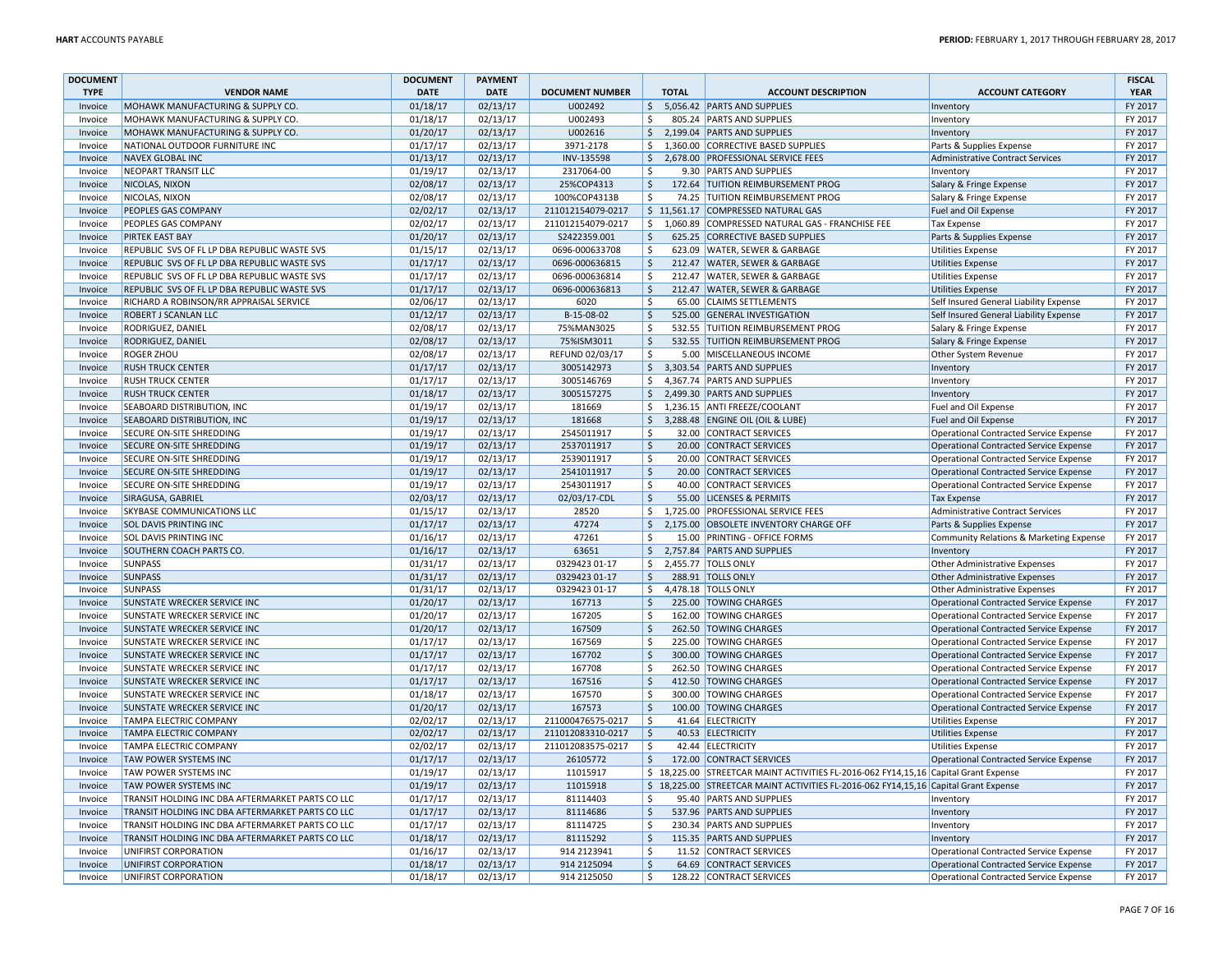| <b>DOCUMENT</b> |                                      | <b>DOCUMENT</b> | <b>PAYMENT</b> |                        |                         |              |                                       |                                               | <b>FISCAL</b> |
|-----------------|--------------------------------------|-----------------|----------------|------------------------|-------------------------|--------------|---------------------------------------|-----------------------------------------------|---------------|
| <b>TYPE</b>     | <b>VENDOR NAME</b>                   | <b>DATE</b>     | <b>DATE</b>    | <b>DOCUMENT NUMBER</b> |                         | <b>TOTAL</b> | <b>ACCOUNT DESCRIPTION</b>            | <b>ACCOUNT CATEGORY</b>                       | <b>YEAR</b>   |
| Invoice         | UNIFIRST CORPORATION                 | 01/18/17        | 02/13/17       | 914 2125051            | $\zeta$                 |              | 41.83 CONTRACT SERVICES               | Operational Contracted Service Expense        | FY 2017       |
| Invoice         | UNIFIRST CORPORATION                 | 01/18/17        | 02/13/17       | 914 2125354            | \$                      |              | 15.75 UNIFORMS                        | Salary & Fringe Expense                       | FY 2017       |
| Invoice         | UNIFIRST CORPORATION                 | 01/18/17        | 02/13/17       | 914 2125354            | $\mathsf{\hat{S}}$      |              | 5.25 UNIFORMS                         | Salary & Fringe Expense                       | FY 2017       |
| Invoice         | UNIFIRST CORPORATION                 | 01/18/17        | 02/13/17       | 914 2125354            | \$                      |              | 2.03 UNIFORMS                         | Salary & Fringe Expense                       | FY 2017       |
| Invoice         | UNIFIRST CORPORATION                 | 01/18/17        | 02/13/17       | 914 2125354            | $\zeta$                 |              | 10.50 UNIFORMS                        | Salary & Fringe Expense                       | FY 2017       |
| Invoice         | UNIFIRST CORPORATION                 | 01/18/17        | 02/13/17       | 914 2125354            | $\zeta$                 |              | 21.00 UNIFORMS                        | Salary & Fringe Expense                       | FY 2017       |
| Invoice         | UNIFIRST CORPORATION                 | 01/18/17        | 02/13/17       | 914 2125356            | \$                      |              | 83.04 UNIFORMS                        | Salary & Fringe Expense                       | FY 2017       |
| Invoice         | UNIFIRST CORPORATION                 | 01/18/17        | 02/13/17       | 914 2125355            | Ŝ.                      |              | 212.49 UNIFORMS                       | Salary & Fringe Expense                       | FY 2017       |
| Invoice         | UNIFIRST CORPORATION                 | 01/18/17        | 02/13/17       | 914 2125353            | $\ddot{\mathsf{S}}$     |              | 47.25 UNIFORMS                        | Salary & Fringe Expense                       | FY 2017       |
| Invoice         | UNIFIRST CORPORATION                 | 01/18/17        | 02/13/17       | 914 2125351            | \$                      |              | 21.00 UNIFORMS                        | Salary & Fringe Expense                       | FY 2017       |
| Invoice         | UNIFIRST CORPORATION                 | 01/18/17        | 02/13/17       | 914 2125349            | $\mathsf{\hat{S}}$      |              | 47.25 UNIFORMS                        | Salary & Fringe Expense                       | FY 2017       |
| Invoice         | UNIFIRST CORPORATION                 | 01/18/17        | 02/13/17       | 914 2125352            | $\zeta$                 |              | 26.25 UNIFORMS                        | Salary & Fringe Expense                       | FY 2017       |
| Invoice         | UNIFIRST CORPORATION                 | 01/18/17        | 02/13/17       | 914 2125357            | $\mathsf{\hat{S}}$      |              | 3.51 UNIFORMS                         | Salary & Fringe Expense                       | FY 2017       |
| Invoice         | UNIFIRST CORPORATION                 | 01/18/17        | 02/13/17       | 914 2125357            | \$                      |              | 21.03 UNIFORMS                        | Salary & Fringe Expense                       | FY 2017       |
| Invoice         | UNIFIRST CORPORATION                 | 01/18/17        | 02/13/17       | 914 2125357            | $\zeta$                 |              | 5.36 UNIFORMS                         | Salary & Fringe Expense                       | FY 2017       |
| Invoice         | UNIFIRST CORPORATION                 | 01/18/17        | 02/13/17       | 914 2125348            | $\zeta$                 |              | 42.00 UNIFORMS                        | Salary & Fringe Expense                       | FY 2017       |
| Invoice         | UNIFIRST CORPORATION                 | 01/18/17        | 02/13/17       | 914 2125350            | $\zeta$                 |              | 141.55 UNIFORMS                       | Salary & Fringe Expense                       | FY 2017       |
| Invoice         | UNITED REFRIGERATION, INC            | 02/03/17        | 02/13/17       | 55294109-00            | $\zeta$                 |              | 307.76 FACILITY REPAIRS & MAINTENANCE | <b>Operational Contracted Service Expense</b> | FY 2017       |
| Invoice         | <b>US LEGAL SUPPORT INC</b>          | 01/13/17        | 02/13/17       | 120015251              | $\ddot{\mathsf{S}}$     |              | 170.00 GENERAL INVESTIGATION          | Self Insured General Liability Expense        | FY 2017       |
| Invoice         | <b>VERIZON WIRELESS</b>              | 01/23/17        | 02/13/17       | 9779250521             | S.                      |              | 1,828.86 CELL PHONES                  | <b>Utilities Expense</b>                      | FY 2017       |
| Invoice         | <b>VERIZON WIRELESS</b>              | 01/23/17        | 02/13/17       | 9779241044             |                         |              | \$ 29,471.45 CELL PHONES              | <b>Utilities Expense</b>                      | FY 2017       |
| Invoice         | VINCENT M LUCENTE & ASSOC INC        | 01/16/17        | 02/13/17       | 2064708                | \$                      |              | 230.65 GENERAL INVESTIGATION          | Self Insured General Liability Expense        | FY 2017       |
| Invoice         | WEST TAMPA CHAMBER OF COMMERCE       | 01/20/17        | 02/13/17       | 1945                   | $\zeta$                 |              | 376.00 DUES, SUBSCRIPTIONS & FEES     | Administrative Expense                        | FY 2017       |
| Invoice         | WILLIX, BAHADIR CLARENCE, JR.        | 02/08/17        | 02/13/17       | 25%ENC1102             | \$                      |              | 78.29 TUITION REIMBURSEMENT PROG      | Salary & Fringe Expense                       | FY 2017       |
| Invoice         | WILLIX, BAHADIR CLARENCE, JR.        | 02/08/17        | 02/13/17       | 25%MAT0028             | $\ddot{\mathsf{S}}$     |              | 78.29 TUITION REIMBURSEMENT PROG      | Salary & Fringe Expense                       | FY 2017       |
| Invoice         | WORLD ONE INC                        | 01/20/17        | 02/13/17       | 59320                  | \$                      |              | 1,166.67 DISPOSAL SERVICES            | <b>Operational Contracted Service Expense</b> | FY 2017       |
| Invoice         | <b>WORLD ONE INC</b>                 | 01/20/17        | 02/13/17       | 59321                  | $\ddot{\mathsf{S}}$     |              | 929.07 DISPOSAL SERVICES              | Operational Contracted Service Expense        | FY 2017       |
| Invoice         | <b>WORLD ONE INC</b>                 | 12/28/16        | 02/13/17       | 58323                  | Ś                       |              | 929.07 RECYCLING SERVICES             | <b>Operational Contracted Service Expense</b> | FY 2017       |
| Invoice         | <b>WORLD ONE INC</b>                 | 01/01/17        | 02/13/17       | 58932                  | $\zeta$                 |              | 475.10 RECYCLING SERVICES             | Operational Contracted Service Expense        | FY 2017       |
| Invoice         | <b>WORLD ONE INC</b>                 | 01/01/17        | 02/13/17       | 58990                  | \$                      |              | 929.07 RECYCLING SERVICES             | Operational Contracted Service Expense        | FY 2017       |
| Invoice         | <b>WURTH USA INC</b>                 | 01/18/17        | 02/13/17       | 95591922               | $\frac{1}{2}$           |              | 939.80 TOOLS, EQUIP & SHOP SUPPLIES   | Parts & Supplies Expense                      | FY 2017       |
| Invoice         | YELLOW CAB COMPANY OF TAMPA INC      | 01/18/17        | 02/13/17       | 20312                  |                         |              | \$ 37,652.00 CONTRACT SERVICES        | Operational Contracted Service Expense        | FY 2017       |
| Invoice         | <b>ZEP SALES AND SERVICE</b>         | 01/18/17        | 02/13/17       | 9002631874             | \$                      |              | 1,477.00 CONDITION BASED SUPPLIES     | Parts & Supplies Expense                      | FY 2017       |
| Invoice         | <b>ZEP SALES AND SERVICE</b>         | 01/20/17        | 02/13/17       | 9002636554             | \$                      |              | 304.77 TOOLS, EQUIP & SHOP SUPPLIES   | Parts & Supplies Expense                      | FY 2017       |
| Invoice         | <b>AARON BEHAR PA</b>                | 01/23/17        | 02/20/17       | 4836                   | \$                      |              | 42.00 LEGAL FEES                      | Insurance Premiums & Actuarial Study          | FY 2017       |
| Invoice         | <b>AARON BEHAR PA</b>                | 01/23/17        | 02/20/17       | 4311                   | $\zeta$                 |              | 704.00 LEGAL FEES                     | Insurance Premiums & Actuarial Study          | FY 2017       |
| Invoice         | <b>AARON BEHAR PA</b>                | 01/23/17        | 02/20/17       | 4835                   | \$                      |              | 356.00 LEGAL FEES                     | Insurance Premiums & Actuarial Study          | FY 2017       |
| Invoice         | ABDEL-RAHMAN, AHMED                  | 02/15/17        | 02/20/17       | 25%ENC1102             | Ŝ.                      |              | 78.29 TUITION REIMBURSEMENT PROG      | Salary & Fringe Expense                       | FY 2017       |
| Invoice         | ABDEL-RAHMAN, AHMED                  | 02/15/17        | 02/20/17       | 25%ENC1102B            | $\zeta$                 |              | 16.27 TUITION REIMBURSEMENT PROG      | Salary & Fringe Expense                       | FY 2017       |
| Invoice         | ABDEL-RAHMAN, AHMED                  | 02/15/17        | 02/20/17       | 25%ARH1000             | $\zeta$                 |              | 78.29 TUITION REIMBURSEMENT PROG      | Salary & Fringe Expense                       | FY 2017       |
| Invoice         | ABDEL-RAHMAN, AHMED                  | 02/15/17        | 02/20/17       | 25%ARH1000B            | $\zeta$                 |              | 21.66 TUITION REIMBURSEMENT PROG      | Salary & Fringe Expense                       | FY 2017       |
| Invoice         | ABDEL-RAHMAN, AHMED                  | 02/15/17        | 02/20/17       | 25%CGS1000             | Ŝ.                      |              | 78.29 TUITION REIMBURSEMENT PROG      | Salary & Fringe Expense                       | FY 2017       |
| Invoice         | ABDEL-RAHMAN, AHMED                  | 02/15/17        | 02/20/17       | 25%CGS1000B            | $\zeta$                 |              | 39.06 TUITION REIMBURSEMENT PROG      | Salary & Fringe Expense                       | FY 2017       |
| Invoice         | ACCURATE LAMINATING                  | 01/24/17        | 02/20/17       | 74607                  | \$                      |              | 15.00 PRINTING - SYSTEM PROMOTION     | Community Relations & Marketing Expense       | FY 2017       |
| Invoice         | <b>ACCURATE LAMINATING</b>           | 01/25/17        | 02/20/17       | 74617                  | $\overline{\varsigma}$  |              | 640.00 PRINTING - SYSTEM PROMOTION    | Community Relations & Marketing Expense       | FY 2017       |
| Invoice         | A-JANITOR'S CLOSET, INC              | 02/11/17        | 02/20/17       | 703066                 | $\zeta$                 |              | 20.81 CHEMICALS, CLEANERS & EQUIP     | Parts & Supplies Expense                      | FY 2017       |
| Invoice         | <b>ALLIED ELECTRONICS INC</b>        | 01/24/17        | 02/20/17       | 9007211770             | $\ddot{\mathsf{S}}$     |              | 256.11 REPAIR PARTS/MINOR EQUIP       | Parts & Supplies Expense                      | FY 2017       |
| Invoice         | ALLIED ELECTRONICS INC               | 01/27/17        | 02/20/17       | 9007230294             | \$                      |              | 34.03 REPAIR PARTS/MINOR EQUIP        | Parts & Supplies Expense                      | FY 2017       |
| Invoice         | <b>AMALGAMATED TRANSIT UNION</b>     | 02/16/17        | 02/20/17       | PPE 02/11/17 ASSESS    | $\mathsf{\hat{S}}$      |              | 205.00 ATU UNION DUES - EMPLOYEES     | Accounts Payable                              | FY 2017       |
| Invoice         | AMALGAMATED TRANSIT UNION            | 02/16/17        | 02/20/17       | PPE 02/11/17 ASSESS    | \$                      |              | 70.00 ATU UNION DUES - EMPLOYEES      | <b>Accounts Payable</b>                       | FY 2017       |
| Invoice         | <b>AMALGAMATED TRANSIT UNION</b>     | 02/16/17        | 02/20/17       | PPE 02/11/17 ASSESS    | $\mathsf{S}$            |              | 1,425.00 ATU UNION DUES - EMPLOYEES   | Accounts Payable                              | FY 2017       |
| Invoice         | AMALGAMATED TRANSIT UNION            | 02/16/17        | 02/20/17       | PPE 02/11/17           | \$                      |              | 1.85 ATU UNION DUES - EMPLOYEES       | Accounts Payable                              | FY 2017       |
| Invoice         | AMALGAMATED TRANSIT UNION            | 02/16/17        | 02/20/17       | PPE 02/11/17           | \$                      |              | 35.94 ATU UNION DUES - EMPLOYEES      | Accounts Payable                              | FY 2017       |
| Invoice         | AMALGAMATED TRANSIT UNION            | 02/16/17        | 02/20/17       | PPE 02/11/17           | \$                      |              | 917.17 ATU UNION DUES - EMPLOYEES     | Accounts Payable                              | FY 2017       |
| Invoice         | AMALGAMATED TRANSIT UNION            | 02/16/17        | 02/20/17       | PPE 02/11/17           | $\overline{\mathsf{S}}$ |              | 313.18 ATU UNION DUES - EMPLOYEES     | Accounts Payable                              | FY 2017       |
| Invoice         | AMALGAMATED TRANSIT UNION            | 02/16/17        | 02/20/17       | PPE 02/11/17           | \$                      |              | 6,129.38 ATU UNION DUES - EMPLOYEES   | <b>Accounts Payable</b>                       | FY 2017       |
| Invoice         | <b>ANCO SUPERIOR INC</b>             | 01/24/17        | 02/20/17       | 91277                  | $\ddot{\mathsf{S}}$     |              | 1,048.00 PARTS AND SUPPLIES           | Inventory                                     | FY 2017       |
| Invoice         | <b>ANDERSON, ERICK</b>               | 02/14/17        | 02/20/17       | TOOLS 02/17            | \$                      |              | 419.00 TOOL ALLOWANCE                 | Salary & Fringe Expense                       | FY 2017       |
| Invoice         | <b>ANDERSON, ERICK</b>               | 02/14/17        | 02/20/17       | 02/17 UNIFORM          | \$                      |              | 200.00 UNIFORMS                       | Salary & Fringe Expense                       | FY 2017       |
| Invoice         | ARKAY ACQUISITION LLC DBA GILLIG LLC | 01/24/17        | 02/20/17       | 40303121               | \$                      |              | 1,469.80 PARTS AND SUPPLIES           | Inventory                                     | FY 2017       |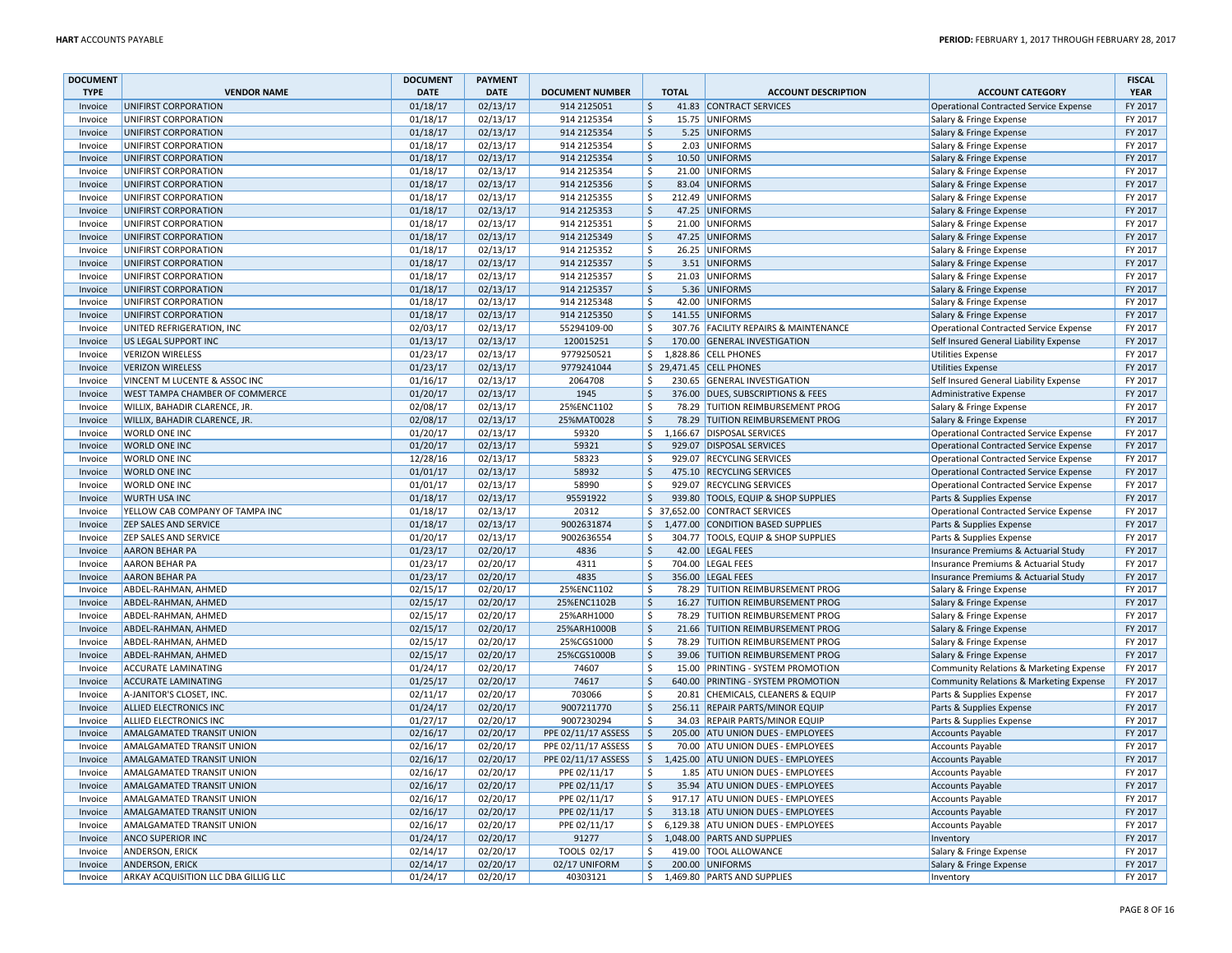| <b>DOCUMENT</b>    |                                                                            | <b>DOCUMENT</b>      | <b>PAYMENT</b>       |                            |                           |              |                                                               |                                                  | <b>FISCAL</b>      |
|--------------------|----------------------------------------------------------------------------|----------------------|----------------------|----------------------------|---------------------------|--------------|---------------------------------------------------------------|--------------------------------------------------|--------------------|
| <b>TYPE</b>        | <b>VENDOR NAME</b>                                                         | <b>DATE</b>          | <b>DATE</b>          | <b>DOCUMENT NUMBER</b>     |                           | <b>TOTAL</b> | <b>ACCOUNT DESCRIPTION</b>                                    | <b>ACCOUNT CATEGORY</b>                          | <b>YEAR</b>        |
| Invoice            | ARKAY ACQUISITION LLC DBA GILLIG LLC                                       | 01/24/17             | 02/20/17             | 40303120                   | $\frac{1}{2}$             |              | 2.634.80 PARTS AND SUPPLIES                                   | Inventory                                        | FY 2017            |
| Invoice            | ARKAY ACQUISITION LLC DBA GILLIG LLC                                       | 01/24/17             | 02/20/17             | 403013122                  | \$                        |              | 187.35 CORRECTIVE BASED SUPPLIES                              | Parts & Supplies Expense                         | FY 2017            |
| Invoice            | ARROW SHEET METAL WORKS INC                                                | 01/25/17             | 02/20/17             | 40791                      | $\zeta$                   |              | 750.00 CORRECTIVE BASED SUPPLIES                              | Parts & Supplies Expense                         | FY 2017            |
| Invoice            | <b>AUTONATION SSC</b>                                                      | 01/25/17             | 02/20/17             | 7321935                    | \$                        |              | 208.79 CORRECTIVE BASED SUPPLIES                              | Parts & Supplies Expense                         | FY 2017            |
| Invoice            | <b>AUTONATION SSC</b>                                                      | 01/25/17             | 02/20/17             | 7321941                    | \$                        |              | 92.26 CORRECTIVE BASED SUPPLIES                               | Parts & Supplies Expense                         | FY 2017            |
| Invoice            | <b>BEETON, PHILIP</b>                                                      | 02/14/17             | 02/20/17             | 02/17 UNIFORM              | $\dot{\mathsf{s}}$        |              | 200.00 UNIFORMS                                               | Salary & Fringe Expense                          | FY 2017            |
| Invoice            | <b>BORTER GLASS CO., INC.</b>                                              | 02/09/17             | 02/20/17             | B0271363                   | $\mathsf{\hat{S}}$        |              | 362.50 CORRECTIVE BASED SUPPLIES                              | Parts & Supplies Expense                         | FY 2017            |
| Invoice            | <b>BRANDON FORD</b>                                                        | 01/23/17             | 02/20/17             | 080571                     | Ś                         |              | 87.85 CORRECTIVE BASED SUPPLIES                               | Parts & Supplies Expense                         | FY 2017            |
| Invoice            | CHARTER COMMUNICATIONS INC DBA SPECTRUM                                    | 02/08/17             | 02/20/17             | 042451601020817            | \$                        |              | 108.57 CABLE TELEVISION SERVICES                              | Utilities Expense                                | FY 2017            |
| Invoice            | CHURCHWELL, BILLY D.                                                       | 02/14/17             | 02/20/17             | 02/17 UNIFORM              | \$                        |              | 200.00 UNIFORMS                                               | Salary & Fringe Expense                          | FY 2017            |
| Invoice            | <b>CINDY KIRK</b>                                                          | 02/16/17             | 02/20/17             | REFUND 02/14/17            | $\zeta$                   |              | 5.00 MISCELLANEOUS INCOME                                     | Other System Revenue                             | FY 2017            |
| Invoice            | <b>CISCO SYSTEMS INC</b>                                                   | 01/27/17             | 02/20/17             | 7118053                    | $\zeta$                   |              | 353.01 WEB HOSTING SERVICES                                   | <b>Operational Contracted Service Expense</b>    | FY 2017            |
| Invoice            | CITY OF TAMPA GENERAL ACCOUNTING                                           | 02/10/17             | 02/20/17             | 1007354                    |                           |              | \$19,483.58 13 (C) BACK PENSION                               | Salary & Fringe Expense                          | FY 2017            |
| Invoice            | <b>CITY OF TAMPA UTILITIES</b>                                             | 02/10/17             | 02/20/17             | 0217/0051261               | $\zeta$                   |              | 4.95 WATER, SEWER & GARBAGE                                   | Utilities Expense                                | FY 2017            |
| Invoice            | <b>CITY OF TAMPA UTILITIES</b>                                             | 02/10/17             | 02/20/17             | 0217/0051369-2             | $\frac{1}{2}$             |              | 50.83 WATER, SEWER & GARBAGE                                  | <b>Utilities Expense</b>                         | FY 2017            |
| Invoice            | <b>CITY OF TAMPA UTILITIES</b>                                             | 02/06/17             | 02/20/17             | 0217/0051369-3             | \$                        |              | 5.153.32 WATER, SEWER & GARBAGE                               | <b>Utilities Expense</b>                         | FY 2017            |
| Invoice            | <b>CITY OF TAMPA UTILITIES</b>                                             | 02/10/17             | 02/20/17             | 0217/0051487               | \$                        |              | 8.25 WATER, SEWER & GARBAGE                                   | Utilities Expense                                | FY 2017            |
| Invoice            | CITY OF TAMPA UTILITIES                                                    | 02/10/17             | 02/20/17             | 0217/0307517-1             | \$                        |              | 671.85 WATER, SEWER & GARBAGE                                 | <b>Utilities Expense</b>                         | FY 2017            |
| Invoice            | <b>CITY OF TAMPA UTILITIES</b>                                             | 02/10/17             | 02/20/17             | 0217/0307517-2             | $\zeta$                   |              | 169.80 WATER, SEWER & GARBAGE                                 | Utilities Expense                                | FY 2017            |
| Invoice            | CITY OF TAMPA UTILITIES                                                    | 02/10/17             | 02/20/17             | 0217/0307517-3             | \$                        |              | 586.21 WATER, SEWER & GARBAGE                                 | <b>Utilities Expense</b>                         | FY 2017            |
| Invoice            | <b>CITY OF TAMPA UTILITIES</b>                                             | 02/14/17             | 02/20/17             | 0217/0390311               | $\frac{1}{2}$             |              | 907.52 WATER, SEWER & GARBAGE                                 | <b>Utilities Expense</b>                         | FY 2017            |
| Invoice            | <b>CITY OF TAMPA UTILITIES</b>                                             | 02/10/17             | 02/20/17             | 0217/0314931               | Ŝ.                        |              | 120.80 WATER, SEWER & GARBAGE                                 | Utilities Expense                                | FY 2017            |
| Invoice            | <b>CITY OF TAMPA UTILITIES</b>                                             | 02/10/17             | 02/20/17             | 0217/0326315               | $\mathsf{\hat{S}}$        |              | 7.50 WATER, SEWER & GARBAGE                                   | <b>Utilities Expense</b>                         | FY 2017            |
| Invoice            | <b>CLASS C SOLUTIONS GROUP</b>                                             | 01/25/17             | 02/20/17             | 9049063001                 | $\zeta$                   |              | 218.84 CORRECTIVE BASED SUPPLIES                              | Parts & Supplies Expense                         | FY 2017            |
| Invoice            | <b>CLASS C SOLUTIONS GROUP</b>                                             | 01/24/17             | 02/20/17             | 9024203002                 | \$                        |              | 13.04 CORRECTIVE BASED SUPPLIES                               | Parts & Supplies Expense                         | FY 2017            |
| Invoice            | <b>CLASS C SOLUTIONS GROUP</b>                                             | 01/26/17             | 02/20/17             | 9054471001                 | $\zeta$                   |              | 133.70 CORRECTIVE BASED SUPPLIES                              | Parts & Supplies Expense                         | FY 2017            |
| Invoice            | <b>CLASS C SOLUTIONS GROUP</b>                                             | 01/26/17             | 02/20/17             | 9015467001                 | \$                        |              | 237.98 CORRECTIVE BASED SUPPLIES                              | Parts & Supplies Expense                         | FY 2017            |
| Invoice            | <b>CLASS C SOLUTIONS GROUP</b>                                             | 01/26/17             | 02/20/17             | 9049063002                 | \$                        |              | 23.76 CORRECTIVE BASED SUPPLIES                               | Parts & Supplies Expense                         | FY 2017            |
| Invoice            | <b>CLASS C SOLUTIONS GROUP</b>                                             | 01/27/17             | 02/20/17             | 9054751001                 | $\zeta$                   |              | 441.13 CORRECTIVE BASED SUPPLIES                              | Parts & Supplies Expense                         | FY 2017            |
| Invoice            | <b>CLASS C SOLUTIONS GROUP</b>                                             | 01/27/17             | 02/20/17             | 9000843001                 | $\zeta$                   |              | 237.97 CORRECTIVE BASED SUPPLIES                              | Parts & Supplies Expense                         | FY 2017            |
| Invoice            | <b>CLASS C SOLUTIONS GROUP</b>                                             | 01/23/17             | 02/20/17             | 58459857                   | \$                        |              | 1,849.00 CORRECTIVE BASED SUPPLIES                            | Parts & Supplies Expense                         | FY 2017            |
| Invoice            | <b>CLASS C SOLUTIONS GROUP</b>                                             | 01/26/17             | 02/20/17             | 9053404001                 | $\zeta$                   |              | 362.77 CORRECTIVE BASED SUPPLIES                              | Parts & Supplies Expense                         | FY 2017            |
| Invoice            | <b>CLEAN ENERGY CORP</b>                                                   | 01/25/17             | 02/20/17             | CE11953429                 |                           |              | \$25,592.02 FACILITY REPAIRS & MAINTENANCE                    | Operational Contracted Service Expense           | FY 2017            |
| Invoice            | <b>COLE COUNTY CIRCUIT COURT</b>                                           | 02/16/17             | 02/20/17             | PPE 02/11/17               | Ŝ.                        |              | 86.67 ACCOUNTS PAYABLE - MANUAL ACCRUALS                      | <b>Accounts Payable</b>                          | FY 2017            |
| Invoice            | COMMERCIAL RISK MANAGEMENT INC                                             | 01/25/17             | 02/20/17             | 01-9940                    | $\zeta$                   |              | 3,249.00 CLAIM SERVICING FEES                                 | Self Insured Workers' Compensation Expense       | FY 2017            |
| Invoice<br>Invoice | CUMMINS INC DBA CUMMINS POWER SOUTH<br><b>ELECTRIC SALES &amp; SERVICE</b> | 01/26/17             | 02/20/17<br>02/20/17 | 011-86407<br>35428         | $\zeta$                   |              | 591.87 CORRECTIVE BASED SUPPLIES<br>989.88 PARTS AND SUPPLIES | Parts & Supplies Expense                         | FY 2017<br>FY 2017 |
| Invoice            | <b>ENTERPRISE RENT-A-CAR</b>                                               | 01/27/17<br>02/14/17 | 02/20/17             | 12448823                   | $\ddot{\mathsf{S}}$<br>\$ |              | 381.51 CLAIMS SETTLEMENTS                                     | Inventory                                        | FY 2017            |
|                    |                                                                            |                      | 02/20/17             |                            | $\zeta$                   |              |                                                               | Self Insured General Liability Expense           | FY 2017            |
| Invoice            | <b>FEDERAL EXPRESS CORP</b><br><b>FEDERAL EXPRESS CORP</b>                 | 02/07/17<br>02/07/17 | 02/20/17             | 5-698-89556<br>5-698-89556 | $\overline{\varsigma}$    |              | 6.50 POSTAGE<br>20.36 POSTAGE                                 | Other Administrative Expenses                    | FY 2017            |
| Invoice            | FIVE POINTS SERVICES INC                                                   | 01/26/17             | 02/20/17             | 53695                      | $\zeta$                   |              | 363.00 DIESEL EXHAUST FLUID                                   | Community Relations & Marketing Expense          | FY 2017            |
| Invoice<br>Invoice | FLEET PRODUCTS, INC.                                                       | 01/27/17             | 02/20/17             | 1456282                    | \$                        |              | 445.50 CORRECTIVE BASED SUPPLIES                              | Fuel and Oil Expense<br>Parts & Supplies Expense | FY 2017            |
| Invoice            | <b>FLEET PRODUCTS, INC.</b>                                                | 01/23/17             | 02/20/17             | 1454941                    | $\ddot{\mathsf{S}}$       |              | 9.59 TOOLS, EQUIP & SHOP SUPPLIES                             | Parts & Supplies Expense                         | FY 2017            |
| Invoice            | FLEET PRODUCTS, INC                                                        | 01/26/17             | 02/20/17             | 1456073                    | Ŝ.                        |              | 216.88 TOOLS, EQUIP & SHOP SUPPLIES                           | Parts & Supplies Expense                         | FY 2017            |
| Invoice            | FLORIDA HEALTH SCIENCES CENTER INC/TAMPA GENERAL                           | 01/18/17             | 02/20/17             | 1766583                    | $\zeta$                   |              | 5.00 GENERAL INVESTIGATION                                    | Self Insured General Liability Expense           | FY 2017            |
| Invoice            | <b>GATOR FORD</b>                                                          | 01/26/17             | 02/20/17             | 512653P                    | $\dot{\mathsf{s}}$        |              | 86.84 PARTS AND SUPPLIES                                      | Inventory                                        | FY 2017            |
| Invoice            | <b>GATOR FORD</b>                                                          | 01/27/17             | 02/20/17             | 512731P                    | \$                        |              | 166.68 PARTS AND SUPPLIES                                     | Inventory                                        | FY 2017            |
| Invoice            | <b>GATOR FORD</b>                                                          | 01/28/17             | 02/20/17             | 512703P                    | \$                        |              | 66.50 PARTS AND SUPPLIES                                      | Inventory                                        | FY 2017            |
| Invoice            | <b>GENUINE PARTS CO</b>                                                    | 02/16/17             | 02/20/17             | 808502                     | $\ddot{\mathsf{S}}$       |              | 396.66 PARTS AND SUPPLIES                                     | Inventory                                        | FY 2017            |
| Invoice            | <b>GENUINE PARTS CO.</b>                                                   | 01/26/17             | 02/20/17             | 805171                     | $\zeta$                   |              | 23.45 CORRECTIVE BASED SUPPLIES                               | Parts & Supplies Expense                         | FY 2017            |
| Invoice            | <b>GENUINE PARTS CO.</b>                                                   | 01/26/17             | 02/20/17             | 805142                     | $\mathsf{\hat{S}}$        |              | 163.39 CORRECTIVE BASED SUPPLIES                              | Parts & Supplies Expense                         | FY 2017            |
| Invoice            | <b>GENUINE PARTS CO</b>                                                    | 01/27/17             | 02/20/17             | 831117                     | \$                        |              | 319.96 CORRECTIVE BASED SUPPLIES                              | Parts & Supplies Expense                         | FY 2017            |
| Invoice            | <b>GENUINE PARTS CO.</b>                                                   | 02/11/17             | 02/20/17             | 807839                     | \$                        |              | 37.16 CORRECTIVE BASED SUPPLIES                               | Parts & Supplies Expense                         | FY 2017            |
| Invoice            | <b>GENUINE PARTS CO</b>                                                    | 02/11/17             | 02/20/17             | 899699                     | -Ś                        |              | 35.10 CORRECTIVE BASED SUPPLIES                               | Parts & Supplies Expense                         | FY 2017            |
| Invoice            | <b>GENUINE PARTS CO.</b>                                                   | 02/12/17             | 02/20/17             | 807880                     | $\zeta$                   |              | 21.91 CORRECTIVE BASED SUPPLIES                               | Parts & Supplies Expense                         | FY 2017            |
| Invoice            | <b>GENUINE PARTS CO</b>                                                    | 02/11/17             | 02/20/17             | 807832                     | \$                        |              | 187.10 CORRECTIVE BASED SUPPLIES                              | Parts & Supplies Expense                         | FY 2017            |
| Invoice            | <b>GIBBS &amp; PARNELL PA</b>                                              | 02/17/17             | 02/20/17             | B-16-01-33                 |                           |              | \$19,500.00 CLAIMS SETTLEMENTS                                | Self Insured General Liability Expense           | FY 2017            |
| Invoice            | <b>GOODYEAR TIRE &amp; RUBBER CO</b>                                       | 01/24/17             | 02/20/17             | 0081357989                 | \$                        |              | 2,408.40 TIRES LEASED - ADA/PARA FL-5307P-2017 POP            | <b>Capital Grant Expense</b>                     | FY 2017            |
| Invoice            | <b>GOODYEAR TIRE &amp; RUBBER CO</b>                                       | 01/24/17             | 02/20/17             | 0081357988                 | \$                        |              | 220.96 TIRES LEASED - ADA/PARA FL-5307P-2017 POP              | Capital Grant Expense                            | FY 2017            |
| Invoice            | <b>GOODYEAR TIRE &amp; RUBBER CO</b>                                       | 01/24/17             | 02/20/17             | 0081357988                 | \$                        |              | 2,845.93 TIRES LEASED - ADA/PARA FY2016 POP                   | Capital Grant Expense                            | FY 2017            |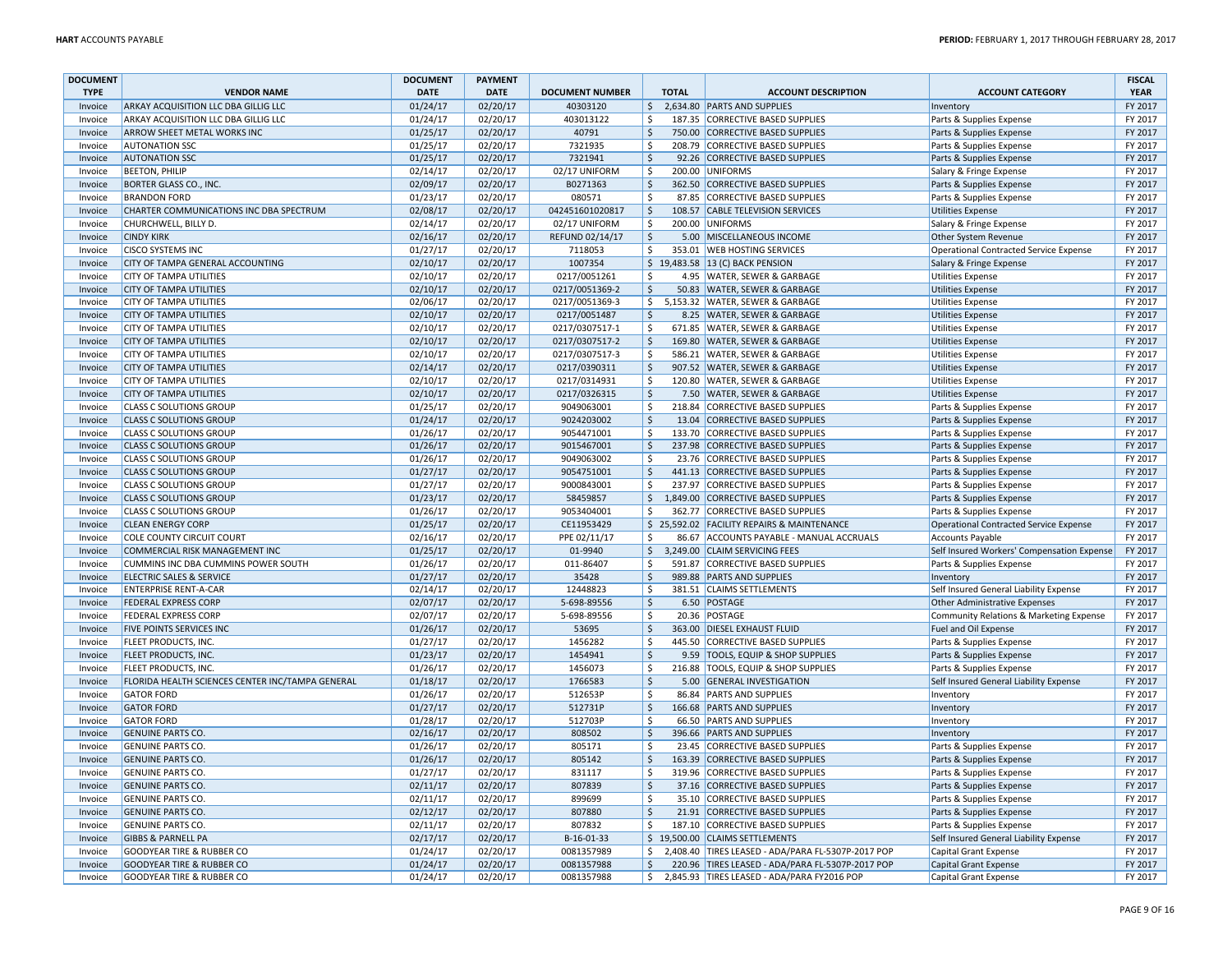| <b>DOCUMENT</b>    |                                           | <b>DOCUMENT</b>      | <b>PAYMENT</b> |                        |                        |                     |                                                                   |                                                    | <b>FISCAL</b> |
|--------------------|-------------------------------------------|----------------------|----------------|------------------------|------------------------|---------------------|-------------------------------------------------------------------|----------------------------------------------------|---------------|
| <b>TYPE</b>        | <b>VENDOR NAME</b>                        | <b>DATE</b>          | <b>DATE</b>    | <b>DOCUMENT NUMBER</b> |                        | <b>TOTAL</b>        | <b>ACCOUNT DESCRIPTION</b>                                        | <b>ACCOUNT CATEGORY</b>                            | <b>YEAR</b>   |
| Invoice            | <b>GOODYEAR TIRE &amp; RUBBER CO</b>      | 01/24/17             | 02/20/17       | 0081357989             | $\zeta$                |                     | 9,633.60 TIRES LEASED - BUS FL-5307P-2017 POP                     | Capital Grant Expense                              | FY 2017       |
| Invoice            | <b>GOODYEAR TIRE &amp; RUBBER CO</b>      | 01/24/17             | 02/20/17       | 0081357988             |                        |                     | \$ 38,857.01 TIRES LEASED - BUS FL-5307P-2017 POP                 | Capital Grant Expense                              | FY 2017       |
| Invoice            | <b>GOODYEAR TIRE &amp; RUBBER CO</b>      | 01/24/17             | 02/20/17       | 0081357988             | $\dot{\mathsf{S}}$     |                     | 88.00 TIRES LEASED - BUS FY2016 POP                               | Capital Grant Expense                              | FY 2017       |
| Invoice            | <b>GRAINGER</b>                           | 01/24/17             | 02/20/17       | 9339548662             | Ŝ.                     |                     | 1,375.04 CORRECTIVE BASED SUPPLIES                                | Parts & Supplies Expense                           | FY 2017       |
| Invoice            | GRAINGER                                  | 01/24/17             | 02/20/17       | 9338886584             | \$                     |                     | 174.65 CORRECTIVE BASED SUPPLIES                                  | Parts & Supplies Expense                           | FY 2017       |
| Invoice            | GRAINGER                                  | 01/25/17             | 02/20/17       | 9341132505             | $\zeta$                |                     | 739.64 CORRECTIVE BASED SUPPLIES                                  | Parts & Supplies Expense                           | FY 2017       |
| Invoice            | GRAINGER                                  | 01/27/17             | 02/20/17       | 9343597671             | \$                     |                     | 86.52 CORRECTIVE BASED SUPPLIES                                   | Parts & Supplies Expense                           | FY 2017       |
| Invoice            | GRAINGER                                  | 01/27/17             | 02/20/17       | 9343108735             | Ŝ.                     |                     | 13.06 CORRECTIVE BASED SUPPLIES                                   | Parts & Supplies Expense                           | FY 2017       |
| Invoice            | <b>GRAINGER</b>                           | 01/24/17             | 02/20/17       | 9339548670             | $\ddot{\mathsf{S}}$    |                     | 3,240.00 TOOLS, EQUIP & SHOP SUPPLIES                             | Parts & Supplies Expense                           | FY 2017       |
| Invoice            | <b>GREAVES, ROBERT</b>                    | 02/14/17             | 02/20/17       | TOOLS 02/17            | \$                     |                     | 419.00 TOOL ALLOWANCE                                             | Salary & Fringe Expense                            | FY 2017       |
| Invoice            | <b>GREAVES, ROBERT</b>                    | 02/14/17             | 02/20/17       | 02/17 UNIFORM          | $\zeta$                | 200.00              | UNIFORMS                                                          | Salary & Fringe Expense                            | FY 2017       |
| Invoice            | GUARANTEED RADIATORS OF TAMPA INC         | 01/24/17             | 02/20/17       | 080366                 | \$                     |                     | 1,190.00 PARTS AND SUPPLIES                                       | Inventory                                          | FY 2017       |
| Invoice            | <b>GUARDIAN FUELING TECHNOLOGIES INC</b>  | 01/24/17             | 02/20/17       | INV0127088             | $\mathsf{\hat{S}}$     |                     | 2,120.00 CORRECTIVE BASED SUPPLIES                                |                                                    | FY 2017       |
| Invoice            |                                           |                      | 02/20/17       | INV0127088             | -Ś                     |                     |                                                                   | Parts & Supplies Expense                           | FY 2017       |
|                    | GUARDIAN FUELING TECHNOLOGIES INC         | 01/24/17<br>02/10/17 | 02/20/17       | 3061636639             | $\zeta$                |                     | 150.00 FACILITY REPAIRS & MAINTENANCE<br>71.90 PROPANE FACILITIES | Operational Contracted Service Expense             | FY 2017       |
| Invoice            | <b>HERITAGE PROPANE</b>                   |                      |                |                        |                        |                     |                                                                   | Utilities Expense                                  |               |
| Invoice            | <b>HIDAY &amp; RICKE PA</b>               | 02/16/17             | 02/20/17       | PPE 02/11/17           | $\zeta$                |                     | 66.50 ACCOUNTS PAYABLE - MANUAL ACCRUALS                          | <b>Accounts Payable</b>                            | FY 2017       |
| Invoice            | HILLSBOROUGH TRANSIT AUTHORITY ERF        | 02/16/17             | 02/20/17       | PPE 02/11/17           | $\zeta$                |                     | 57.50 EMPLOYEE RECREATION FUND                                    | Accounts Payable                                   | FY 2017       |
| Invoice            | HILLSBOROUGH TRANSIT AUTHORITY ERF        | 02/16/17             | 02/20/17       | PPE 02/11/17           | $\zeta$                |                     | 5.00 EMPLOYEE RECREATION FUND                                     | Accounts Payable                                   | FY 2017       |
| Invoice            | HILLSBOROUGH TRANSIT AUTHORITY ERF        | 02/16/17             | 02/20/17       | PPE 02/11/17           | \$                     |                     | 342.50 EMPLOYEE RECREATION FUND                                   | Accounts Payable                                   | FY 2017       |
| Invoice            | HILLSBOROUGH TRANSIT AUTHORITY PETTY CASH | 02/10/17             | 02/20/17       | ADMIN 02/10/17         | Ŝ.                     |                     | 13.88 MACHINE/EQUIP MAINTENANCE                                   | Operational Contracted Service Expense             | FY 2017       |
| Invoice            | HILLSBOROUGH TRANSIT AUTHORITY PETTY CASH | 02/10/17             | 02/20/17       | ADMIN 02/10/17         | $\mathsf{\hat{S}}$     |                     | 22.98 SAFETY SUPPLIES & EQUIPMENT                                 | Parts & Supplies Expense                           | FY 2017       |
| Invoice            | HOLLAND AND KNIGHT LLP                    | 02/06/17             | 02/20/17       | 5462283                | \$                     |                     | 7,500.00 PROFESSIONAL SERVICE FEES                                | Administrative Contract Services                   | FY 2017       |
| Invoice            | HOME DEPOT                                | 02/08/17             | 02/20/17       | 4971468                | <sup>\$</sup>          |                     | 236.91 FACILITY REPAIRS AND MAINTENANCE                           | Operational Contracted Service Expense             | FY 2017       |
| Invoice            | INTEGRATED BUSINESS GROUP                 | 01/27/17             | 02/20/17       | INV011971              | $\zeta$                |                     | 127.50 COMPUTER SOFTWARE SVC. FEES                                | Operational Contracted Service Expense             | FY 2017       |
| Invoice            | <b>INTERNAL REVENUE SERVICE</b>           | 02/16/17             | 02/20/17       | PPE 02/11/17           | $\ddot{\mathsf{S}}$    |                     | 914.34 ACCOUNTS PAYABLE - MANUAL ACCRUALS                         | Accounts Payable                                   | FY 2017       |
| Invoice            | JAMES RIVER SOLUTIONS LLC                 | 01/23/17             | 02/20/17       | S260231-IN             |                        | \$ 12,343.15 DIESEL |                                                                   | Fuel and Oil Expense                               | FY 2017       |
| Invoice            | JAMES RIVER SOLUTIONS LLC                 | 01/23/17             | 02/20/17       | S260232-IN             |                        | \$ 12,341.50 DIESEL |                                                                   | Fuel and Oil Expense                               | FY 2017       |
| Invoice            | JAMES RIVER SOLUTIONS LLC                 | 01/24/17             | 02/20/17       | S260233-IN             |                        | \$ 12,194.72 DIESEI |                                                                   | Fuel and Oil Expense                               | FY 2017       |
| Invoice            | JAMES RIVER SOLUTIONS LLC                 | 01/26/17             | 02/20/17       | S260235-IN             |                        | \$12,208.45 DIESEL  |                                                                   | Fuel and Oil Expense                               | FY 2017       |
| Invoice            | JAMES RIVER SOLUTIONS LLC                 | 01/27/17             | 02/20/17       | S260236-IN             |                        | \$ 12,521.98 DIESEL |                                                                   | Fuel and Oil Expense                               | FY 2017       |
| Invoice            | JAMES RIVER SOLUTIONS LLC                 | 01/23/17             | 02/20/17       | S260231-IN             | \$                     |                     | 2,549.57 DIESEL & GAS EXCISE TAX                                  | <b>Tax Expense</b>                                 | FY 2017       |
| Invoice            | JAMES RIVER SOLUTIONS LLC                 | 01/23/17             | 02/20/17       | S260232-IN             | \$                     |                     | 2,549.22 DIESEL & GAS EXCISE TAX                                  | <b>Tax Expense</b>                                 | FY 2017       |
| Invoice            | JAMES RIVER SOLUTIONS LLC                 | 01/24/17             | 02/20/17       | S260233-IN             | Ŝ.                     |                     | 2,549.57 DIESEL & GAS EXCISE TAX                                  | <b>Tax Expense</b>                                 | FY 2017       |
| Invoice            | JAMES RIVER SOLUTIONS LLC                 | 01/26/17             | 02/20/17       | S260235-IN             | \$                     |                     | 2,548.53 DIESEL & GAS EXCISE TAX                                  | <b>Tax Expense</b>                                 | FY 2017       |
| Invoice            | JAMES RIVER SOLUTIONS LLC                 | 01/27/17             | 02/20/17       | S260236-IN             | $\ddot{\mathsf{S}}$    |                     | 2,551.95 DIESEL & GAS EXCISE TAX                                  | <b>Tax Expense</b>                                 | FY 2017       |
| Invoice            | JANEK CORPORATION, THE                    | 01/27/17             | 02/20/17       | 98085                  | Ŝ.                     |                     | 2,500.00 PARTS AND SUPPLIES                                       | Inventory                                          | FY 2017       |
| Invoice            | JANEK CORPORATION, THE                    | 01/27/17             | 02/20/17       | 98086                  | \$                     |                     | 3,550.00 PARTS AND SUPPLIES                                       | Inventory                                          | FY 2017       |
| Invoice            | JASPER WELLER LLC DBA WELLER TRUCK PARTS  | 01/27/17             | 02/20/17       | 401240998              | Ŝ.                     |                     | 3,100.00 PARTS AND SUPPLIES                                       | Inventory                                          | FY 2017       |
| Invoice            | KENWORTH OF CENTRAL FLORIDA               | 01/24/17             | 02/20/17       | CI60739                | Ś.                     |                     | 151.96 PARTS AND SUPPLIES                                         | Inventory                                          | FY 2017       |
| Invoice            | KENWORTH OF CENTRAL FLORIDA               | 01/23/17             | 02/20/17       | CW58417                | $\mathsf{\hat{S}}$     |                     | 192.60 CORRECTIVE REPAIR SERVICES                                 | <b>Operational Contracted Service Expense</b>      | FY 2017       |
| Invoice            | LIFT-U DIV OF HOGAN MFG INC               | 01/25/17             | 02/20/17       | 179950                 | $\zeta$                |                     | 151.90 CORRECTIVE BASED SUPPLIES                                  | Parts & Supplies Expense                           | FY 2017       |
| Invoice            | LOPEZ, JOSELITO                           | 02/14/17             | 02/20/17       | 02/17 UNIFORM          | Ŝ.                     |                     | 200.00 UNIFORMS                                                   | Salary & Fringe Expense                            | FY 2017       |
| Invoice            | MCCRAY, PAMELA                            | 02/01/17             | 02/20/17       | 02/26/17 TRV           | <sup>\$</sup>          |                     | 339.25 BUSINESS TRAVEL COSTS - STAFF                              | Administrative Expense                             | FY 2017       |
| Invoice            | MILLER CHIROPRACTIC AND MEDICAL CENTERS   | 01/25/17             | 02/20/17       | B-15-02-40A            | \$                     |                     | 49.25 GENERAL INVESTIGATION                                       | Self Insured General Liability Expense             | FY 2017       |
| Invoice            | MOHAWK MANUFACTURING & SUPPLY CO.         | 01/24/17             | 02/20/17       | U002855                | $\overline{\varsigma}$ |                     | 8.82 PARTS AND SUPPLIES                                           | Inventory                                          | FY 2017       |
| Invoice            | <b>NATIONAL DRIVE</b>                     | 02/16/17             | 02/20/17       | PPE 02/11/17           | $\zeta$                |                     | 4.00 TEAMSTER UNION DUES                                          | Accounts Payable                                   | FY 2017       |
| Invoice            | <b>NEOPART TRANSIT LLC</b>                | 01/24/17             | 02/20/17       | 2317065-00             | $\ddot{\mathsf{S}}$    |                     | 311.18 PARTS AND SUPPLIES                                         | Inventory                                          | FY 2017       |
| Invoice            | <b>NEOPART TRANSIT LLC</b>                | 01/27/17             | 02/20/17       | 2318402-00             | Ś.                     |                     | 700.00 PARTS AND SUPPLIES                                         | Inventory                                          | FY 2017       |
| Invoice            | <b>NEW PIG CORPORATION</b>                | 01/25/17             | 02/20/17       | 22117159-00            | $\zeta$                |                     | 2,341.22 CORRECTIVE BASED SUPPLIES                                | Parts & Supplies Expense                           | FY 2017       |
| Invoice            | NOVA ENGINEERING & ENVIRONMENTAL LLC      | 01/24/17             | 02/20/17       | 0135893                | \$                     |                     | 8,878.13 PROFESSIONAL SERVICES                                    | Administrative Contract Services                   | FY 2017       |
|                    | NUMAN, DENISESHIA                         |                      | 02/20/17       | 02/17 UNIFORM          |                        |                     | 200.00 UNIFORMS                                                   |                                                    | FY 2017       |
| Invoice<br>Invoice | PAULINO, CARLOS                           | 02/14/17<br>02/14/17 | 02/20/17       | TOOLS 02/17            | \$<br>\$               |                     | 419.00 TOOL ALLOWANCE                                             | Salary & Fringe Expense<br>Salary & Fringe Expense | FY 2017       |
|                    |                                           |                      |                |                        |                        |                     | 200.00 UNIFORMS                                                   |                                                    |               |
| Invoice            | PAULINO, CARLOS                           | 02/14/17             | 02/20/17       | 02/17 UNIFORM          | \$                     |                     |                                                                   | Salary & Fringe Expense                            | FY 2017       |
| Invoice            | PEARSON, ANTHONY                          | 02/01/17             | 02/20/17       | 02/26/17 TRV           | Ŝ.                     |                     | 339.25 BUSINESS TRAVEL COSTS - STAFF                              | Administrative Expense                             | FY 2017       |
| Invoice            | R.W. SUMMERS RAILROAD CONTRACTOR INC      | 01/24/17             | 02/20/17       | 17211                  | \$                     |                     | 3,983.00 CORRECTIVE BASED SUPPLIES                                | Parts & Supplies Expense                           | FY 2017       |
| Invoice            | <b>READYREFRESH</b>                       | 01/24/17             | 02/20/17       | 07A0008438467          | \$                     |                     | 705.76 FACILITY REPAIRS & MAINTENANCE                             | <b>Operational Contracted Service Expense</b>      | FY 2017       |
| Invoice            | RICHARD P JOBLOVE, PA                     | 02/16/17             | 02/20/17       | PPE 02/11/17           | \$                     |                     | 125.00 ACCOUNTS PAYABLE - MANUAL ACCRUALS                         | <b>Accounts Payable</b>                            | FY 2017       |
| Invoice            | <b>RUSH TRUCK CENTER</b>                  | 01/25/17             | 02/20/17       | 3005231523             | \$                     |                     | 2,613.04 PARTS AND SUPPLIES                                       | Inventory                                          | FY 2017       |
| Invoice            | <b>RUSH TRUCK CENTER</b>                  | 01/26/17             | 02/20/17       | 3005245023             | \$                     |                     | 1,409.14 PARTS AND SUPPLIES                                       | Inventory                                          | FY 2017       |
| Invoice            | <b>RUSH TRUCK CENTER</b>                  | 01/27/17             | 02/20/17       | 3005261192             | Ŝ.                     |                     | 236.12 PARTS AND SUPPLIES                                         | Inventory                                          | FY 2017       |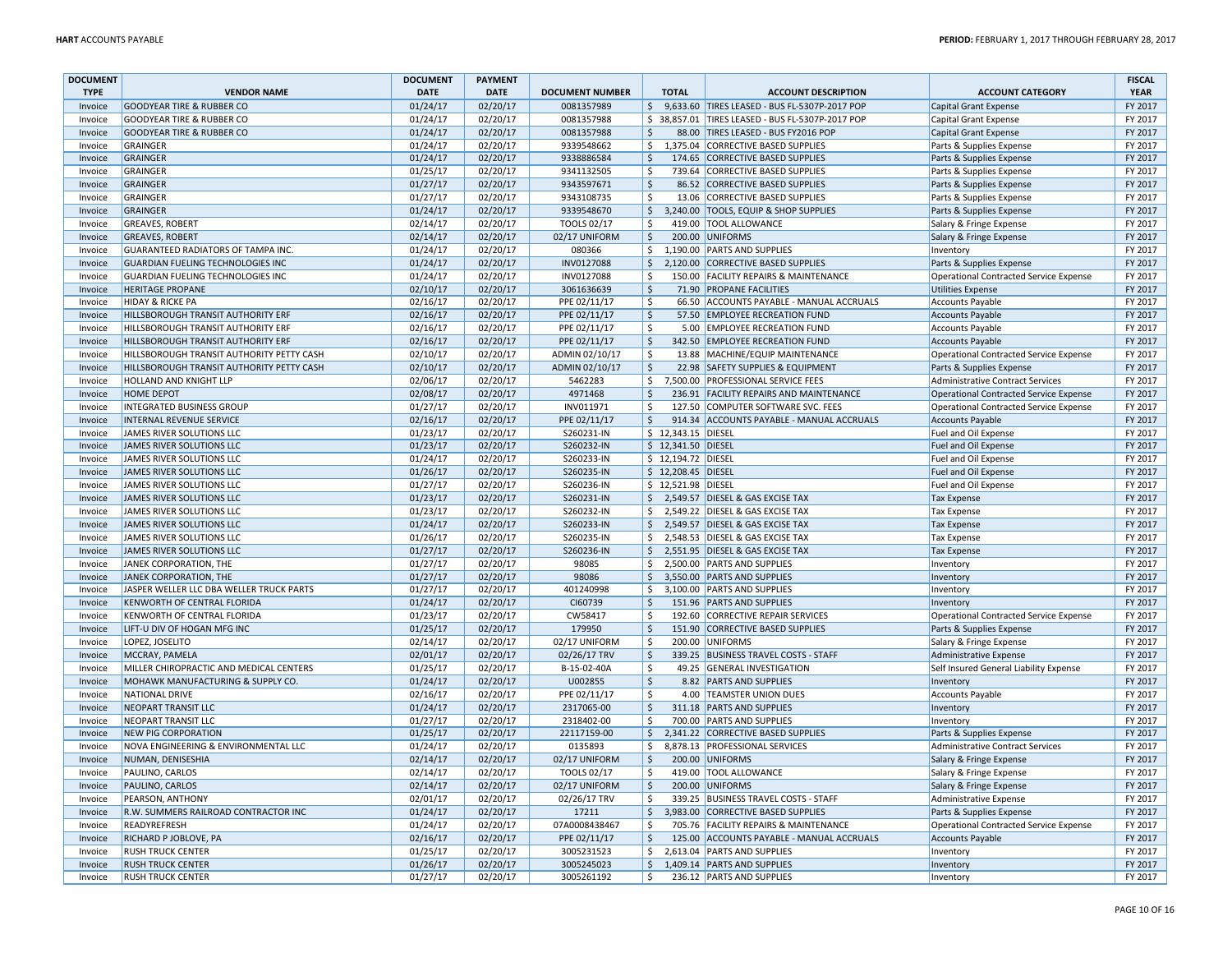| <b>DOCUMENT</b> |                                              | <b>DOCUMENT</b> | <b>PAYMENT</b> |                        |                        |              |                                                                                      |                                               | <b>FISCAL</b> |
|-----------------|----------------------------------------------|-----------------|----------------|------------------------|------------------------|--------------|--------------------------------------------------------------------------------------|-----------------------------------------------|---------------|
| <b>TYPE</b>     | <b>VENDOR NAME</b>                           | <b>DATE</b>     | <b>DATE</b>    | <b>DOCUMENT NUMBER</b> |                        | <b>TOTAL</b> | <b>ACCOUNT DESCRIPTION</b>                                                           | <b>ACCOUNT CATEGORY</b>                       | <b>YEAR</b>   |
| Invoice         | <b>SAMS CLUB DIRECT</b>                      | 02/03/17        | 02/20/17       | 3870                   | $\ddot{\mathsf{S}}$    |              | 12.98 ORGANIZATION PROGRAMS & EVENTS                                                 | Administrative Expense                        | FY 2017       |
| Invoice         | SCHOOLHOUSE OUTFITTERS LLC/SCHOOL OUTFITTERS | 01/23/17        | 02/20/17       | INV12178811            | \$                     |              | 660.59 CORRECTIVE BASED SUPPLIES                                                     | Parts & Supplies Expense                      | FY 2017       |
| Invoice         | SOCIAL SECURITY ADMINISTRATION               | 02/16/17        | 02/20/17       | PPE 02/11/17           | $\zeta$                |              | 247.27 ACCOUNTS PAYABLE - MANUAL ACCRUALS                                            | <b>Accounts Payable</b>                       | FY 2017       |
| Invoice         | SODEXO FITNESS CENTER NETPARK                | 02/16/17        | 02/20/17       | PPE 02/11/17           | \$                     |              | 80.25 ACCOUNTS PAYABLE - MANUAL ACCRUALS                                             | <b>Accounts Payable</b>                       | FY 2017       |
| Invoice         | SOUTHERN COACH PARTS CO.                     | 01/27/17        | 02/20/17       | 63703                  | $\zeta$                |              | 1,545.24 PARTS AND SUPPLIES                                                          | Inventory                                     | FY 2017       |
| Invoice         | SOUTHERN COACH PARTS CO.                     | 01/27/17        | 02/20/17       | 63706                  | $\zeta$                |              | 31.76 PARTS AND SUPPLIES                                                             | Inventory                                     | FY 2017       |
| Invoice         | STATE FARM MUTUAL AUTOMOBILE INS CO          | 02/17/17        | 02/20/17       | B-17-12-36             | \$                     |              | 2,305.74 CLAIMS SETTLEMENTS                                                          | Self Insured General Liability Expense        | FY 2017       |
| Invoice         | <b>SUNCOAST REBUILD CENTER</b>               | 01/27/17        | 02/20/17       | 66207                  | Ŝ.                     |              | 3,590.00 PARTS AND SUPPLIES                                                          | Inventory                                     | FY 2017       |
| Invoice         | SUNSTATE WRECKER SERVICE INC                 | 01/26/17        | 02/20/17       | 167572                 | Ś.                     |              | 740.00 CORRECTIVE BASED SUPPLIES                                                     | Parts & Supplies Expense                      | FY 2017       |
| Invoice         | SUNSTATE WRECKER SERVICE INC                 | 01/22/17        | 02/20/17       | 167203                 | \$                     |              | 102.00 TOWING CHARGES                                                                | Operational Contracted Service Expense        | FY 2017       |
| Invoice         | SUNSTATE WRECKER SERVICE INC                 | 01/23/17        | 02/20/17       | 167716                 | $\mathsf{\hat{S}}$     |              | 375.00 TOWING CHARGES                                                                | Operational Contracted Service Expense        | FY 2017       |
| Invoice         | SUNSTATE WRECKER SERVICE INC                 | 01/26/17        | 02/20/17       | 167720                 | $\zeta$                |              | 300.00 TOWING CHARGES                                                                | Operational Contracted Service Expense        | FY 2017       |
| Invoice         | TAMPA BAY FEDERAL CREDIT UNION               | 02/16/17        | 02/20/17       | PPE 02/11/17           | \$                     |              | 478.67 ACCOUNTS PAYABLE - MANUAL ACCRUALS                                            | <b>Accounts Payable</b>                       | FY 2017       |
| Invoice         | TAMPA ELECTRIC COMPANY                       | 02/03/17        | 02/20/17       | 211012086628-0217      | $\zeta$                |              | 69.80 ELECTRICITY                                                                    | <b>Utilities Expense</b>                      | FY 2017       |
| Invoice         | TAMPA ELECTRIC COMPANY                       | 02/03/17        | 02/20/17       | 211012086024-0217      | $\zeta$                |              | 75.92 ELECTRICITY                                                                    | Utilities Expense                             | FY 2017       |
| Invoice         | TAMPA ELECTRIC COMPANY                       | 02/03/17        | 02/20/17       | 211012085133-0217      | \$                     |              | 26.98 ELECTRICITY                                                                    | <b>Utilities Expense</b>                      | FY 2017       |
| Invoice         | TAMPA ELECTRIC COMPANY                       | 02/03/17        | 02/20/17       | 211012085398-0217      | $\zeta$                |              | 72.01 ELECTRICITY                                                                    | <b>Utilities Expense</b>                      | FY 2017       |
| Invoice         | TAMPA ELECTRIC COMPANY                       | 02/03/17        | 02/20/17       | 211012085687-0217      | $\zeta$                |              | 88.96 ELECTRICITY                                                                    | <b>Utilities Expense</b>                      | FY 2017       |
| Invoice         | TAMPA ELECTRIC COMPANY                       | 02/03/17        | 02/20/17       | 211012086396-0217      | $\ddot{\mathsf{S}}$    |              | 78.42 ELECTRICITY                                                                    | <b>Utilities Expense</b>                      | FY 2017       |
| Invoice         | TAMPA ELECTRIC COMPANY                       | 02/03/17        | 02/20/17       | 211012086966-0217      | \$                     |              | 225.66 ELECTRICITY                                                                   | <b>Utilities Expense</b>                      | FY 2017       |
| Invoice         | TAMPA ELECTRIC COMPANY                       | 02/03/17        | 02/20/17       | 211012087196-0217      | $\zeta$                |              | 2,274.97 ELECTRICITY                                                                 | <b>Utilities Expense</b>                      | FY 2017       |
| Invoice         | TAMPA ELECTRIC COMPANY                       | 02/03/17        | 02/20/17       | 211012087485-0217      | \$                     |              | 2,374.79 ELECTRICITY                                                                 | <b>Utilities Expense</b>                      | FY 2017       |
| Invoice         | TAMPA ELECTRIC COMPANY                       | 02/06/17        | 02/20/17       | 211012088913-0217      | $\ddot{\mathsf{S}}$    |              | 4,931.13 ELECTRICITY                                                                 | <b>Utilities Expense</b>                      | FY 2017       |
| Invoice         | TAMPA ELECTRIC COMPANY                       | 02/06/17        | 02/20/17       | 211012089184-0217      | $\zeta$                |              | 59.77 ELECTRICITY                                                                    | <b>Utilities Expense</b>                      | FY 2017       |
| Invoice         | <b>TAMPA ELECTRIC COMPANY</b>                | 02/06/17        | 02/20/17       | 211012089465-0217      | Ŝ.                     |              | 66.39 ELECTRICITY                                                                    | <b>Utilities Expense</b>                      | FY 2017       |
| Invoice         | TAMPA ELECTRIC COMPANY                       | 02/06/17        | 02/20/17       | 211012089754-0217      | Ŝ.                     |              | 67.89 ELECTRICITY                                                                    | <b>Utilities Expense</b>                      | FY 2017       |
| Invoice         | TAMPA ELECTRIC COMPANY                       | 02/06/17        | 02/20/17       | 211012150069-0217      | $\ddot{\mathsf{S}}$    |              | 63.68 ELECTRICITY                                                                    | <b>Utilities Expense</b>                      | FY 2017       |
| Invoice         | TAMPA ELECTRIC COMPANY                       | 02/03/17        | 02/20/17       | 211012087923-0217      | Ś.                     |              | 40.44 ELECTRICITY                                                                    | <b>Utilities Expense</b>                      | FY 2017       |
| Invoice         | TAMPA ELECTRIC COMPANY                       | 02/03/17        | 02/20/17       | 211012088145-0217      | $\ddot{\mathsf{S}}$    |              | 164.21 ELECTRICITY                                                                   | <b>Utilities Expense</b>                      | FY 2017       |
| Invoice         | TAMPA ELECTRIC COMPANY                       | 02/06/17        | 02/20/17       | 211012150341-0217      | Ŝ.                     |              | 37.32 ELECTRICITY                                                                    | <b>Utilities Expense</b>                      | FY 2017       |
| Invoice         | TAMPA ELECTRIC COMPANY                       | 02/06/17        | 02/20/17       | 211012150622-0217      | $\mathsf{\hat{S}}$     |              | 37.43 ELECTRICITY                                                                    | <b>Utilities Expense</b>                      | FY 2017       |
| Invoice         | TAMPA ELECTRIC COMPANY                       | 02/14/17        | 02/20/17       | 211012151059-0217      | Ŝ.                     |              | 38.64 ELECTRICITY                                                                    | <b>Utilities Expense</b>                      | FY 2017       |
| Invoice         | TAMPA ELECTRIC COMPANY                       | 02/14/17        | 02/20/17       | 211012151307-0217      | $\zeta$                |              | 40.74 ELECTRICITY                                                                    | <b>Utilities Expense</b>                      | FY 2017       |
| Invoice         | TAMPA ELECTRIC COMPANY                       | 02/14/17        | 02/20/17       | 211012151794-0217      | \$                     |              | 30.41 ELECTRICITY                                                                    | <b>Utilities Expense</b>                      | FY 2017       |
| Invoice         | TAMPA ELECTRIC COMPANY                       | 02/14/17        | 02/20/17       | 211012152065-0217      | \$                     |              | 29.02 ELECTRICITY                                                                    | <b>Utilities Expense</b>                      | FY 2017       |
| Invoice         | TAMPA ELECTRIC COMPANY                       | 02/03/17        | 02/20/17       | 211001823031-0217      | \$                     |              | 2,032.80 ELECTRICITY                                                                 | <b>Utilities Expense</b>                      | FY 2017       |
| Invoice         | <b>TAMPA ELECTRIC COMPANY</b>                | 02/03/17        | 02/20/17       | 211012083807-0217      | $\ddot{\mathsf{S}}$    |              | 44.74 ELECTRICITY                                                                    | <b>Utilities Expense</b>                      | FY 2017       |
| Invoice         | TAMPA ELECTRIC COMPANY                       | 02/03/17        | 02/20/17       | 211012084060-0217      | Ŝ.                     |              | 44.14 ELECTRICITY                                                                    | <b>Utilities Expense</b>                      | FY 2017       |
| Invoice         | TAMPA ELECTRIC COMPANY                       | 02/03/17        | 02/20/17       | 211012084367-0217      | \$                     |              | 45.45 ELECTRICITY                                                                    | <b>Utilities Expense</b>                      | FY 2017       |
| Invoice         | TAMPA ELECTRIC COMPANY                       | 02/03/17        | 02/20/17       | 211012084607-0217      | Ś.                     |              | 21.79 ELECTRICITY                                                                    | <b>Utilities Expense</b>                      | FY 2017       |
| Invoice         | TAMPA ELECTRIC COMPANY                       | 02/03/17        | 02/20/17       | 211012084870-0217      | $\zeta$                |              | 21.79 ELECTRICITY                                                                    | <b>Utilities Expense</b>                      | FY 2017       |
| Invoice         | TAMPA ELECTRIC COMPANY                       | 02/03/17        | 02/20/17       | 211012088376-0217      | Ŝ.                     |              | 22.10 ELECTRICITY                                                                    | <b>Utilities Expense</b>                      | FY 2017       |
| Invoice         | <b>TAMPA ELECTRIC COMPANY</b>                | 02/03/17        | 02/20/17       | 211012088657-0217      | $\zeta$                |              | 224.76 ELECTRICITY                                                                   | <b>Utilities Expense</b>                      | FY 2017       |
| Invoice         | TAMPA ELECTRIC COMPANY                       | 02/03/17        | 02/20/17       | 211012087667-0217      | Ŝ.                     |              | 73.50 ELECTRICITY                                                                    | <b>Utilities Expense</b>                      | FY 2017       |
| Invoice         | TAMPA ELECTRIC COMPANY                       | 02/08/17        | 02/20/17       | 211012150812-0217      |                        |              | $$10,418.66$ ELECTRICITY                                                             | Utilities Expense                             | FY 2017       |
| Invoice         | TAMPA ELECTRIC COMPANY                       | 02/14/17        | 02/20/17       | 211012151570-0217      | \$                     |              | 712.89 ELECTRICITY                                                                   | <b>Utilities Expense</b>                      | FY 2017       |
| Invoice         | TAW POWER SYSTEMS INC                        | 01/23/17        | 02/20/17       | 11015945               |                        |              | \$ 18,225.00 STREETCAR MAINT ACTIVITIES FL-2016-062 FY14,15,16 Capital Grant Expense |                                               | FY 2017       |
| Invoice         | THOMAS, CYRUM                                | 02/08/17        | 02/20/17       | 25%SPN1120             | Ŝ.                     |              | 189.42 TUITION REIMBURSEMENT PROG                                                    | Salary & Fringe Expense                       | FY 2017       |
| Invoice         | THOMAS, CYRUM                                | 02/08/17        | 02/20/17       | 25%INR3038             | $\ddot{\mathsf{S}}$    |              | 189.42 TUITION REIMBURSEMENT PROG                                                    | Salary & Fringe Expense                       | FY 2017       |
| Invoice         | THOMAS, CYRUM                                | 02/08/17        | 02/20/17       | 75%EUS3022             | $\zeta$                |              | 483.50 TUITION REIMBURSEMENT PROG                                                    | Salary & Fringe Expense                       | FY 2017       |
| Invoice         | <b>THOMAS, CYRUM</b>                         | 02/08/17        | 02/20/17       | 75%INR3202             | $\zeta$                |              | 483.50 TUITION REIMBURSEMENT PROG                                                    | Salary & Fringe Expense                       | FY 2017       |
| Invoice         | THOMAS, CYRUM                                | 02/08/17        | 02/20/17       | 75%SPN1121             | \$                     |              | 483.50 TUITION REIMBURSEMENT PROG                                                    | Salary & Fringe Expense                       | FY 2017       |
| Invoice         | UNIFIRST CORPORATION                         | 01/25/17        | 02/20/17       | 914 2127919            | \$                     |              | 26.40 CONTRACT SERVICES                                                              | Operational Contracted Service Expense        | FY 2017       |
| Invoice         | UNIFIRST CORPORATION                         | 01/25/17        | 02/20/17       | 914 2127873            | \$                     |              | 116.70 CONTRACT SERVICES                                                             | <b>Operational Contracted Service Expense</b> | FY 2017       |
| Invoice         | UNIFIRST CORPORATION                         | 01/25/17        | 02/20/17       | 914 2128187            | $\overline{\varsigma}$ |              | 83.04 UNIFORMS                                                                       | Salary & Fringe Expense                       | FY 2017       |
| Invoice         | UNIFIRST CORPORATION                         | 01/25/17        | 02/20/17       | 914 2128186            | $\zeta$                |              | 212.49 UNIFORMS                                                                      | Salary & Fringe Expense                       | FY 2017       |
| Invoice         | UNIFIRST CORPORATION                         | 01/25/17        | 02/20/17       | 914 2128184            | \$                     |              | 47.25 UNIFORMS                                                                       | Salary & Fringe Expense                       | FY 2017       |
| Invoice         | UNIFIRST CORPORATION                         | 01/25/17        | 02/20/17       | 914 2128183            | \$                     |              | 26.25 UNIFORMS                                                                       | Salary & Fringe Expense                       | FY 2017       |
| Invoice         | UNIFIRST CORPORATION                         | 01/25/17        | 02/20/17       | 914 2128182            | $\ddot{\mathsf{S}}$    |              | 21.00 UNIFORMS                                                                       | Salary & Fringe Expense                       | FY 2017       |
| Invoice         | UNIFIRST CORPORATION                         | 01/25/17        | 02/20/17       | 914 2128185            | Ŝ.                     |              | 15.75 UNIFORMS                                                                       | Salary & Fringe Expense                       | FY 2017       |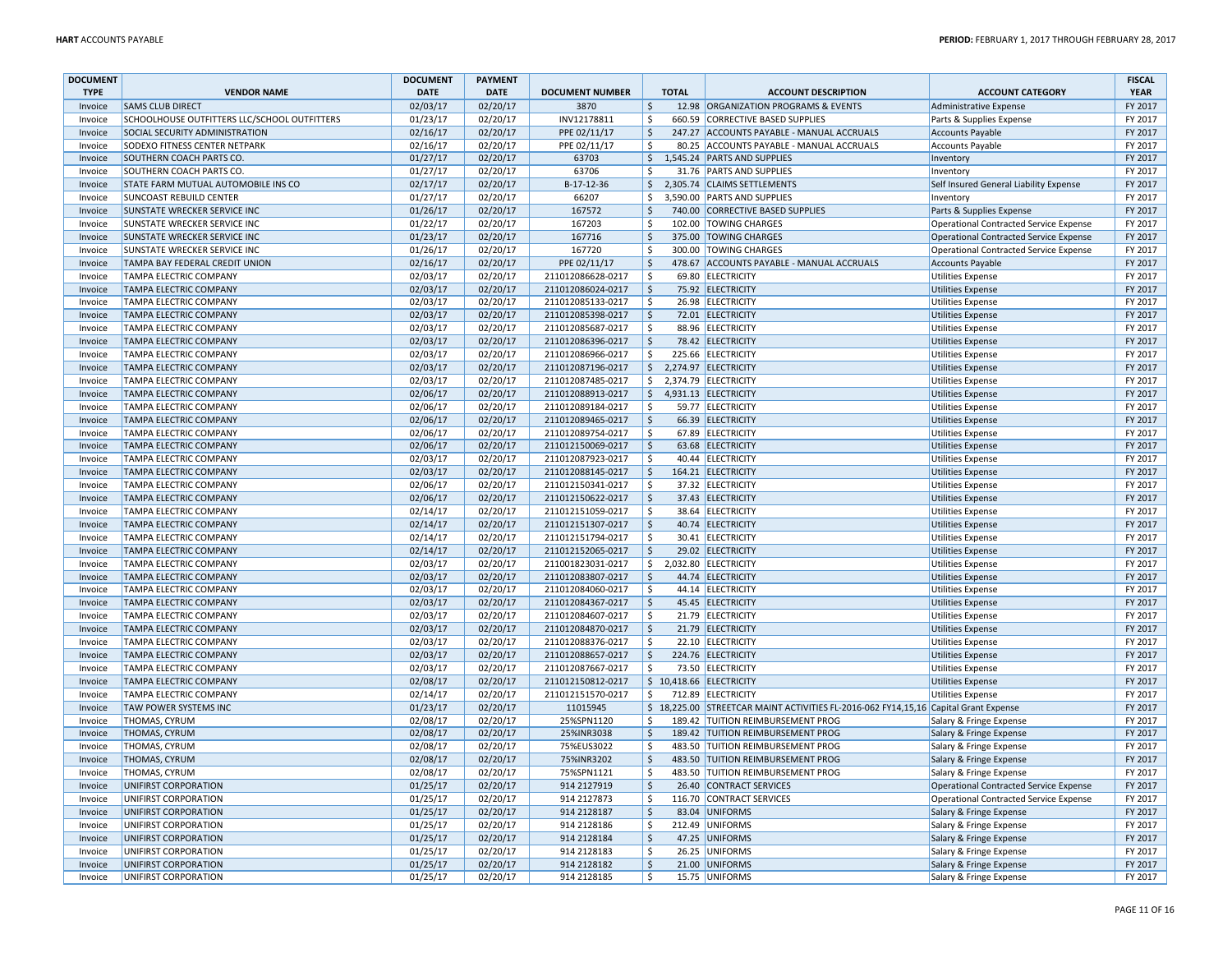| <b>DOCUMENT</b> |                                                          | <b>DOCUMENT</b> | <b>PAYMENT</b> |                        |                     |              |                                           |                                               | <b>FISCAL</b> |
|-----------------|----------------------------------------------------------|-----------------|----------------|------------------------|---------------------|--------------|-------------------------------------------|-----------------------------------------------|---------------|
| <b>TYPE</b>     | <b>VENDOR NAME</b>                                       | <b>DATE</b>     | <b>DATE</b>    | <b>DOCUMENT NUMBER</b> |                     | <b>TOTAL</b> | <b>ACCOUNT DESCRIPTION</b>                | <b>ACCOUNT CATEGORY</b>                       | <b>YEAR</b>   |
| Invoice         | UNIFIRST CORPORATION                                     | 01/25/17        | 02/20/17       | 914 2128185            | $\ddot{\mathsf{S}}$ |              | 5.25 UNIFORMS                             | Salary & Fringe Expense                       | FY 2017       |
| Invoice         | UNIFIRST CORPORATION                                     | 01/25/17        | 02/20/17       | 914 2128185            | \$                  |              | 2.03 UNIFORMS                             | Salary & Fringe Expense                       | FY 2017       |
| Invoice         | UNIFIRST CORPORATION                                     | 01/25/17        | 02/20/17       | 914 2128185            | $\mathsf{\hat{S}}$  |              | 10.50 UNIFORMS                            | Salary & Fringe Expense                       | FY 2017       |
| Invoice         | UNIFIRST CORPORATION                                     | 01/25/17        | 02/20/17       | 914 2128185            | Ś.                  |              | 21.00 UNIFORMS                            | Salary & Fringe Expense                       | FY 2017       |
| Invoice         | UNIFIRST CORPORATION                                     | 01/25/17        | 02/20/17       | 914 2128188            | $\zeta$             |              | 3.51 UNIFORMS                             | Salary & Fringe Expense                       | FY 2017       |
| Invoice         | UNIFIRST CORPORATION                                     | 01/25/17        | 02/20/17       | 914 2128188            | \$                  |              | 21.03 UNIFORMS                            | Salary & Fringe Expense                       | FY 2017       |
| Invoice         | UNIFIRST CORPORATION                                     | 01/25/17        | 02/20/17       | 914 2128188            | \$                  |              | 5.36 UNIFORMS                             | Salary & Fringe Expense                       | FY 2017       |
| Invoice         | UNIFIRST CORPORATION                                     | 01/25/17        | 02/20/17       | 914 2128181            | \$                  |              | 141.55 UNIFORMS                           | Salary & Fringe Expense                       | FY 2017       |
| Invoice         | UNIFIRST CORPORATION                                     | 01/25/17        | 02/20/17       | 914 2128180            | -\$                 |              | 47.25 UNIFORMS                            | Salary & Fringe Expense                       | FY 2017       |
| Invoice         | UNIFIRST CORPORATION                                     | 01/25/17        | 02/20/17       | 914 2128179            | \$                  |              | 42.00 UNIFORMS                            | Salary & Fringe Expense                       | FY 2017       |
| Invoice         | UNITED WAY OF TAMPA BAY, INC.                            | 02/16/17        | 02/20/17       | PPE 02/11/17           | $\zeta$             |              | 10.00 UNITED FUND - EMPLOYEES             | <b>Accounts Payable</b>                       | FY 2017       |
| Invoice         | UNITED WAY OF TAMPA BAY, INC.                            | 02/16/17        | 02/20/17       | PPE 02/11/17           | $\zeta$             |              | 112.00 UNITED WAY FUND - EMPLOYEES        | Accounts Payable                              | FY 2017       |
| Invoice         | UNIVERSAL PROTECTION SERVICE LLC DBA ALLIED UNIVERSAL    | 01/26/17        | 02/20/17       | 6755452                |                     |              | \$ 39,923.20 SECURITY SERVICES            | Operational Contracted Service Expense        | FY 2017       |
| Invoice         | VEHICLE MAINTENANCE PROGRAM INC                          | 01/27/17        | 02/20/17       | INV-264844             | Ŝ.                  |              | 599.94 PARTS AND SUPPLIES                 | Inventory                                     | FY 2017       |
| Invoice         | WINDHAM PROFESSIONALS, INC                               | 02/16/17        | 02/20/17       | PPE 02/11/17           | $\ddot{\mathsf{S}}$ |              | 355.51 ACCOUNTS PAYABLE - MANUAL ACCRUALS | Accounts Payable                              | FY 2017       |
| Invoice         | WRIGHT EXPRESS FINANCIAL SERV CORP                       | 01/31/17        | 02/20/17       | 48514222               | \$                  |              | 4,716.22 GASOLINE                         | Fuel and Oil Expense                          | FY 2017       |
| Invoice         | <b>WRIGHT EXPRESS FINANCIAL SERV CORP</b>                | 01/31/17        | 02/20/17       | 48514222               | \$                  |              | 7,074.34 GASOLINE                         | Fuel and Oil Expense                          | FY 2017       |
| Invoice         | ZAYAS, ROBERT                                            | 02/14/17        | 02/20/17       | 02/17 UNIFORM          | $\zeta$             |              | 200.00 UNIFORMS                           | Salary & Fringe Expense                       | FY 2017       |
| Invoice         | 4IMPRINT                                                 | 01/26/17        | 02/27/17       | 5188624                | \$                  |              | 627.48 ADVERTISING & PROMOTIONS           | Other Administrative Expenses                 | FY 2017       |
| Invoice         | ABC BUS, INC.                                            | 02/01/17        | 02/27/17       | 2427140                | \$                  |              | 434.40 PARTS AND SUPPLIES                 |                                               | FY 2017       |
| Invoice         | ABC BUS, INC.                                            | 01/31/17        | 02/27/17       | 2426295                | $\zeta$             |              | 1,592.50 PARTS AND SUPPLIES               | Inventory                                     | FY 2017       |
|                 |                                                          |                 |                | 2426294                | \$                  |              |                                           | Inventory                                     | FY 2017       |
| Invoice         | ABC BUS, INC.                                            | 01/31/17        | 02/27/17       |                        |                     |              | 501.55 PARTS AND SUPPLIES                 | Inventory                                     |               |
| Invoice         | <b>ACCURATE LAMINATING</b>                               | 01/31/17        | 02/27/17       | 74667                  | $\zeta$             |              | 15.00 PRINTING - SYSTEM PROMOTION         | Community Relations & Marketing Expense       | FY 2017       |
| Invoice         | ADVENTIST HEALTH SYSTEM SUNBELT INC DBA FLORIDA HOSPITAL | 02/01/17        | 02/27/17       | 116273                 | \$                  |              | 150.00 DOT PHYSICAL                       | <b>Administrative Contract Services</b>       | FY 2017       |
| Invoice         | AFO IMAGING D/B/A ADVANCED DIAGNOSTIC GROUP              | 01/06/17        | 02/27/17       | 258986                 | \$                  |              | 77.75 GENERAL INVESTIGATION               | Self Insured General Liability Expense        | FY 2017       |
| Invoice         | AIRGAS REFRIGERANTS, INC.                                | 01/31/17        | 02/27/17       | 9942447882             | $\dot{\mathsf{s}}$  |              | 177.82 TOOLS, EQUIP & SHOP SUPPLIES       | Parts & Supplies Expense                      | FY 2017       |
| Invoice         | A-JANITOR'S CLOSET, INC.                                 | 02/01/17        | 02/27/17       | 702800                 | $\zeta$             |              | 94.75 CHEMICALS, JANITORIAL SUPPLIES      | Inventory                                     | FY 2017       |
| Invoice         | ALL WORLD LIFT TRUCK CO LLC                              | 01/29/17        | 02/27/17       | 10016820               | Ŝ.                  |              | 207.74 CORRECTIVE REPAIR SERVICES         | Operational Contracted Service Expense        | FY 2017       |
| Invoice         | ALLEN, NORTON & BLUE PA                                  | 01/17/17        | 02/27/17       | 124255                 | \$                  |              | 4.464.94 LEGAL FEES LABOR ATTORNEY        | Administrative Contract Services              | FY 2017       |
| Invoice         | AMERICARE AMBULANCE SERVICE INC                          | 01/29/17        | 02/27/17       | 11-113                 | \$                  |              | 22.00 GENERAL INVESTIGATION               | Self Insured General Liability Expense        | FY 2017       |
| Invoice         | AMICA MUTUAL INSURANCE CO                                | 02/20/17        | 02/27/17       | B-16-02-08             | $\zeta$             |              | 786.36 CLAIMS SETTLEMENTS                 | Self Insured General Liability Expense        | FY 2017       |
| Invoice         | <b>ANCO SUPERIOR INC</b>                                 | 01/30/17        | 02/27/17       | 91339                  | \$                  |              | 1,048.00 PARTS AND SUPPLIES               | Inventory                                     | FY 2017       |
| Invoice         | <b>ARCHIVE CORPORATION</b>                               | 02/01/17        | 02/27/17       | 0132336                | -Ś                  |              | 738.34 CONTRACT SERVICES                  | <b>Operational Contracted Service Expense</b> | FY 2017       |
| Invoice         | <b>ARCHIVE CORPORATION</b>                               | 02/01/17        | 02/27/17       | 0132531                | \$                  |              | 860.76 PROFESSIONAL SERVICE FEES          | Administrative Contract Services              | FY 2017       |
| Invoice         | ARKAY ACQUISITION LLC DBA GILLIG LLC                     | 01/30/17        | 02/27/17       | 40304941               | \$                  |              | 2,162.00 PARTS AND SUPPLIES               | Inventory                                     | FY 2017       |
| Invoice         | ARKAY ACQUISITION LLC DBA GILLIG LLC                     | 01/31/17        | 02/27/17       | 40305506               | \$                  |              | 835.10 PARTS AND SUPPLIES                 | Inventory                                     | FY 2017       |
| Invoice         | ARKAY ACQUISITION LLC DBA GILLIG LLC                     | 01/30/17        | 02/27/17       | 40304945               | \$                  |              | 1,066.91 PARTS AND SUPPLIES               | Inventory                                     | FY 2017       |
| Invoice         | ARKAY ACQUISITION LLC DBA GILLIG LLC                     | 02/02/17        | 02/27/17       | 40306505               | Ś.                  |              | 63.02 PARTS AND SUPPLIES                  | <b>Inventory</b>                              | FY 2017       |
| Invoice         | ARKAY ACQUISITION LLC DBA GILLIG LLC                     | 02/02/17        | 02/27/17       | 40306506               | $\mathsf{\hat{S}}$  |              | 244.84 PARTS AND SUPPLIES                 | Inventory                                     | FY 2017       |
| Invoice         | ARKAY ACQUISITION LLC DBA GILLIG LLC                     | 01/30/17        | 02/27/17       | 40304944               | \$                  |              | 1,395.42 PARTS AND SUPPLIES               | Inventory                                     | FY 2017       |
| Invoice         | ARKAY ACQUISITION LLC DBA GILLIG LLC                     | 01/30/17        | 02/27/17       | 40304942               | \$                  |              | 5,305.42 PARTS AND SUPPLIES               | Inventory                                     | FY 2017       |
| Invoice         | ARKAY ACQUISITION LLC DBA GILLIG LLC                     | 02/03/17        | 02/27/17       | 40306992               | Ŝ.                  |              | 49.14 PARTS AND SUPPLIES                  | Inventory                                     | FY 2017       |
| Invoice         | ARKAY ACQUISITION LLC DBA GILLIG LLC                     | 01/30/17        | 02/27/17       | 40304943               | $\ddot{\mathsf{S}}$ |              | 9,912.58 PARTS AND SUPPLIES               | Inventory                                     | FY 2017       |
| Invoice         | ARKAY ACQUISITION LLC DBA GILLIG LLC                     | 02/06/17        | 02/27/17       | 40307511               | Ś.                  |              | 51.66 PARTS AND SUPPLIES                  | Inventory                                     | FY 2017       |
| Invoice         | ARKAY ACQUISITION LLC DBA GILLIG LLC                     | 01/30/17        | 02/27/17       | 40304946               | $\zeta$             |              | 753.29 CORRECTIVE BASED SUPPLIES          | Parts & Supplies Expense                      | FY 2017       |
| Invoice         | ARKAY ACQUISITION LLC DBA GILLIG LLC                     | 02/03/17        | 02/27/17       | 40306993               | $\zeta$             |              | 937.28 PARTS AND SUPPLIES                 | Inventory                                     | FY 2017       |
| Invoice         | <b>AUDIO VISUAL INNOVATIONS</b>                          | 02/02/17        | 02/27/17       | 1109412                | $\ddot{\mathsf{S}}$ |              | 560.00 MACHINE/EQUIP MAINTENANCE          | Operational Contracted Service Expense        | FY 2017       |
| Invoice         | <b>AURICO REPORTS LLC</b>                                | 01/31/17        | 02/27/17       | AUR1012579             | Ŝ.                  |              | 4.577.20 EMPLOYMENT PROCESS SERVICES      | <b>Administrative Contract Services</b>       | FY 2017       |
| Invoice         | <b>AUTONATION SSC</b>                                    | 01/31/17        | 02/27/17       | 7325991                | \$                  |              | 139.10 CORRECTIVE BASED SUPPLIES          | Parts & Supplies Expense                      | FY 2017       |
| Invoice         | <b>AUTONATION SSC</b>                                    | 01/30/17        | 02/27/17       | 7326141                | Ŝ.                  |              | 26.55 CORRECTIVE BASED SUPPLIES           | Parts & Supplies Expense                      | FY 2017       |
| Invoice         | <b>AUTONATION SSC</b>                                    | 01/31/17        | 02/27/17       | 7327242                | $\zeta$             |              | 117.28 CORRECTIVE BASED SUPPLIES          | Parts & Supplies Expense                      | FY 2017       |
| Invoice         | <b>AUTONATION SSC</b>                                    | 01/31/17        | 02/27/17       | 7328039                | Ŝ.                  |              | 187.23 CORRECTIVE BASED SUPPLIES          | Parts & Supplies Expense                      | FY 2017       |
| Invoice         | <b>AUTONATION SSC</b>                                    | 02/03/17        | 02/27/17       | 7332851                | \$                  |              | 261.80 CORRECTIVE BASED SUPPLIES          | Parts & Supplies Expense                      | FY 2017       |
| Invoice         | BECKER COMMUNICATIONS INC DBA BCI INTERGRATED SOL        | 01/31/17        | 02/27/17       | 28454                  | -Ś                  |              | 720.00 CONTRACT SERVICES                  | Operational Contracted Service Expense        | FY 2017       |
| Invoice         | <b>BRANDON FORD</b>                                      | 02/02/17        | 02/27/17       | 081169                 | $\ddot{\mathsf{S}}$ |              | 59.28 CORRECTIVE BASED SUPPLIES           | Parts & Supplies Expense                      | FY 2017       |
| Invoice         | <b>BRANDON FORD</b>                                      | 02/04/17        | 02/27/17       | C 18480                | \$                  |              | 2,437.95 CORRECTIVE REPAIR SERVICES       | <b>Operational Contracted Service Expense</b> | FY 2017       |
| Invoice         | <b>BYTEMARK INC</b>                                      | 02/01/17        | 02/27/17       | 1697                   | \$                  |              | 263.12 BANKING FEES REGIONAL FAREBOX      | Administrative Expense                        | FY 2017       |
| Invoice         | CAMBRIDGE SYSTEMATICS INC                                | 01/30/17        | 02/27/17       | 150078-13              | \$                  |              | 7,000.00 CONSULTANT FEES                  | Administrative Contract Services              | FY 2017       |
| Invoice         | CAMPILLO, LUCIEN                                         | 02/24/17        | 02/27/17       | 03/04/17 TRV           | $\ddot{\mathsf{S}}$ |              | 565.50 BUSINESS TRAVEL COSTS - STAFF      | Administrative Expense                        | FY 2017       |
| Invoice         | <b>CAREWORKS USA, LTD</b>                                | 02/06/17        | 02/27/17       | 82478                  | \$                  |              | 2,366.40 PROFESSIONAL SERVICE FEES        | Administrative Contract Services              | FY 2017       |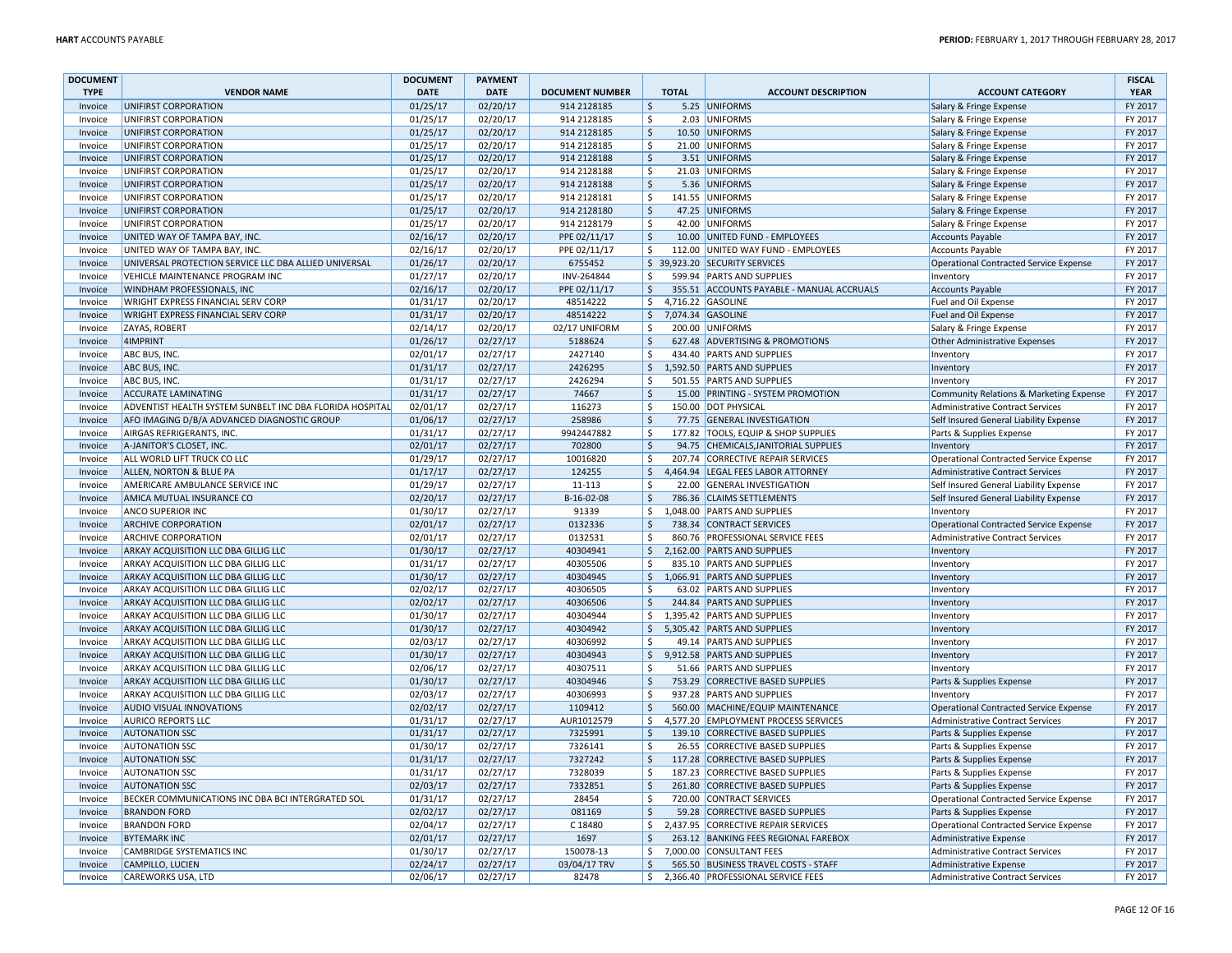| <b>DOCUMENT</b>    |                                                  | <b>DOCUMENT</b> | <b>PAYMENT</b>       |                        |                     |              |                                                  |                                         | <b>FISCAL</b> |
|--------------------|--------------------------------------------------|-----------------|----------------------|------------------------|---------------------|--------------|--------------------------------------------------|-----------------------------------------|---------------|
| <b>TYPE</b>        | <b>VENDOR NAME</b>                               | <b>DATE</b>     | <b>DATE</b>          | <b>DOCUMENT NUMBER</b> |                     | <b>TOTAL</b> | <b>ACCOUNT DESCRIPTION</b>                       | <b>ACCOUNT CATEGORY</b>                 | <b>YEAR</b>   |
| Invoice            | <b>CATAPULT SYSTEMS LLC</b>                      | 02/01/17        | 02/27/17             | C064415                | $\ddot{\varsigma}$  |              | 6,000.00 PROFESSIONAL SERVICE FEES               | Administrative Contract Services        | FY 2017       |
| Invoice            | CDW GOVERNMENT, INC                              | 02/01/17        | 02/27/17             | GSJ1686                | -\$                 |              | 35.04 MACHINE/EQUIP MAINTENANCE                  | Operational Contracted Service Expense  | FY 2017       |
| Invoice            | <b>CIOX HEALTH LLC</b>                           | 02/07/17        | 02/27/17             | 0209781506             | $\mathsf{\hat{S}}$  |              | 19.45 GENERAL INVESTIGATION                      | Self Insured General Liability Expense  | FY 2017       |
| Invoice            | <b>CIOX HEALTH LLC</b>                           | 02/03/17        | 02/27/17             | 0209554962             | -\$                 |              | 94.75 GENERAL INVESTIGATION                      | Self Insured General Liability Expense  | FY 2017       |
| Invoice            | <b>CIOX HEALTH LLC</b>                           | 02/05/17        | 02/27/17             | 0209668459             | $\ddot{\mathsf{S}}$ |              | 10.15 GENERAL INVESTIGATION                      | Self Insured General Liability Expense  | FY 2017       |
| Invoice            | <b>CIOX HEALTH LLC</b>                           | 02/06/17        | 02/27/17             | 0209698839             | \$                  |              | 11.20 GENERAL INVESTIGATION                      | Self Insured General Liability Expense  | FY 2017       |
| Invoice            | <b>CIOX HEALTH LLC</b>                           | 02/09/17        | 02/27/17             | 0209905930             | $\zeta$             |              | 19.00 GENERAL INVESTIGATION                      | Self Insured General Liability Expense  | FY 2017       |
| Invoice            | <b>CIOX HEALTH LLC</b>                           | 02/10/17        | 02/27/17             | 0209952904             | \$                  |              | 10.15 GENERAL INVESTIGATION                      | Self Insured General Liability Expense  | FY 2017       |
| Invoice            | <b>CIOX HEALTH LLC</b>                           | 02/04/17        | 02/27/17             | 0209561390             | $\ddot{\mathsf{S}}$ |              | 16.30 GENERAL INVESTIGATION                      | Self Insured General Liability Expense  | FY 2017       |
| Invoice            | <b>CIOX HEALTH LLC</b>                           | 02/02/17        | 02/27/17             | 0209738151             | \$                  |              | 10.90 GENERAL INVESTIGATION                      | Self Insured General Liability Expense  | FY 2017       |
| Invoice            | CITY OF TAMPA PARKING DIVISION                   | 02/17/17        | 02/27/17             | 15899                  | $\zeta$             |              | 1,079.40 LEASES AND RENTAL                       | Administrative Expense                  | FY 2017       |
| Invoice            | CITY OF TAMPA PARKING DIVISION                   | 02/17/17        | 02/27/17             | 15868                  | \$                  |              | 300.94 PARKING FEES                              | Other Administrative Expenses           | FY 2017       |
| Invoice            | CITY OF TAMPA PARKING DIVISION                   | 02/17/17        | 02/27/17             | 15868                  | $\zeta$             |              | 2,965.50 PARKING FEES                            | Administrative Expense                  | FY 2017       |
| Invoice            | CITY OF TAMPA PARKING DIVISION                   | 02/17/17        | 02/27/17             | 15899                  | Ŝ.                  |              | 347.67 PARKING FEES                              | Other Administrative Expenses           | FY 2017       |
| Invoice            | <b>CITY OF TAMPA UTILITIES</b>                   | 02/16/17        | 02/27/17             | 0217/0077088           | $\frac{1}{2}$       |              | 1,191.89 WATER, SEWER & GARBAGE                  | Utilities Expense                       | FY 2017       |
| Invoice            | <b>CLASS C SOLUTIONS GROUP</b>                   | 01/30/17        | 02/27/17             | 9054531001             | Ś.                  |              | 77.29 CORRECTIVE BASED SUPPLIES                  | Parts & Supplies Expense                | FY 2017       |
| Invoice            | <b>CLASS C SOLUTIONS GROUP</b>                   | 01/30/17        | 02/27/17             | 8992267001             | $\zeta$             |              | 237.98 CORRECTIVE BASED SUPPLIES                 | Parts & Supplies Expense                | FY 2017       |
| Invoice            | <b>CLASS C SOLUTIONS GROUP</b>                   | 01/30/17        | 02/27/17             | 9036038002             | $\ddot{\mathsf{S}}$ |              | 72.70 CORRECTIVE BASED SUPPLIES                  | Parts & Supplies Expense                | FY 2017       |
| Invoice            | <b>CLASS C SOLUTIONS GROUP</b>                   | 02/02/17        | 02/27/17             | 9071890001             | $\ddot{\mathsf{S}}$ |              | 372.67 CORRECTIVE BASED SUPPLIES                 | Parts & Supplies Expense                | FY 2017       |
| Invoice            | <b>CLASS C SOLUTIONS GROUP</b>                   | 02/03/17        | 02/27/17             | 9072114001             | \$                  |              | 203.05 CORRECTIVE BASED SUPPLIES                 | Parts & Supplies Expense                | FY 2017       |
| Invoice            | <b>CLASS C SOLUTIONS GROUP</b>                   | 02/03/17        | 02/27/17             | 9071857001             | $\overline{\xi}$    |              | 340.94 CORRECTIVE BASED SUPPLIES                 | Parts & Supplies Expense                | FY 2017       |
| Invoice            | <b>CLIFTONLARSONALLEN LLP</b>                    | 01/31/17        | 02/27/17             | 1428502                | \$                  |              | 8,000.00 EXTERNAL AUDITING FEES                  | Administrative Contract Services        | FY 2017       |
| Invoice            | <b>CLIFTONLARSONALLEN LLP</b>                    | 01/31/17        | 02/27/17             | 1428501                |                     |              | \$17,000.00 OPERATING CONTINGENCY                | Other Administrative Expenses           | FY 2017       |
| Invoice            | CREATIVE BUS SALES, INC D/B/A TRANSIT PLUS       | 02/03/17        | 02/27/17             | 6019244                | Ŝ.                  |              | 340.86 PARTS AND SUPPLIES                        | Inventory                               | FY 2017       |
| Invoice            | CRUMPTON WELDING SUPPLY, INC                     | 01/31/17        | 02/27/17             | 06003371               | $\ddot{\varsigma}$  |              | 111.46 TOOLS, EQUIP & SHOP SUPPLIES              | Parts & Supplies Expense                | FY 2017       |
| Invoice            | CRUMPTON WELDING SUPPLY, INC                     | 01/31/17        | 02/27/17             | 06004297               | $\mathsf{\hat{S}}$  |              | 10.08 TOOLS, EQUIP & SHOP SUPPLIES               | Parts & Supplies Expense                | FY 2017       |
| Invoice            | CUMMINS INC DBA CUMMINS POWER SOUTH              | 02/03/17        | 02/27/17             | 011-87030              | $\ddot{\mathsf{S}}$ |              | 52.11 CORRECTIVE BASED SUPPLIES                  | Parts & Supplies Expense                | FY 2017       |
| Invoice            | CUMMINS INC DBA CUMMINS POWER SOUTH              | 02/03/17        | 02/27/17             | 011-87029              | Ś.                  |              | 81.34 CORRECTIVE BASED SUPPLIES                  | Parts & Supplies Expense                | FY 2017       |
| Invoice            | CUMMINS INC DBA CUMMINS POWER SOUTH              | 02/06/17        | 02/27/17             | 011-87085              | $\zeta$             |              | 40.67 CORRECTIVE BASED SUPPLIES                  | Parts & Supplies Expense                | FY 2017       |
| Invoice            | <b>DESIGNLAB INC</b>                             | 01/31/17        | 02/27/17             | 214209                 | $\ddot{\mathsf{S}}$ |              | 245.25 UNIFORMS                                  | Salary & Fringe Expense                 | FY 2017       |
| Invoice            | <b>DESIGNLAB INC</b>                             | 01/31/17        | 02/27/17             | 214209                 | $\frac{1}{2}$       |              | 6,887.30 UNIFORMS                                |                                         | FY 2017       |
| Invoice            | DUKANE RADIATOR & SHEETMETAL                     | 02/02/17        | 02/27/17             | 3917                   | \$                  |              | 2,060.00 PARTS AND SUPPLIES                      | Salary & Fringe Expense<br>Inventory    | FY 2017       |
| Invoice            | <b>DUKANE RADIATOR &amp; SHEETMETAL</b>          | 02/02/17        | 02/27/17             | 3918                   | Ŝ                   |              | 125.00 CORRECTIVE BASED SUPPLIES                 | Parts & Supplies Expense                | FY 2017       |
|                    | EARL W. COLVARD INC. DBA BOULEVARD TIRE CENTER   |                 |                      | 19-172909              | $\ddot{\mathsf{S}}$ |              | 25.00 TIRES PURCHASED                            |                                         | FY 2017       |
| Invoice<br>Invoice | EARL W. COLVARD INC. DBA BOULEVARD TIRE CENTER   | 01/30/17        | 02/27/17<br>02/27/17 |                        |                     |              | 22.00 TIRES PURCHASED                            | Parts & Supplies Expense                | FY 2017       |
|                    |                                                  | 01/31/17        |                      | 19-172982              | \$                  |              |                                                  | Parts & Supplies Expense                |               |
| Invoice            | <b>FEDERAL EXPRESS CORP</b>                      | 02/14/17        | 02/27/17             | 5-706-41075            | $\ddot{\mathsf{S}}$ |              | 5.08 POSTAGE                                     | <b>Other Administrative Expenses</b>    | FY 2017       |
| Invoice            | <b>FEDERAL EXPRESS CORP</b>                      | 02/14/17        | 02/27/17             | 5-706-41075            | $\ddot{\mathsf{S}}$ |              | 10.28 POSTAGE                                    | Community Relations & Marketing Expense | FY 2017       |
| Invoice            | FIDELITY NATIONAL INFORMATION SERVICES, INC      | 02/08/17        | 02/27/17             | 34391951               | $\mathsf{\hat{S}}$  |              | 1,283.65 BANKING FEES                            | <b>Administrative Expense</b>           | FY 2017       |
| Invoice            | FLORIDA HEALTH SCIENCES CENTER INC/TAMPA GENERAL | 02/03/17        | 02/27/17             | 100252111              | $\mathsf{\hat{S}}$  |              | 22.00 GENERAL INVESTIGATION                      | Self Insured General Liability Expense  | FY 2017       |
| Invoice            | FLORIDA HEALTH SCIENCES CENTER INC/TAMPA GENERAL | 02/03/17        | 02/27/17             | ROI-95402              | \$                  |              | 28.00 GENERAL INVESTIGATION                      | Self Insured General Liability Expense  | FY 2017       |
| Invoice            | FRONTIER FLORIDA LLC                             | 02/07/17        | 02/27/17             | 0217/6216583           | \$                  |              | 205.69 TELEPHONE                                 | <b>Utilities Expense</b>                | FY 2017       |
| Invoice            | <b>GATOR FORD</b>                                | 02/06/17        | 02/27/17             | 513223P                | \$                  |              | 501.07 PARTS AND SUPPLIES                        | Inventory                               | FY 2017       |
| Invoice            | <b>GENFARE</b>                                   | 02/02/17        | 02/27/17             | 90114624               | $\ddot{\mathsf{S}}$ |              | 873.97 PARTS AND SUPPLIES                        | Inventory                               | FY 2017       |
| Invoice            | <b>GENFARE</b>                                   | 02/01/17        | 02/27/17             | 90114400               | \$                  |              | 1,102.74 PARTS AND SUPPLIES                      | Inventory                               | FY 2017       |
| Invoice            | <b>GENFARE</b>                                   | 02/01/17        | 02/27/17             | 90114399               | $\ddot{\mathsf{S}}$ |              | 367.49 PARTS AND SUPPLIES                        | Inventory                               | FY 2017       |
| Invoice            | <b>GENUINE PARTS CO.</b>                         | 02/01/17        | 02/27/17             | 806064                 | $\ddot{\mathsf{S}}$ |              | 35.97 PARTS AND SUPPLIES                         | Inventory                               | FY 2017       |
| Invoice            | <b>GENUINE PARTS CO.</b>                         | 02/01/17        | 02/27/17             | 806046                 | $\ddot{\mathsf{S}}$ |              | 281.16 PARTS AND SUPPLIES                        | Inventory                               | FY 2017       |
| Invoice            | <b>GENUINE PARTS CO</b>                          | 02/17/17        | 02/27/17             | 808713                 | -\$                 |              | 112.66 PARTS AND SUPPLIES                        | Inventory                               | FY 2017       |
| Invoice            | <b>GENUINE PARTS CO.</b>                         | 02/01/17        | 02/27/17             | 806034                 | S.                  |              | 169.00 PARTS AND SUPPLIES                        | Inventory                               | FY 2017       |
| Invoice            | <b>GENUINE PARTS CO.</b>                         | 02/21/17        | 02/27/17             | 809480                 | $\ddot{\mathsf{S}}$ |              | 164.64 PARTS AND SUPPLIES                        | Inventory                               | FY 2017       |
| Invoice            | GOODYEAR TIRE & RUBBER CO                        | 02/02/17        | 02/27/17             | 0081602774             | $\ddot{\mathsf{S}}$ |              | 192.36 TIRES LEASED - ADA/PARA FL-5307P-2017 POP | Capital Grant Expense                   | FY 2017       |
| Invoice            | <b>GOODYEAR TIRE &amp; RUBBER CO</b>             | 02/02/17        | 02/27/17             | 0081602774             | \$                  |              | 769.42 TIRES LEASED - BUS FL-5307P-2017 POP      | Capital Grant Expense                   | FY 2017       |
| Invoice            | GOVERNMENT PAYMENT CONSULTING LLC                | 02/01/17        | 02/27/17             | 1167                   | $\ddot{\varsigma}$  |              | 1,703.61 REHAB/RENOV TVM FY2016 POP              | Capital Grant Expense                   | FY 2017       |
| Invoice            | <b>GRAINGER</b>                                  | 01/30/17        | 02/27/17             | 9345962121             | \$                  |              | 1,000.20 CORRECTIVE BASED SUPPLIES               | Parts & Supplies Expense                | FY 2017       |
| Invoice            | <b>GRAINGER</b>                                  | 01/30/17        | 02/27/17             | 9344836748             | $\ddot{\mathsf{S}}$ |              | 295.44 TOOLS, EQUIP & SHOP SUPPLIES              | Parts & Supplies Expense                | FY 2017       |
| Invoice            | <b>GULF COAST THERMO KING</b>                    | 01/31/17        | 02/27/17             | IV67984                | \$                  |              | 2,776.06 PARTS AND SUPPLIES                      | Inventory                               | FY 2017       |
| Invoice            | HAYS HOLDING CORP AKA VEREDUS                    | 02/17/17        | 02/27/17             | 170003194              |                     |              | \$16,320.00 BUDGET FOR INHOUSE TEMP HELP         | Salary & Fringe Expense                 | FY 2017       |
| Invoice            | <b>HOME DEPOT</b>                                | 02/20/17        | 02/27/17             | 2972255                | Ŝ.                  |              | 558.57 CORRECTIVE BASED SUPPLIES                 | Parts & Supplies Expense                | FY 2017       |
| Invoice            | <b>HOME DEPOT</b>                                | 02/17/17        | 02/27/17             | 5974536                | $\ddot{\mathsf{S}}$ |              | 101.88 CORRECTIVE BASED SUPPLIES                 | Parts & Supplies Expense                | FY 2017       |
| Invoice            | <b>HOME DEPOT</b>                                | 02/17/17        | 02/27/17             | 5972121                | \$                  |              | 61.71 CORRECTIVE BASED SUPPLIES                  | Parts & Supplies Expense                | FY 2017       |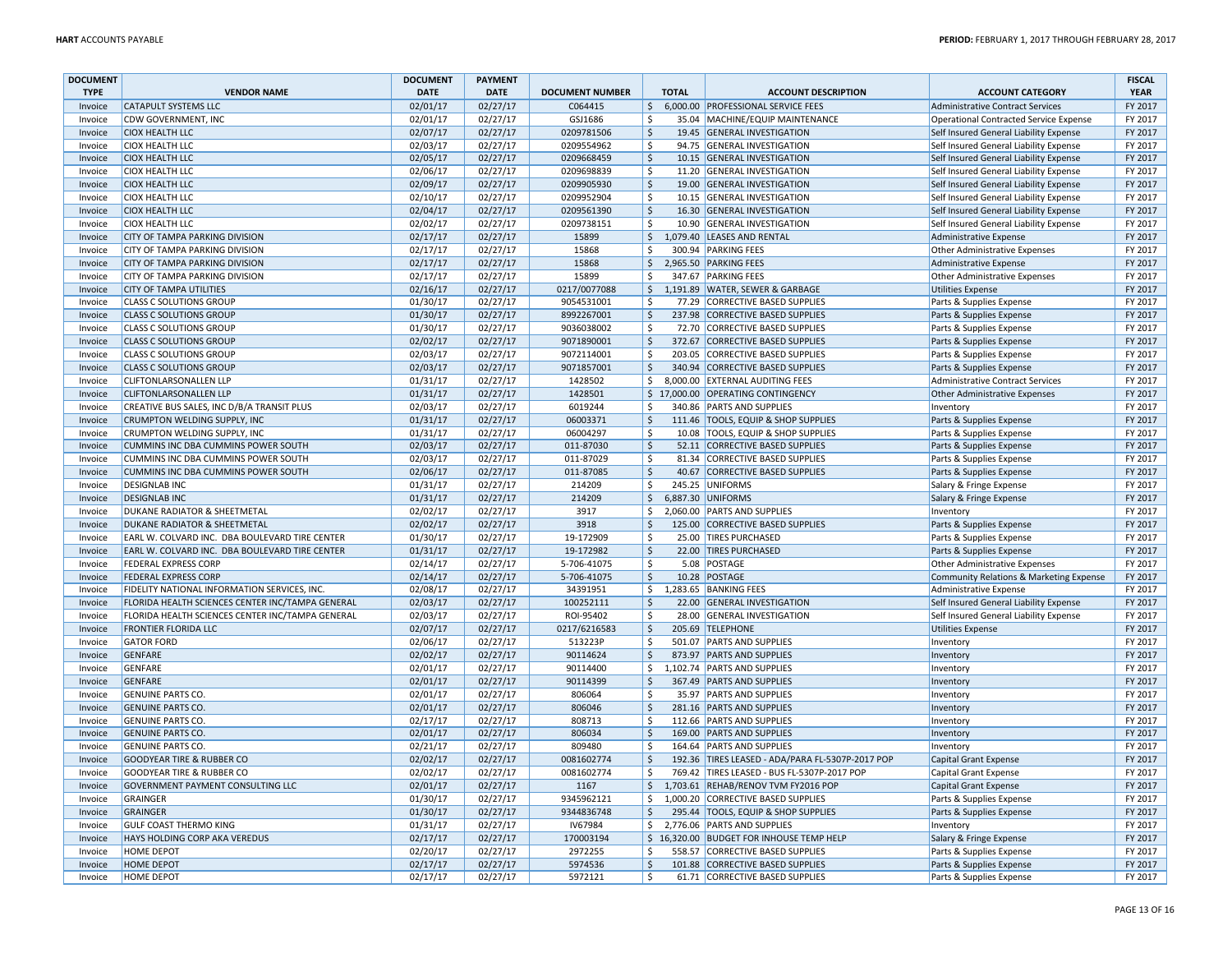| <b>DOCUMENT</b> |                                          | <b>DOCUMENT</b> | <b>PAYMENT</b> |                        |                        |                     |                                                |                                               | <b>FISCAL</b> |
|-----------------|------------------------------------------|-----------------|----------------|------------------------|------------------------|---------------------|------------------------------------------------|-----------------------------------------------|---------------|
| <b>TYPE</b>     | <b>VENDOR NAME</b>                       | <b>DATE</b>     | <b>DATE</b>    | <b>DOCUMENT NUMBER</b> |                        | <b>TOTAL</b>        | <b>ACCOUNT DESCRIPTION</b>                     | <b>ACCOUNT CATEGORY</b>                       | <b>YEAR</b>   |
| Invoice         | <b>HOME DEPOT</b>                        | 02/17/17        | 02/27/17       | 5972121                | $\ddot{\mathsf{S}}$    |                     | 685.41 CORRECTIVE BASED SUPPLIES               | Parts & Supplies Expense                      | FY 2017       |
| Invoice         | <b>HOME DEPOT</b>                        | 02/15/17        | 02/27/17       | 7971948                | Ŝ.                     |                     | 15.44 FACILITY REPAIRS AND MAINTENANCE         | Operational Contracted Service Expense        | FY 2017       |
| Invoice         | <b>HOME DEPOT</b>                        | 02/22/17        | 02/27/17       | 0972432                | <sup>\$</sup>          |                     | 27.71 FACILITY REPAIRS AND MAINTENANCE         | Operational Contracted Service Expense        | FY 2017       |
| Invoice         | <b>HOME DEPOT</b>                        | 02/21/17        | 02/27/17       | 1972350                | \$                     |                     | 105.78 FACILITY REPAIRS AND MAINTENANCE        | Operational Contracted Service Expense        | FY 2017       |
| Invoice         | <b>HOME DEPOT</b>                        | 02/17/17        | 02/27/17       | 5972111                | \$                     |                     | 70.85 FACILITY REPAIRS AND MAINTENANCE         | Operational Contracted Service Expense        | FY 2017       |
| Invoice         | HOWCO ENVIRONMENTAL SERVICES             | 01/30/17        | 02/27/17       | 0197597                | $\zeta$                |                     | 130.00 CONTRACT SERVICES                       | <b>Operational Contracted Service Expense</b> | FY 2017       |
| Invoice         | HYDRAULIC ELECTRIC COMPONENT SUPPLY INC  | 01/30/17        | 02/27/17       | 0133307-IN             | $\ddot{\mathsf{S}}$    |                     | 131.40 PARTS AND SUPPLIES                      | Inventory                                     | FY 2017       |
| Invoice         | <b>INTEGRATED BUSINESS GROUP</b>         | 01/28/17        | 02/27/17       | INV012045              | Ŝ                      |                     | 467.50 COMPUTER SOFTWARE SVC. FEES             | <b>Operational Contracted Service Expense</b> | FY 2017       |
| Invoice         | <b>INTEGRATED BUSINESS GROUP</b>         | 02/03/17        | 02/27/17       | INV012096              | $\zeta$                |                     | 170.00 COMPUTER SOFTWARE SVC. FEES             | Operational Contracted Service Expense        | FY 2017       |
| Invoice         | <b>INTEGRATED BUSINESS GROUP</b>         | 01/28/17        | 02/27/17       | INV012025              | \$                     |                     | 425.00 PROFESSIONAL SERVICE FEES               | Administrative Contract Services              | FY 2017       |
| Invoice         | <b>INTEGRATED BUSINESS GROUP</b>         | 01/31/17        | 02/27/17       | INV012134              | \$                     |                     | 2,300.00 PROFESSIONAL SERVICE FEES             | <b>Administrative Contract Services</b>       | FY 2017       |
| Invoice         | J2 CLOUD SERVICES INC DBA EFAX CORPORATE | 01/31/17        | 02/27/17       | 878123                 | Ŝ.                     |                     | 101.96 COMPUTER SOFTWARE SVC. FEES             | Operational Contracted Service Expense        | FY 2017       |
| Invoice         | JACOBS ENGINEERING GROUP INC             | 02/03/17        | 02/27/17       | $\mathbf{1}$           |                        |                     | \$75,679.07 437804-12801 PREMIUM TRANSIT STUDY | <b>Capital Grant Expense</b>                  | FY 2017       |
| Invoice         | JAMES RIVER SOLUTIONS LLC                | 01/30/17        | 02/27/17       | S260238-IN             |                        | \$12,402.27 DIESEL  |                                                | Fuel and Oil Expense                          | FY 2017       |
| Invoice         | JAMES RIVER SOLUTIONS LLC                | 01/31/17        | 02/27/17       | S260241-IN             |                        | \$12,403.84 DIESEL  |                                                | Fuel and Oil Expense                          | FY 2017       |
| Invoice         | JAMES RIVER SOLUTIONS LLC                | 02/01/17        | 02/27/17       | S264947-IN             |                        | \$ 12,482.41 DIESEL |                                                | Fuel and Oil Expense                          | FY 2017       |
| Invoice         | <b>JAMES RIVER SOLUTIONS LLC</b>         | 02/03/17        | 02/27/17       | S264949-IN             |                        | \$12,636.29 DIESEL  |                                                | Fuel and Oil Expense                          | FY 2017       |
| Invoice         | JAMES RIVER SOLUTIONS LLC                | 02/02/17        | 02/27/17       | S264948-IN             |                        | \$12,812.63 DIESEL  |                                                | Fuel and Oil Expense                          | FY 2017       |
| Invoice         | JAMES RIVER SOLUTIONS LLC                | 01/30/17        | 02/27/17       | S260238-IN             | \$                     |                     | 2,552.98 DIESEL & GAS EXCISE TAX               | <b>Tax Expense</b>                            | FY 2017       |
| Invoice         | JAMES RIVER SOLUTIONS LLC                | 01/31/17        | 02/27/17       | S260241-IN             | \$                     |                     | 2,551.62 DIESEL & GAS EXCISE TAX               | <b>Tax Expense</b>                            | FY 2017       |
| Invoice         | JAMES RIVER SOLUTIONS LLC                | 02/01/17        | 02/27/17       | S264947-IN             | \$                     |                     | 2,551.95 DIESEL & GAS EXCISE TAX               | <b>Tax Expense</b>                            | FY 2017       |
| Invoice         | JAMES RIVER SOLUTIONS LLC                | 02/03/17        | 02/27/17       | S264949-IN             | \$                     |                     | 2,549.57 DIESEL & GAS EXCISE TAX               | <b>Tax Expense</b>                            | FY 2017       |
| Invoice         | JAMES RIVER SOLUTIONS LLC                | 02/02/17        | 02/27/17       | S264948-IN             | \$                     |                     | 2,552.30 DIESEL & GAS EXCISE TAX               | <b>Tax Expense</b>                            | FY 2017       |
| Invoice         | KENWORTH OF CENTRAL FLORIDA              | 01/30/17        | 02/27/17       | CI61077                | Ŝ.                     |                     | 265.34 PARTS AND SUPPLIES                      | Inventory                                     | FY 2017       |
| Invoice         | KENWORTH OF CENTRAL FLORIDA              | 01/31/17        | 02/27/17       | CI61151                | $\ddot{\mathsf{S}}$    |                     | 5,880.22 PARTS AND SUPPLIES                    | Inventory                                     | FY 2017       |
| Invoice         | KENWORTH OF CENTRAL FLORIDA              | 02/01/17        | 02/27/17       | CI61573                | \$                     |                     | 2,166.48 PARTS AND SUPPLIES                    | Inventory                                     | FY 2017       |
| Invoice         | KENWORTH OF CENTRAL FLORIDA              | 02/03/17        | 02/27/17       | CI61581                | \$                     |                     | 1,656.72 PARTS AND SUPPLIES                    | Inventory                                     | FY 2017       |
| Invoice         | KENWORTH OF CENTRAL FLORIDA              | 01/31/17        | 02/27/17       | CI61152                | Ŝ.                     |                     | 456.52 PARTS AND SUPPLIES                      | Inventory                                     | FY 2017       |
| Invoice         | <b>KIRKS AUTOMOTIVE INC</b>              | 01/31/17        | 02/27/17       | 1001912                | \$                     |                     | 3,300.00 PARTS AND SUPPLIES                    | Inventory                                     | FY 2017       |
| Invoice         | KIRKS AUTOMOTIVE INC                     | 01/31/17        | 02/27/17       | 1001911                | \$                     |                     | 2,750.00 PARTS AND SUPPLIES                    | Inventory                                     | FY 2017       |
| Invoice         | KNORR-BREMSE POWERTECH CORP USA          | 01/31/17        | 02/27/17       | 98050225               | \$                     |                     | 525.00 CORRECTIVE BASED SUPPLIES               | Parts & Supplies Expense                      | FY 2017       |
| Invoice         | KNORR-BREMSE POWERTECH CORP USA          | 01/31/17        | 02/27/17       | 98050224               | \$                     |                     | 2,410.40 CORRECTIVE BASED SUPPLIES             | Parts & Supplies Expense                      | FY 2017       |
| Invoice         | LEXISNEXIS A DIV OF RELX INC             | 01/31/17        | 02/27/17       | 1701372206             | $\ddot{\mathsf{S}}$    |                     | 510.00 DUES, SUBSCRIPTIONS & FEES              | <b>Administrative Expense</b>                 | FY 2017       |
| Invoice         | LEXISNEXIS RISK SOLUTIONS FL INC         | 01/31/17        | 02/27/17       | 1462830-20170131       | \$                     |                     | 171.28 CONSULTANT FEES                         | Self Insured General Liability Expense        | FY 2017       |
| Invoice         | MIDWEST BUS CORPORATION                  | 01/31/17        | 02/27/17       | 41590                  | $\zeta$                |                     | 11.00 PARTS AND SUPPLIES                       | Inventory                                     | FY 2017       |
| Invoice         | MILLENNIUM LAWN AND LANDSCAPE INC        | 01/30/17        | 02/27/17       | 7100                   | \$                     |                     | 5,540.00 CONTRACT SERVICES                     | Operational Contracted Service Expense        | FY 2017       |
| Invoice         | MILLER CHIROPRACTIC AND MEDICAL CENTERS  | 12/28/16        | 02/27/17       | B-16-10-27A            | $\mathsf{\hat{S}}$     |                     | 52.55 GENERAL INVESTIGATION                    | Self Insured General Liability Expense        | FY 2017       |
| Invoice         | MOHAWK MANUFACTURING & SUPPLY CO.        | 01/31/17        | 02/27/17       | U003255                | Ŝ.                     |                     | 2,190.44 PARTS AND SUPPLIES                    | Inventory                                     | FY 2017       |
| Invoice         | MOHAWK MANUFACTURING & SUPPLY CO.        | 01/31/17        | 02/27/17       | U003256                | \$                     |                     | 1,352.32 PARTS AND SUPPLIES                    | Inventory                                     | FY 2017       |
| Invoice         | MOHAWK MANUFACTURING & SUPPLY CO.        | 01/31/17        | 02/27/17       | U003257                | \$                     |                     | 122.00 PARTS AND SUPPLIES                      | Inventory                                     | FY 2017       |
| Invoice         | MOHAWK MANUFACTURING & SUPPLY CO.        | 01/31/17        | 02/27/17       | U003258                | $\zeta$                |                     | 209.72 PARTS AND SUPPLIES                      | Inventory                                     | FY 2017       |
| Invoice         | MOHAWK MANUFACTURING & SUPPLY CO.        | 01/31/17        | 02/27/17       | U003259                | Ŝ.                     |                     | 138.60 PARTS AND SUPPLIES                      | Inventory                                     | FY 2017       |
| Invoice         | MRI ASSOCIATES OF TAMPA/PARK PLACE MRI   | 01/27/17        | 02/27/17       | 85899                  | Ŝ.                     |                     | 55.00 GENERAL INVESTIGATION                    | Self Insured General Liability Expense        | FY 2017       |
| Invoice         | <b>NEOPART TRANSIT LLC</b>               | 01/30/17        | 02/27/17       | 2318518-00             | $\zeta$                |                     | 428.68 PARTS AND SUPPLIES                      | Inventory                                     | FY 2017       |
| Invoice         | NUNEZ, EMMANUEL                          | 02/24/17        | 02/27/17       | 03/04/17 TRV           | $\overline{\varsigma}$ |                     | 565.50 BUSINESS TRAVEL COSTS - STAFF           | Administrative Expense                        | FY 2017       |
| Invoice         | <b>OFFICE DEPOT</b>                      | 01/31/17        | 02/27/17       | 7642874                | \$                     |                     | 1,216.43 CONTRACTED OFFICE SUPPLIES            | Parts & Supplies Expense                      | FY 2017       |
| Invoice         | <b>OFFICE DEPOT</b>                      | 01/31/17        | 02/27/17       | 7642874                | \$                     |                     | 2,045.55 CONTRACTED OFFICE SUPPLIES            | Parts & Supplies Expense                      | FY 2017       |
| Invoice         | <b>OFFICE DEPOT</b>                      | 01/31/17        | 02/27/17       | 892873931001           | Ŝ.                     |                     | 479.98 CORRECTIVE BASED SUPPLIES               | Parts & Supplies Expense                      | FY 2017       |
| Invoice         | <b>OFFICE DEPOT</b>                      | 01/31/17        | 02/27/17       | 897988228001           | \$                     |                     | 22.36 PRINTING - OFFICE FORMS                  | Community Relations & Marketing Expense       | FY 2017       |
| Invoice         | <b>OFFICE DEPOT</b>                      | 01/31/17        | 02/27/17       | 896556665001           | $\overline{\varsigma}$ |                     | 199.96 SUPPLIES/OFFICE/ART/JANITORIAL          | Parts & Supplies Expense                      | FY 2017       |
| Invoice         | PEOPLES GAS COMPANY                      | 02/17/17        | 02/27/17       | 211012153790-0217      | $\zeta$                |                     | 307.66 NATURAL GAS                             | Utilities Expense                             | FY 2017       |
| Invoice         | PETROLEUM PRODUCTS MONITORING INC        | 02/16/17        | 02/27/17       | 21769                  | \$                     |                     | 1,350.00 FLUID AND CHEMICAL ANALYSIS           | Operational Contracted Service Expense        | FY 2017       |
| Invoice         | PHYSICIANS GROUP LLC                     | 02/14/17        | 02/27/17       | <b>TEMP021417CH</b>    | $\ddot{\mathsf{S}}$    |                     | 72.25 GENERAL INVESTIGATION                    | Self Insured General Liability Expense        | FY 2017       |
| Invoice         | PHYSICIANS GROUP LLC                     | 02/14/17        | 02/27/17       | <b>TEMP021417CH-F</b>  | Ŝ.                     |                     | 166.09 GENERAL INVESTIGATION                   | Self Insured General Liability Expense        | FY 2017       |
| Invoice         | PHYSICIANS GROUP LLC                     | 02/14/17        | 02/27/17       | GOM021417PG            | $\zeta$                |                     | 60.25 GENERAL INVESTIGATION                    | Self Insured General Liability Expense        | FY 2017       |
| Invoice         | PHYSICIANS GROUP LLC                     | 02/14/17        | 02/27/17       | <b>BRAN021417SF</b>    | $\zeta$                |                     | 78.30 GENERAL INVESTIGATION                    | Self Insured General Liability Expense        | FY 2017       |
| Invoice         | PHYSICIANS GROUP LLC                     | 02/14/17        | 02/27/17       | BRAN021417SF-F         | \$                     |                     | 227.24 GENERAL INVESTIGATION                   | Self Insured General Liability Expense        | FY 2017       |
| Invoice         | PINELLAS SUNCOAST TRANSIT AUTHORITY      | 01/31/17        | 02/27/17       | 26590                  | \$                     |                     | 4,462.50 INTER/COUNTY PASSPORT                 | <b>Fare Revenue</b>                           | FY 2017       |
| Invoice         | <b>PRO MOWER, INC.</b>                   | 01/31/17        | 02/27/17       | 242656                 | \$                     |                     | 126.13 CORRECTIVE BASED SUPPLIES               | Parts & Supplies Expense                      | FY 2017       |
| Invoice         | <b>PROVANTAGE LLC</b>                    | 01/31/17        | 02/27/17       | 7847205                | \$                     |                     | 1,235.00 SUPPLIES/OFFICE/ART/JANITORIAL        | Salary & Fringe Expense                       | FY 2017       |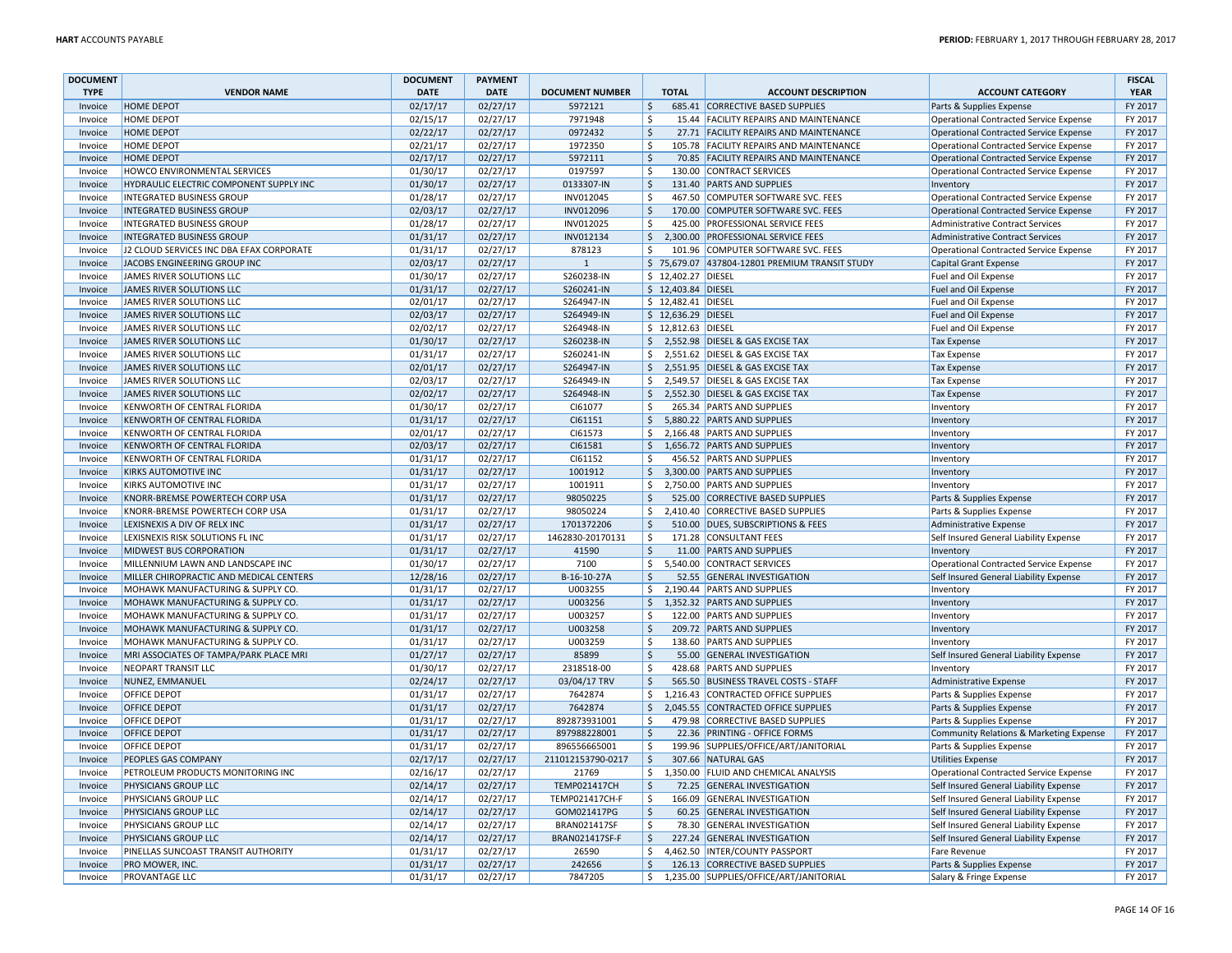| <b>DOCUMENT</b>    |                                                  | <b>DOCUMENT</b>      | <b>PAYMENT</b> |                        |                     |              |                                                                                     |                                                                    | <b>FISCAL</b> |
|--------------------|--------------------------------------------------|----------------------|----------------|------------------------|---------------------|--------------|-------------------------------------------------------------------------------------|--------------------------------------------------------------------|---------------|
| <b>TYPE</b>        | <b>VENDOR NAME</b>                               | <b>DATE</b>          | <b>DATE</b>    | <b>DOCUMENT NUMBER</b> |                     | <b>TOTAL</b> | <b>ACCOUNT DESCRIPTION</b>                                                          | <b>ACCOUNT CATEGORY</b>                                            | <b>YEAR</b>   |
| Invoice            | <b>QUINCY COMPRESSOR LLC</b>                     | 01/31/17             | 02/27/17       | 771517                 | $\zeta$             |              | 2,349.24 CORRECTIVE BASED SUPPLIES                                                  | Parts & Supplies Expense                                           | FY 2017       |
| Invoice            | QUINONES, GABRIEL                                | 02/20/17             | 02/27/17       | 03/04/17 TRV           | \$                  |              | 565.50 TRAINING TRAVEL COSTS - STAFF                                                | Administrative Expense                                             | FY 2017       |
| Invoice            | <b>R&amp;C DIESEL PARTS SUPPLY</b>               | 01/31/17             | 02/27/17       | 346461                 | $\ddot{\mathsf{S}}$ |              | 380.00 PARTS AND SUPPLIES                                                           | Inventory                                                          | FY 2017       |
| Invoice            | RELIABLE TRANSMISSION SERVICE                    | 02/01/17             | 02/27/17       | T-56472                | Ŝ.                  |              | 621.00 CORRECTIVE BASED SUPPLIES                                                    | Parts & Supplies Expense                                           | FY 2017       |
| Invoice            | RELIABLE TRANSMISSION SERVICE                    | 02/01/17             | 02/27/17       | T-20437                | $\ddot{\mathsf{S}}$ |              | 250.00 CORRECTIVE BASED SUPPLIES                                                    | Parts & Supplies Expense                                           | FY 2017       |
| Invoice            | REPUBLIC SVS OF FL LP DBA REPUBLIC WASTE SVS     | 01/31/17             | 02/27/17       | 0696-000638809         | $\zeta$             |              | 831.31 WATER, SEWER & GARBAGE                                                       | <b>Utilities Expense</b>                                           | FY 2017       |
| Invoice            | <b>ROSEN, MICHAEL</b>                            | 02/15/17             | 02/27/17       | 18521 REIM 2017        | $\zeta$             |              | 150.00 TRAINING TRAVEL COSTS - STAFF                                                | Administrative Expense                                             | FY 2017       |
| Invoice            | <b>RUSH TRUCK CENTER</b>                         | 01/30/17             | 02/27/17       | 3005280002             | \$                  |              | 503.64 PARTS AND SUPPLIES                                                           | Inventory                                                          | FY 2017       |
| Invoice            | <b>RUSH TRUCK CENTER</b>                         | 01/31/17             | 02/27/17       | 3005306892             | $\ddot{\mathsf{S}}$ |              | 277.50 PARTS AND SUPPLIES                                                           | Inventory                                                          | FY 2017       |
| Invoice            | <b>RUSH TRUCK CENTER</b>                         | 01/31/17             | 02/27/17       | 3005297032             | \$                  |              | 1,635.12 PARTS AND SUPPLIES                                                         | Inventory                                                          | FY 2017       |
| Invoice            | <b>RUSH TRUCK CENTER</b>                         | 01/30/17             | 02/27/17       | 3005282084             | $\zeta$             |              | 817.56 CORRECTIVE BASED SUPPLIES                                                    | Parts & Supplies Expense                                           | FY 2017       |
| Invoice            | <b>SCHINDLER ELEVATOR CORP</b>                   | 02/01/17             | 02/27/17       | 8104459109             | $\zeta$             |              | 696.03 CONTRACT SERVICES                                                            | Operational Contracted Service Expense                             | FY 2017       |
| Invoice            | <b>SCHINDLER ELEVATOR CORP</b>                   | 02/01/17             | 02/27/17       | 8104458129             | $\zeta$             |              | 909.39 CONTRACT SERVICES                                                            | Operational Contracted Service Expense                             | FY 2017       |
| Invoice            | <b>SCRIPPS MEDIA INC D/B/A WFTS</b>              | 01/31/17             | 02/27/17       | 178878-3               | \$                  |              | 1,335.67 MARKETING RIDERSHIP DEVELOPMENT                                            | Community Relations & Marketing Expense                            | FY 2017       |
| Invoice            | SCRIPPS MEDIA INC D/B/A WFTS                     | 01/31/17             | 02/27/17       | 218747-2               | \$                  |              | 2,850.00 MARKETING RIDERSHIP DEVELOPMENT                                            | Community Relations & Marketing Expense                            | FY 2017       |
| Invoice            | SECURE ON-SITE SHREDDING                         | 02/02/17             | 02/27/17       | 2537020217             | \$                  |              | 20.00 CONTRACT SERVICES                                                             | Operational Contracted Service Expense                             | FY 2017       |
| Invoice            | <b>SECURE ON-SITE SHREDDING</b>                  | 02/02/17             | 02/27/17       | 2539020217             | $\mathsf{\hat{S}}$  |              | 20.00 CONTRACT SERVICES                                                             | Operational Contracted Service Expense                             | FY 2017       |
| Invoice            | SECURE ON-SITE SHREDDING                         | 02/02/17             | 02/27/17       | 2541020217             | Ŝ.                  |              | 20.00 CONTRACT SERVICES                                                             | Operational Contracted Service Expense                             | FY 2017       |
| Invoice            | <b>SECURE ON-SITE SHREDDING</b>                  | 02/02/17             | 02/27/17       | 2543020217             | \$                  |              | 111.40 CONTRACT SERVICES                                                            | Operational Contracted Service Expense                             | FY 2017       |
| Invoice            | SECURE ON-SITE SHREDDING                         | 02/16/17             | 02/27/17       | 2545021617             | $\zeta$             |              | 32.00 CONTRACT SERVICES                                                             | Operational Contracted Service Expense                             | FY 2017       |
| Invoice            | <b>SECURE WASTE DISPOSAL INC</b>                 | 01/31/17             | 02/27/17       | 108381                 | $\zeta$             |              | 41.18 CONTRACT SERVICES                                                             | <b>Operational Contracted Service Expense</b>                      | FY 2017       |
| Invoice            | SOCIETY FOR HUMAN RESOURCE MANAGEMENT            | 01/17/17             | 02/27/17       | 9006910279             | \$                  |              | 199.00 DUES, SUBSCRIPTIONS & FEES                                                   | Administrative Expense                                             | FY 2017       |
| Invoice            | <b>SOL DAVIS PRINTING INC</b>                    | 01/31/17             | 02/27/17       | 47380                  | Ś.                  |              | 15.00 PRINTING - OFFICE FORMS                                                       | Community Relations & Marketing Expense                            | FY 2017       |
| Invoice            | SOUTHEAST POWER SYSTEM OF TAMPA                  | 01/31/17             | 02/27/17       | 23 16 2014             | $\zeta$             |              | 545.98 PARTS AND SUPPLIES                                                           | Inventory                                                          | FY 2017       |
| Invoice            | SOUTHERN COMPUTER WAREHOUSE                      | 02/05/17             | 02/27/17       | IN-000401900           | $\ddot{\mathsf{S}}$ |              | 1,070.52 COMPUTER SOFTWARE SVC. FEES                                                | Operational Contracted Service Expense                             | FY 2017       |
| Invoice            | SSI LUBRICANTS, LLC                              | 01/30/17             | 02/27/17       | 40678                  | \$                  |              | 739.03 ENGINE OIL (OIL & LUBE)                                                      | Fuel and Oil Expense                                               | FY 2017       |
| Invoice            | ST JOSEPHS DIAGNOSTIC CENTER LLC DBA BAYCARE     | 02/03/17             | 02/27/17       | B-13-09-16             | \$                  |              | 61.00 GENERAL INVESTIGATION                                                         | Self Insured General Liability Expense                             | FY 2017       |
| Invoice            | <b>SUN STATE INTERNATIONAL TRUCKS LLC</b>        | 02/06/17             | 02/27/17       | X10028654601           | $\zeta$             |              | 321.96 PARTS AND SUPPLIES                                                           |                                                                    | FY 2017       |
| Invoice            | <b>SUN STATE INTERNATIONAL TRUCKS LLC</b>        | 02/03/17             | 02/27/17       | X10028654501           | $\ddot{\mathsf{S}}$ |              | 269.04 TOOLS, EQUIP & SHOP SUPPLIES                                                 | Inventory<br>Parts & Supplies Expense                              | FY 2017       |
| Invoice            | SUNSTATE WRECKER SERVICE INC                     | 02/03/17             | 02/27/17       | 167579                 | \$                  |              | 850.00 CORRECTIVE BASED SUPPLIES                                                    | Parts & Supplies Expense                                           | FY 2017       |
|                    | <b>SUNSTATE WRECKER SERVICE INC</b>              |                      | 02/27/17       | 167578                 | $\zeta$             |              | 845.00 CORRECTIVE BASED SUPPLIES                                                    |                                                                    | FY 2017       |
| Invoice<br>Invoice | SUNSTATE WRECKER SERVICE INC                     | 02/03/17<br>02/03/17 | 02/27/17       | 167577                 | Ś.                  |              | 850.00 CORRECTIVE BASED SUPPLIES                                                    | Parts & Supplies Expense                                           | FY 2017       |
| Invoice            | SUNSTATE WRECKER SERVICE INC                     | 02/01/17             | 02/27/17       | 167389                 | \$                  |              | 153.00 TOWING CHARGES                                                               | Parts & Supplies Expense<br>Operational Contracted Service Expense | FY 2017       |
| Invoice            | SUNSTATE WRECKER SERVICE INC                     | 02/01/17             | 02/27/17       | 167511                 | Ś.                  |              | 300.00 TOWING CHARGES                                                               | <b>Operational Contracted Service Expense</b>                      | FY 2017       |
| Invoice            | SUNSTATE WRECKER SERVICE INC                     | 02/02/17             | 02/27/17       | 167581                 | $\zeta$             |              | 375.00 TOWING CHARGES                                                               |                                                                    | FY 2017       |
|                    | SUNSTATE WRECKER SERVICE INC                     |                      |                | 167895                 | \$                  |              | 99.00 TOWING CHARGES                                                                | Operational Contracted Service Expense                             | FY 2017       |
| Invoice<br>Invoice |                                                  | 02/02/17<br>02/03/17 | 02/27/17       | 167580                 | $\dot{\mathsf{s}}$  |              |                                                                                     | Operational Contracted Service Expense                             | FY 2017       |
|                    | <b>SUNSTATE WRECKER SERVICE INC</b>              |                      | 02/27/17       |                        |                     |              | 322.50 TOWING CHARGES                                                               | Operational Contracted Service Expense                             |               |
| Invoice            | TAMPA BAY IMAGING LLC                            | 12/23/16             | 02/27/17       | T40150                 | Ŝ.                  |              | 25.00 GENERAL INVESTIGATION                                                         | Self Insured General Liability Expense                             | FY 2017       |
| Invoice            | <b>TAMPA ELECTRIC COMPANY</b>                    | 02/15/17             | 02/27/17       | 211012152305-0217      | Ś.                  |              | 35.03 ELECTRICITY                                                                   | Utilities Expense                                                  | FY 2017       |
| Invoice            | TAMPA ELECTRIC COMPANY                           | 02/15/17             | 02/27/17       | 211012152636-0217      | \$                  |              | 94.30 ELECTRICITY                                                                   | <b>Utilities Expense</b>                                           | FY 2017       |
| Invoice            | <b>TAMPA ELECTRIC COMPANY</b>                    | 02/16/17             | 02/27/17       | 211012152933-0217      | $\zeta$             |              | 211.28 ELECTRICITY                                                                  | Utilities Expense                                                  | FY 2017       |
| Invoice            | TAMPA ELECTRIC COMPANY                           | 02/17/17             | 02/27/17       | 211012153196-0217      | \$                  |              | 5,373.57 ELECTRICITY                                                                | <b>Utilities Expense</b>                                           | FY 2017       |
| Invoice            | <b>TAMPA ELECTRIC COMPANY</b>                    | 02/17/17             | 02/27/17       | 211012153535-0217      | \$                  |              | 2,418.87 ELECTRICITY                                                                | <b>Utilities Expense</b>                                           | FY 2017       |
| Invoice            | TAMPA ELECTRIC COMPANY                           | 02/17/17             | 02/27/17       | 211012154251-0217      | \$                  |              | 7,054.05 ELECTRICITY                                                                | <b>Utilities Expense</b>                                           | FY 2017       |
| Invoice            | <b>TAMPA ELECTRIC COMPANY</b>                    | 02/17/17             | 02/27/17       | 211012154509-0217      | $\zeta$             |              | 1,622.22 ELECTRICITY                                                                | <b>Utilities Expense</b>                                           | FY 2017       |
| Invoice            | <b>TAMPA ELECTRIC COMPANY</b>                    | 02/17/17             | 02/27/17       | 211012154749-0217      | \$                  |              | 331.69 ELECTRICITY                                                                  | <b>Utilities Expense</b>                                           | FY 2017       |
| Invoice            | <b>TAMPA ELECTRIC COMPANY</b>                    | 02/20/17             | 02/27/17       | 211012154939-0217      | $\ddot{\mathsf{S}}$ |              | 293.25 ELECTRICITY                                                                  | <b>Utilities Expense</b>                                           | FY 2017       |
| Invoice            | TAW POWER SYSTEMS INC                            | 01/31/17             | 02/27/17       | 11016020               |                     |              | \$18,225.00 STREETCAR MAINT ACTIVITIES FL-2016-062 FY14,15,16 Capital Grant Expense |                                                                    | FY 2017       |
| Invoice            | TERMINIX INTERNATIONAL, LP                       | 01/31/17             | 02/27/17       | 362139017              | \$                  |              | 700.12 CONTRACT SERVICES                                                            | Operational Contracted Service Expense                             | FY 2017       |
| Invoice            | TERMINIX INTERNATIONAL, LP                       | 01/31/17             | 02/27/17       | 362139017              | $\zeta$             |              | 321.00 CONTRACT SERVICES                                                            | <b>Operational Contracted Service Expense</b>                      | FY 2017       |
| Invoice            | <b>TERMINIX INTERNATIONAL, LP</b>                | 01/31/17             | 02/27/17       | 362139017              | $\mathsf{\hat{S}}$  |              | 82.00 FACILITY REPAIRS & MAINTENANCE                                                | Operational Contracted Service Expense                             | FY 2017       |
| Invoice            | THE ADVOCACY GROUP AT CARDENAS PARTNERS LLC      | 02/01/17             | 02/27/17       | 617120                 | \$                  |              | 3,558.33 PROFESSIONAL SERVICE FEES                                                  | Administrative Contract Services                                   | FY 2017       |
| Invoice            | THE PARTS HOUSE                                  | 01/31/17             | 02/27/17       | 21-310741              | \$                  |              | 652.90 PARTS AND SUPPLIES                                                           | Inventory                                                          | FY 2017       |
| Invoice            | TIMES PUBLISHING COMPANY D/B/A TAMPA BAY TIMES   | 02/20/17             | 02/27/17       | 429662                 | Ŝ.                  |              | 205.60 ADVERTISING - LEGAL                                                          | Community Relations & Marketing Expense                            | FY 2017       |
| Invoice            | TINDALE-OLIVER & ASSOC INC                       | 01/31/17             | 02/27/17       | 8097                   |                     |              | \$39,259.78 SHORT RANGE TDP/COA (COMP OP ANALYSIS)                                  | <b>Capital Grant Expense</b>                                       | FY 2017       |
| Invoice            | TOSHIBA BUSINESS SOLUTIONS INC                   | 02/02/17             | 02/27/17       | 13417343               | \$                  |              | 2,530.11 LEASE AND RENTALS                                                          | Other Administrative Expenses                                      | FY 2017       |
| Invoice            | <b>TOSHIBA BUSINESS SOLUTIONS INC</b>            | 02/02/17             | 02/27/17       | 13417343               | \$                  |              | 540.00 LEASE AND RENTALS                                                            | Other Administrative Expenses                                      | FY 2017       |
| Invoice            | TOSHIBA BUSINESS SOLUTIONS INC                   | 02/02/17             | 02/27/17       | 13417343               | Ŝ.                  |              | 600.19 LEASE AND RENTALS                                                            | Other Administrative Expenses                                      | FY 2017       |
| Invoice            | TRANSIT HOLDING INC DBA AFTERMARKET PARTS CO LLC | 01/30/17             | 02/27/17       | 81122307               | $\ddot{\mathsf{S}}$ |              | 308.57 PARTS AND SUPPLIES                                                           | Inventory                                                          | FY 2017       |
| Invoice            | TRANSIT HOLDING INC DBA AFTERMARKET PARTS CO LLC | 01/30/17             | 02/27/17       | 81122697               | Ŝ.                  |              | 177.00 PARTS AND SUPPLIES                                                           | Inventory                                                          | FY 2017       |